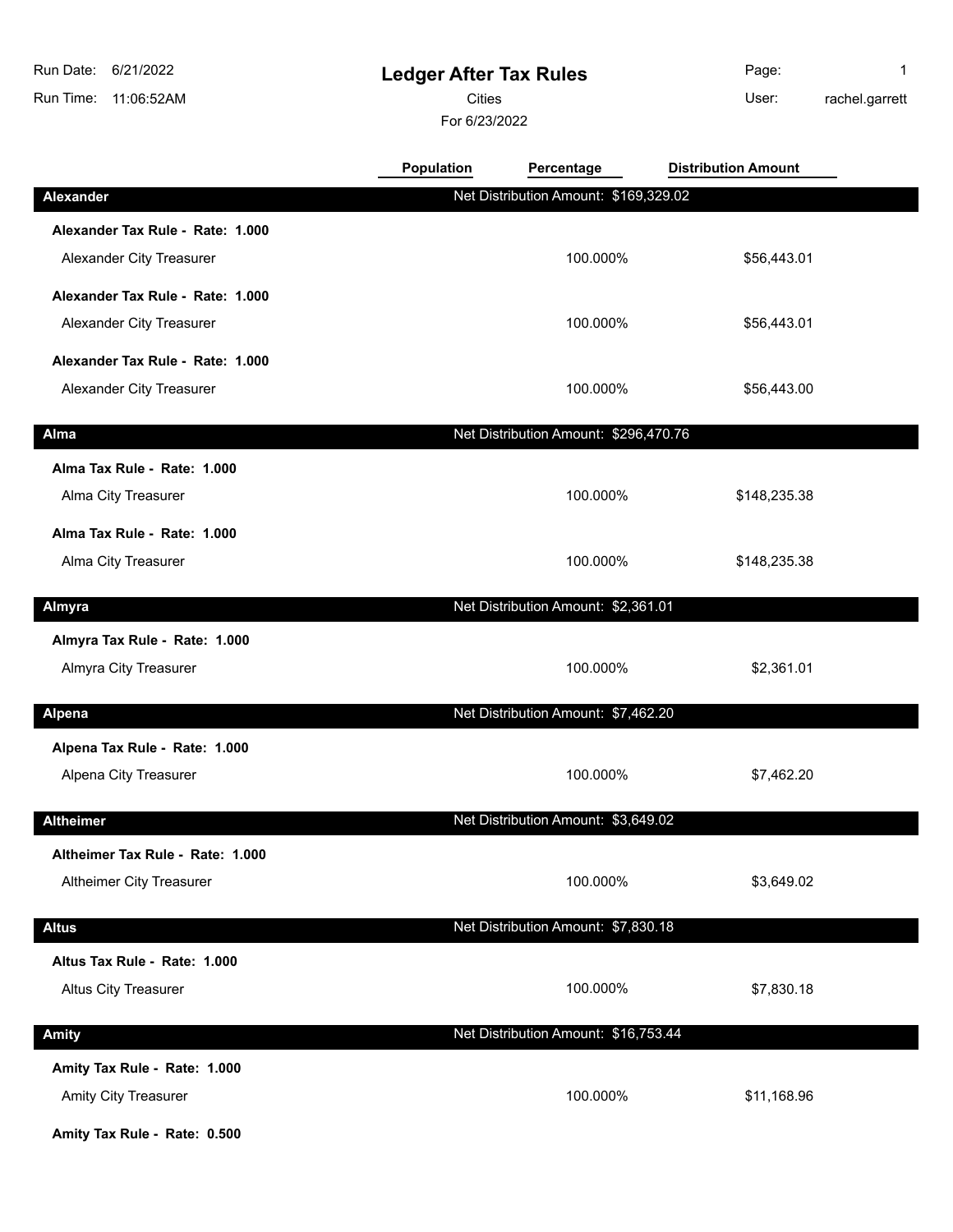| 6/21/2022<br>Run Date:<br>Run Time:<br>11:06:52AM | <b>Ledger After Tax Rules</b><br><b>Cities</b><br>For 6/23/2022 |                                       | Page:<br>User:             | 2<br>rachel.garrett |
|---------------------------------------------------|-----------------------------------------------------------------|---------------------------------------|----------------------------|---------------------|
|                                                   | Population                                                      | Percentage                            | <b>Distribution Amount</b> |                     |
| Amity City Treasurer                              |                                                                 | 100.000%                              | \$5,584.48                 |                     |
| Anthonyville                                      |                                                                 | Net Distribution Amount: \$1,464.62   |                            |                     |
| Anthonyville Tax Rule - Rate: 2.000               |                                                                 |                                       |                            |                     |
| Anthonyville City Treasurer                       |                                                                 | 100.000%                              | \$1,464.62                 |                     |
| Arkadelphia                                       |                                                                 | Net Distribution Amount: \$499,555.28 |                            |                     |
| Arkadelphia Tax Rule - Rate: 1.000                |                                                                 |                                       |                            |                     |
| Arkadelphia City Treasurer                        |                                                                 | 100.000%                              | \$249,777.64               |                     |
| Arkadelphia Tax Rule - Rate: 1.000                |                                                                 |                                       |                            |                     |
| Arkadelphia City Treasurer                        |                                                                 | 100.000%                              | \$249,777.64               |                     |
| <b>Arkadelphia AF City</b>                        |                                                                 | Net Distribution Amount: \$627.87     |                            |                     |
| Arkadelphia Tax Rule - Rate: 1.000                |                                                                 |                                       |                            |                     |
| Arkadelphia Municipal Airport                     |                                                                 | 100.000%                              | \$313.94                   |                     |
| Arkadelphia Tax Rule - Rate: 1.000                |                                                                 |                                       |                            |                     |
| Arkadelphia Municipal Airport                     |                                                                 | 100.000%                              | \$313.93                   |                     |
| <b>Ash Flat</b>                                   |                                                                 | Net Distribution Amount: \$140,111.53 |                            |                     |
| Ash Flat Tax Rule - Rate: 1.000                   |                                                                 |                                       |                            |                     |
| Ash Flat City Treasurer                           |                                                                 | 100.000%                              | \$101,899.29               |                     |
| Ash Flat Tax Rule - Rate: 0.380                   |                                                                 |                                       |                            |                     |
| Ash Flat City Treasurer                           |                                                                 | 100.000%                              | \$38,212.24                |                     |
| Ashdown                                           |                                                                 | Net Distribution Amount: \$185,310.68 |                            |                     |
| Ashdown Tax Rule - Rate: 1.000                    |                                                                 |                                       |                            |                     |
| Ashdown City Treasurer                            |                                                                 | 100.000%                              | \$92,655.34                |                     |
| Ashdown Tax Rule - Rate: 1.000                    |                                                                 |                                       |                            |                     |
| Ashdown City Treasurer                            |                                                                 | 100.000%                              | \$92,655.34                |                     |
| <b>Atkins</b>                                     |                                                                 | Net Distribution Amount: \$67,405.09  |                            |                     |
| Atkins Tax Rule - Rate: 0.500                     |                                                                 |                                       |                            |                     |
| <b>Atkins City Treasurer</b>                      |                                                                 | 100.000%                              | \$16,851.27                |                     |

**Atkins Tax Rule - Rate: 1.500**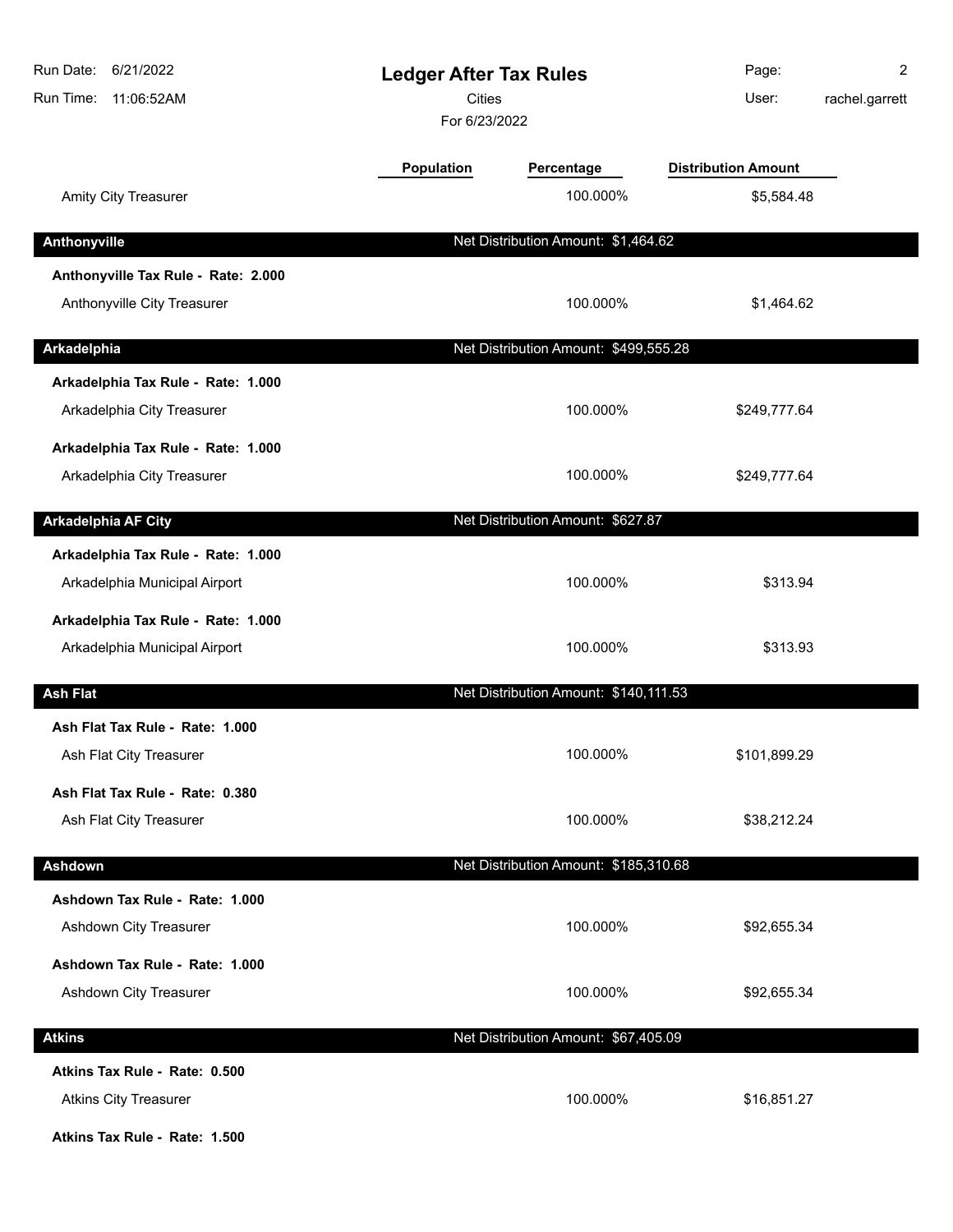| Run Date: 6/21/2022<br>Run Time: 11:06:52AM | <b>Ledger After Tax Rules</b><br><b>Cities</b><br>For 6/23/2022 |                                       | Page:<br>User:             | 3<br>rachel.garrett |
|---------------------------------------------|-----------------------------------------------------------------|---------------------------------------|----------------------------|---------------------|
|                                             | <b>Population</b>                                               | Percentage                            | <b>Distribution Amount</b> |                     |
| <b>Atkins City Treasurer</b>                |                                                                 | 100.000%                              | \$50,553.82                |                     |
| <b>Augusta</b>                              |                                                                 | Net Distribution Amount: \$25,530.03  |                            |                     |
| Augusta Tax Rule - Rate: 1.000              |                                                                 |                                       |                            |                     |
| Augusta City Treasurer                      |                                                                 | 100.000%                              | \$25,530.03                |                     |
| <b>Austin</b>                               |                                                                 | Net Distribution Amount: \$56,519.70  |                            |                     |
| Austin Tax Rule - Rate: 1.000               |                                                                 |                                       |                            |                     |
| <b>Austin City Treasurer</b>                |                                                                 | 100.000%                              | \$28,259.85                |                     |
| Austin Tax Rule - Rate: 1.000               |                                                                 |                                       |                            |                     |
| Austin City Treasurer                       |                                                                 | 100.000%                              | \$28,259.85                |                     |
| Avoca                                       |                                                                 | Net Distribution Amount: \$11,232.20  |                            |                     |
| Avoca Tax Rule - Rate: 1.000                |                                                                 |                                       |                            |                     |
| Avoca City Treasurer                        |                                                                 | 100.000%                              | \$11,232.20                |                     |
| <b>Bald Knob</b>                            |                                                                 | Net Distribution Amount: \$68,587.07  |                            |                     |
| Bald Knob Tax Rule - Rate: 0.500            |                                                                 |                                       |                            |                     |
| <b>Bald Knob City Treasurer</b>             |                                                                 | 100.000%                              | \$22,862.36                |                     |
| Bald Knob Tax Rule - Rate: 1.000            |                                                                 |                                       |                            |                     |
| <b>Bald Knob City Treasurer</b>             |                                                                 | 100.000%                              | \$45,724.71                |                     |
| <b>Barling</b>                              |                                                                 | Net Distribution Amount: \$76,130.34  |                            |                     |
| Barling Tax Rule - Rate: 1.000              |                                                                 |                                       |                            |                     |
| <b>Barling City Treasurer</b>               |                                                                 | 100.000%                              | \$38,065.17                |                     |
| Barling Tax Rule - Rate: 1.000              |                                                                 |                                       |                            |                     |
| <b>Barling City Treasurer</b>               |                                                                 | 100.000%                              | \$38,065.17                |                     |
| <b>Batesville</b>                           |                                                                 | Net Distribution Amount: \$842,324.73 |                            |                     |
| Batesville Tax Rule - Rate: 1.000           |                                                                 |                                       |                            |                     |
| <b>Batesville City Treasurer</b>            |                                                                 | 100.000%                              | \$421,162.37               |                     |
| Batesville Tax Rule - Rate: 0.500           |                                                                 |                                       |                            |                     |
| <b>Batesville City Treasurer</b>            |                                                                 | 100.000%                              | \$210,581.18               |                     |
| Batesville Tax Rule - Rate: 0.500           |                                                                 |                                       |                            |                     |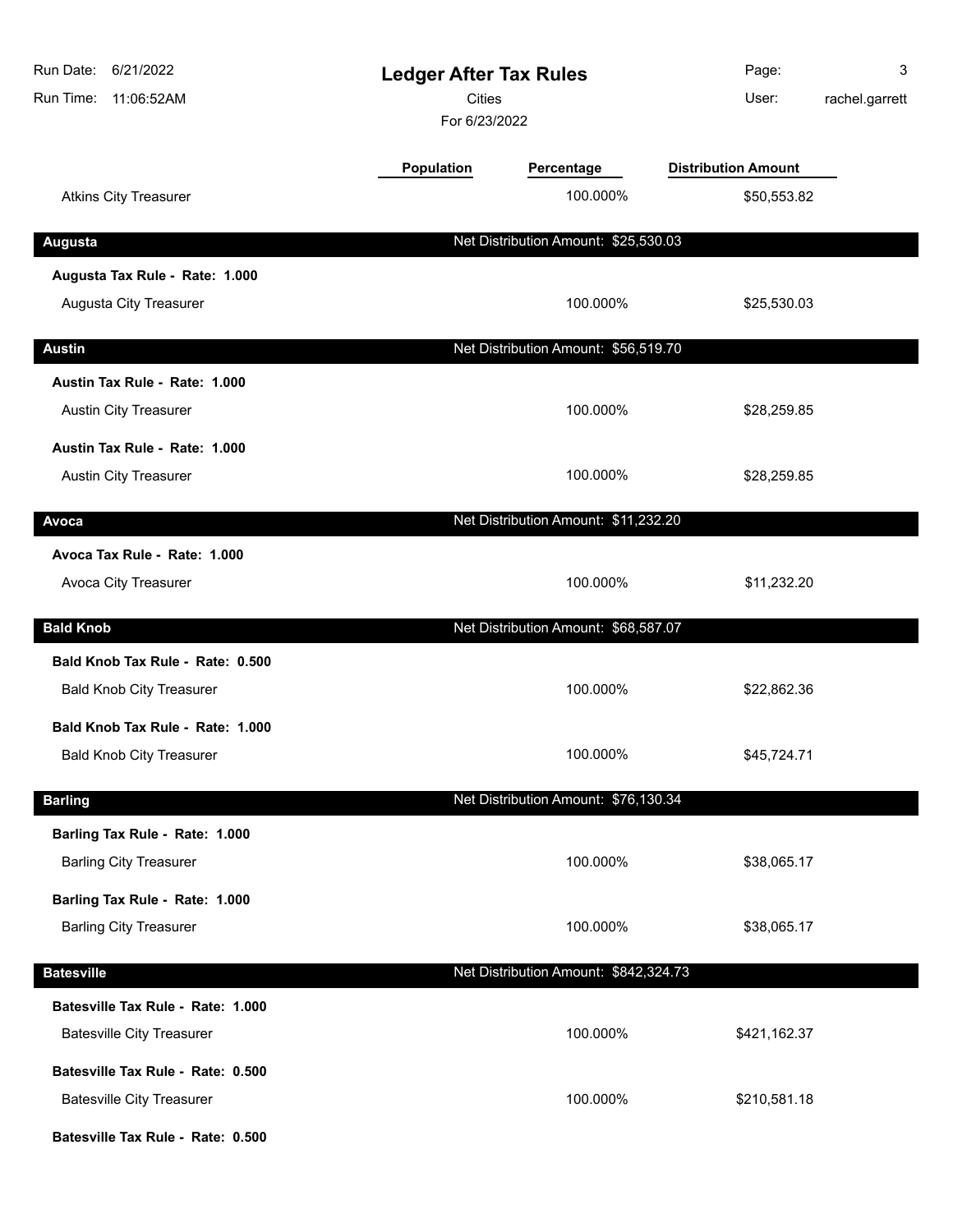| Run Date:<br>6/21/2022<br><b>Ledger After Tax Rules</b><br><b>Cities</b><br>Run Time:<br>11:06:52AM<br>For 6/23/2022 |            | Page:<br>User:                          | 4<br>rachel.garrett        |  |
|----------------------------------------------------------------------------------------------------------------------|------------|-----------------------------------------|----------------------------|--|
|                                                                                                                      | Population | Percentage                              | <b>Distribution Amount</b> |  |
| <b>Batesville City Treasurer</b>                                                                                     |            | 100.000%                                | \$210,581.18               |  |
| <b>Bauxite</b>                                                                                                       |            | Net Distribution Amount: \$26,861.52    |                            |  |
| Bauxite Tax Rule - Rate: 1.500<br><b>Bauxite City Treasurer</b>                                                      |            | 100.000%                                | \$26,861.52                |  |
| <b>Bay</b>                                                                                                           |            | Net Distribution Amount: \$15,633.72    |                            |  |
| Bay City Tax Rule - Rate: 1.000<br><b>Bay City Treasurer</b>                                                         |            | 100.000%                                | \$15,633.72                |  |
| <b>Bearden</b>                                                                                                       |            | Net Distribution Amount: \$13,164.41    |                            |  |
| Bearden Tax Rule - Rate: 1.000<br>Bearden City Treasurer                                                             |            | 100.000%                                | \$13,164.41                |  |
| <b>Beebe</b>                                                                                                         |            | Net Distribution Amount: \$232,198.09   |                            |  |
| Beebe Tax Rule - Rate: 1.000<br><b>Beebe City Treasurer</b>                                                          |            | 100.000%                                | \$185,758.47               |  |
| Beebe Tax Rule - Rate: 0.250<br><b>Beebe City Treasurer</b>                                                          |            | 100.000%                                | \$46,439.62                |  |
| <b>Beedeville</b>                                                                                                    |            | Net Distribution Amount: \$120.51       |                            |  |
| Beedeville Tax Rule - Rate: 0.500<br><b>Beedeville City Treasurer</b>                                                |            | 100.000%                                | \$120.51                   |  |
| <b>Bella Vista</b>                                                                                                   |            | Net Distribution Amount: \$617,676.05   |                            |  |
| Bella Vista Tax Rule - Rate: 1.000<br><b>Bella Vista City Treasurer</b>                                              |            | 100.000%                                | \$308,838.03               |  |
| Bella Vista Tax Rule - Rate: 1.000<br><b>Bella Vista City Treasurer</b>                                              |            | 100.000%                                | \$308,838.02               |  |
| <b>Belleville</b>                                                                                                    |            | Net Distribution Amount: \$3,012.76     |                            |  |
| Belleville Tax Rule - Rate: 1.000<br><b>Belleville City Treasurer</b>                                                |            | 100.000%                                | \$3,012.76                 |  |
| <b>Benton</b>                                                                                                        |            | Net Distribution Amount: \$1,942,484.22 |                            |  |

**Benton Tax Rule - Rate: 1.500**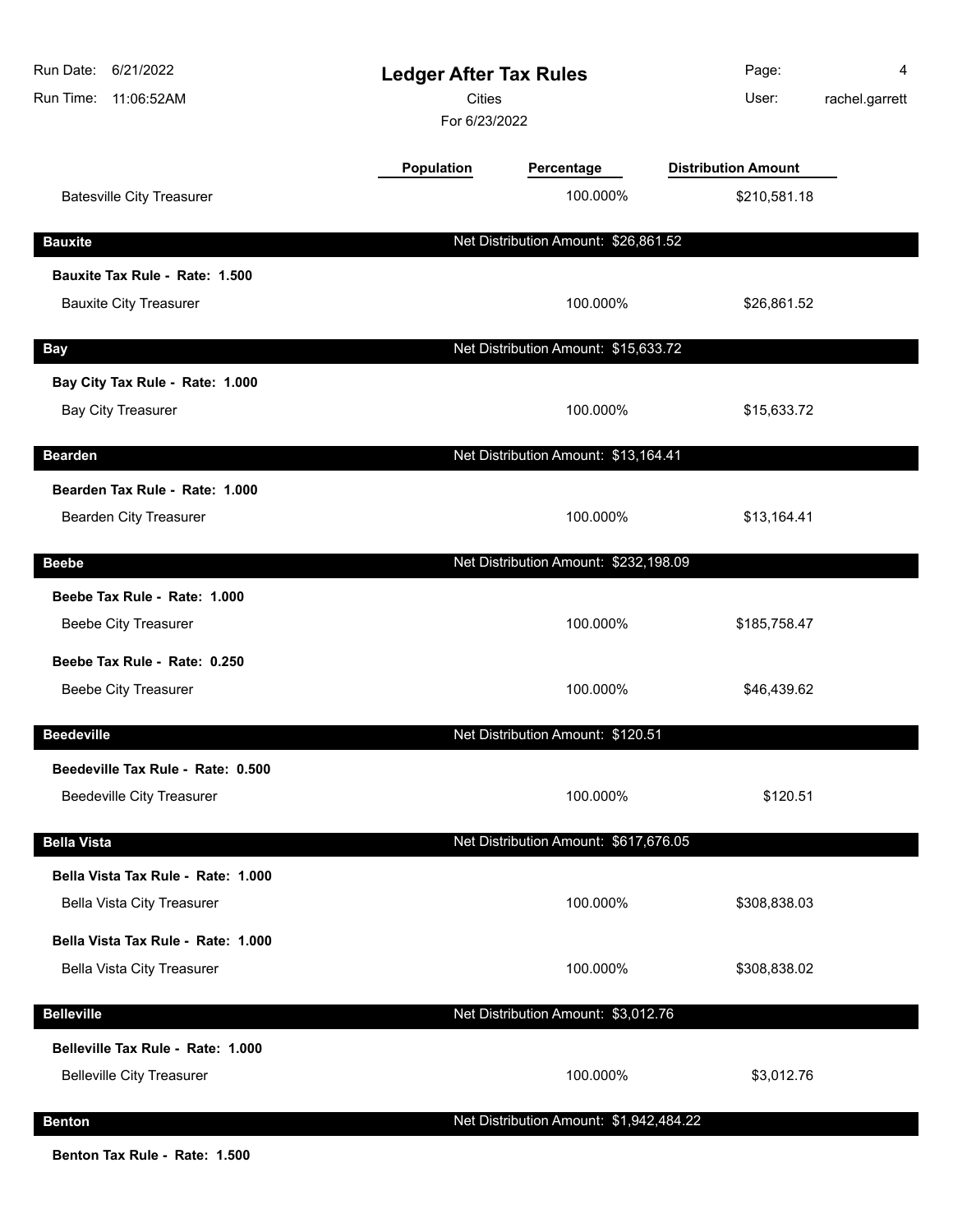## **Ledger After Tax Rules**

Cities User:

For 6/23/2022

Page: 5 rachel.garrett

|                                    | <b>Population</b> | Percentage                              | <b>Distribution Amount</b> |  |
|------------------------------------|-------------------|-----------------------------------------|----------------------------|--|
|                                    |                   | 100.000%                                | \$1,165,490.53             |  |
| <b>Benton City Treasurer</b>       |                   | 87.500%                                 | \$1,019,804.21             |  |
| <b>Benton City Treasurer</b>       |                   | 12.500%                                 | \$145,686.32               |  |
| Benton Tax Rule - Rate: 0.500      |                   |                                         |                            |  |
| <b>Benton City Treasurer</b>       |                   | 100.000%                                | \$388,496.84               |  |
| Benton Tax Rule - Rate: 0.500      |                   |                                         |                            |  |
| <b>Benton City Treasurer</b>       |                   | 100.000%                                | \$388,496.85               |  |
| <b>Bentonville</b>                 |                   | Net Distribution Amount: \$4,285,406.40 |                            |  |
| Bentonville Tax Rule - Rate: 1.000 |                   |                                         |                            |  |
| <b>Bentonville City Treasurer</b>  |                   | 100.000%                                | \$2,142,703.20             |  |
| Bentonville Tax Rule - Rate: 1.000 |                   |                                         |                            |  |
| <b>Bentonville City Treasurer</b>  |                   | 100.000%                                | \$2,142,703.20             |  |
| <b>Bentonville AF City</b>         |                   | Net Distribution Amount: \$2,311.58     |                            |  |
|                                    |                   |                                         |                            |  |
| Bentonville Tax Rule - Rate: 1.000 |                   |                                         |                            |  |
| Bentonville Municipal Airport      |                   | 100.000%                                | \$1,155.79                 |  |
| Bentonville Tax Rule - Rate: 1.000 |                   |                                         |                            |  |
| Bentonville Municipal Airport      |                   | 100.000%                                | \$1,155.79                 |  |
| <b>Berryville</b>                  |                   | Net Distribution Amount: \$338,545.96   |                            |  |
| Berryville Tax Rule - Rate: 1.000  |                   |                                         |                            |  |
| <b>Berryville City Treasurer</b>   |                   | 100.000%                                | \$169,272.98               |  |
| Berryville Tax Rule - Rate: 0.500  |                   |                                         |                            |  |
| <b>Berryville City Treasurer</b>   |                   | 100.000%                                | \$84,636.49                |  |
| Berryville Tax Rule - Rate: 0.500  |                   |                                         |                            |  |
| <b>Berryville City Treasurer</b>   |                   | 100.000%                                | \$84,636.49                |  |
| <b>Big Flat</b>                    |                   | Net Distribution Amount: \$501.91       |                            |  |
| Big Flat Tax Rule - Rate: 1.000    |                   |                                         |                            |  |
| <b>Big Flat City Treasurer</b>     |                   | 100.000%                                | \$501.91                   |  |
| <b>Black Rock</b>                  |                   | Net Distribution Amount: \$10,299.71    |                            |  |

#### **Black Rock Tax Rule - Rate: 1.000**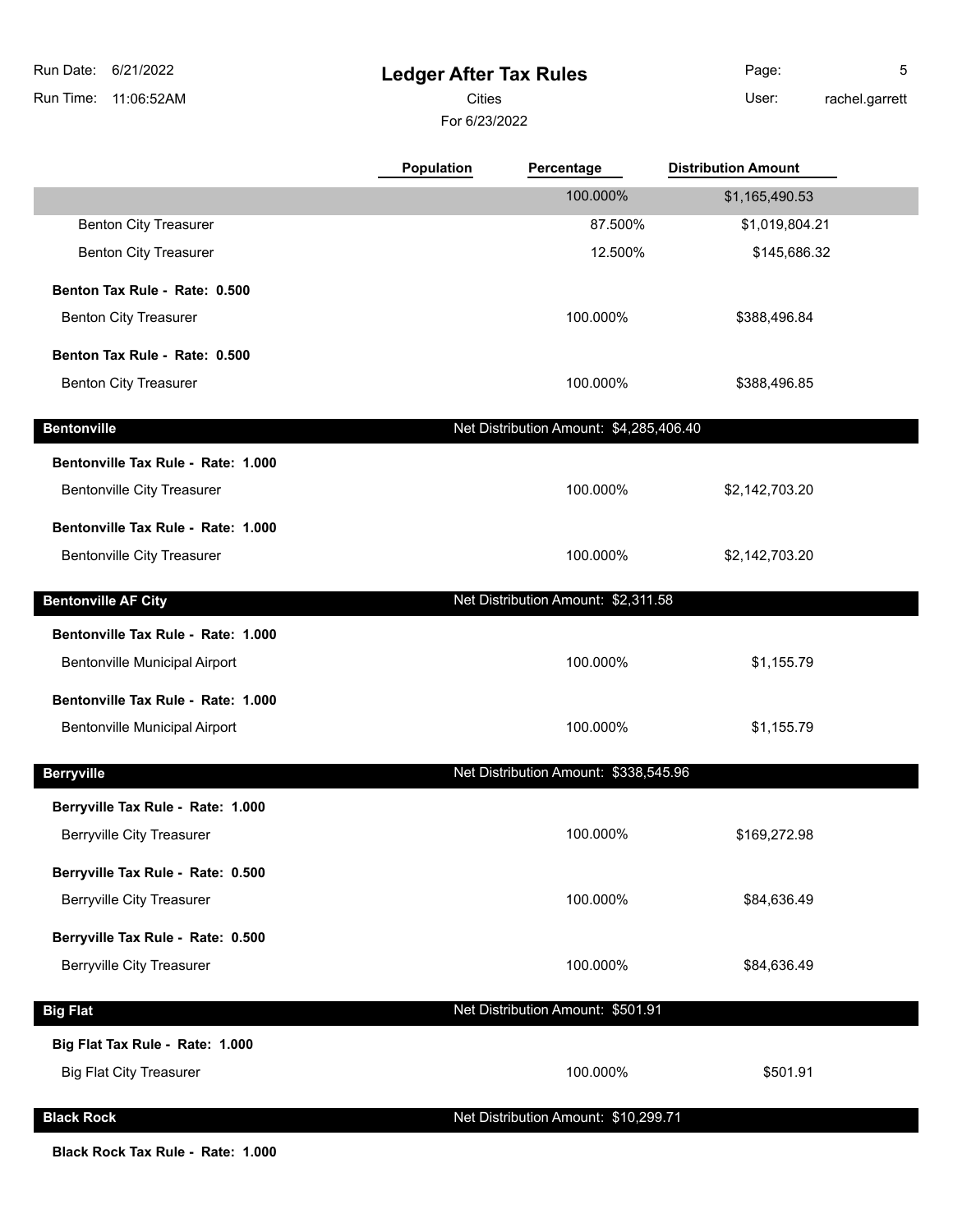| Run Date:<br>6/21/2022<br>Run Time:<br>11:06:52AM | <b>Ledger After Tax Rules</b><br><b>Cities</b><br>For 6/23/2022 |                                       | Page:<br>User:             | 6<br>rachel.garrett |
|---------------------------------------------------|-----------------------------------------------------------------|---------------------------------------|----------------------------|---------------------|
|                                                   | Population                                                      | Percentage                            | <b>Distribution Amount</b> |                     |
| <b>Black Rock City Treasurer</b>                  |                                                                 | 100.000%                              | \$10,299.71                |                     |
| <b>Blevins</b>                                    |                                                                 | Net Distribution Amount: \$4,550.54   |                            |                     |
| Blevins Tax Rule - Rate: 1.500                    |                                                                 |                                       |                            |                     |
| <b>Blevins City Treasurer</b>                     |                                                                 | 100.000%                              | \$4,550.54                 |                     |
| <b>Blue Mountain</b>                              |                                                                 | Net Distribution Amount: \$128.00     |                            |                     |
| Blue Mountain Tax Rule - Rate: 1.000              |                                                                 |                                       |                            |                     |
| <b>Blue Mountain City Treasurer</b>               |                                                                 | 100.000%                              | \$128.00                   |                     |
| <b>Blytheville</b>                                |                                                                 | Net Distribution Amount: \$445,941.50 |                            |                     |
| Blytheville Tax Rule - Rate: 0.250                |                                                                 |                                       |                            |                     |
| <b>Blytheville City Treasurer</b>                 |                                                                 | 100.000%                              | \$74,323.58                |                     |
| Blytheville Tax Rule - Rate: 0.250                |                                                                 |                                       |                            |                     |
| <b>Blytheville City Treasurer</b>                 |                                                                 | 100.000%                              | \$74,323.58                |                     |
| Blytheville Tax Rule - Rate: 0.250                |                                                                 |                                       |                            |                     |
| <b>Blytheville City Treasurer</b>                 |                                                                 | 100.000%                              | \$74,323.58                |                     |
| Blytheville Tax Rule - Rate: 0.250                |                                                                 |                                       |                            |                     |
| <b>Blytheville City Treasurer</b>                 |                                                                 | 100.000%                              | \$74,323.58                |                     |
| Blytheville Tax Rule - Rate: 0.500                |                                                                 |                                       |                            |                     |
| <b>Blytheville City Treasurer</b>                 |                                                                 | 100.000%                              | \$148,647.18               |                     |
| <b>Blytheville AF City</b>                        |                                                                 | Net Distribution Amount: \$791.88     |                            |                     |
| Blytheville Tax Rule - Rate: 0.250                |                                                                 |                                       |                            |                     |
| <b>Blytheville Municipal Airport</b>              |                                                                 | 100.000%                              | \$131.98                   |                     |
| Blytheville Tax Rule - Rate: 0.250                |                                                                 |                                       |                            |                     |
| <b>Blytheville Municipal Airport</b>              |                                                                 | 100.000%                              | \$131.98                   |                     |
| Blytheville Tax Rule - Rate: 0.250                |                                                                 |                                       |                            |                     |
| <b>Blytheville Municipal Airport</b>              |                                                                 | 100.000%                              | \$131.98                   |                     |
| Blytheville Tax Rule - Rate: 0.250                |                                                                 |                                       |                            |                     |
| <b>Blytheville Municipal Airport</b>              |                                                                 | 100.000%                              | \$131.98                   |                     |
| Bytheville Tax Rule - Rate: 0.500                 |                                                                 |                                       |                            |                     |
| <b>Blytheville Municipal Airport</b>              |                                                                 | 100.000%                              | \$263.96                   |                     |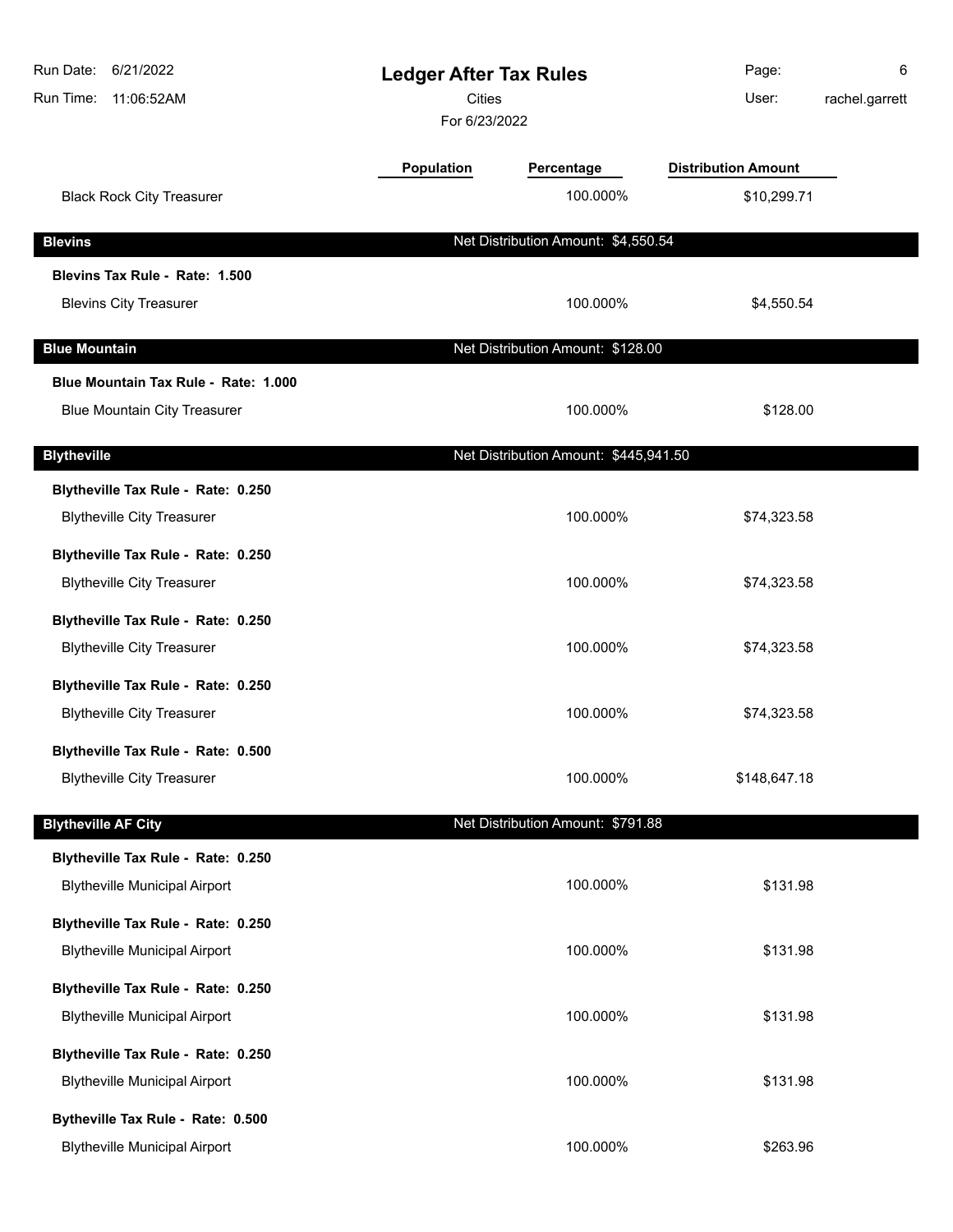| Run Date:<br>6/21/2022<br><b>Ledger After Tax Rules</b><br><b>Cities</b><br>Run Time:<br>11:06:52AM<br>For 6/23/2022 |                   |                                       | Page:<br>User:             | 7<br>rachel.garrett |
|----------------------------------------------------------------------------------------------------------------------|-------------------|---------------------------------------|----------------------------|---------------------|
|                                                                                                                      | <b>Population</b> | Percentage                            | <b>Distribution Amount</b> |                     |
| <b>Bonanza</b>                                                                                                       |                   | Net Distribution Amount: \$1,939.16   |                            |                     |
| Bonanza Tax Rule - Rate: 1.000                                                                                       |                   |                                       |                            |                     |
| <b>Bonanza City Treasurer</b>                                                                                        |                   | 100.000%                              | \$1,939.16                 |                     |
| <b>Bono</b>                                                                                                          |                   | Net Distribution Amount: \$26,293.72  |                            |                     |
| Bono City Tax Rule - Rate: 1.000                                                                                     |                   |                                       |                            |                     |
| <b>Bono City Treasurer</b>                                                                                           |                   | 100.000%                              | \$26,293.72                |                     |
| <b>Boone County AF Harrison</b>                                                                                      |                   | Net Distribution Amount: \$184.38     |                            |                     |
| Harrison Tax Rule - Rate: 0.250                                                                                      |                   |                                       |                            |                     |
| <b>Boone County Airport</b>                                                                                          |                   | 100.000%                              | \$26.34                    |                     |
| Harrison Tax Rule - Rate: 0.500                                                                                      |                   |                                       |                            |                     |
| <b>Boone County Airport</b>                                                                                          |                   | 100.000%                              | \$52.68                    |                     |
| Harrison Tax Rule - Rate: 0.250                                                                                      |                   |                                       |                            |                     |
| <b>Boone County Airport</b>                                                                                          |                   | 100.000%                              | \$26.34                    |                     |
| Harrison Tax Rule - Rate: 0.250                                                                                      |                   |                                       |                            |                     |
| <b>Boone County Airport</b>                                                                                          |                   | 100.000%                              | \$26.34                    |                     |
| Harrison Tax Rule - Rate: 0.250                                                                                      |                   |                                       |                            |                     |
| <b>Boone County Airport</b>                                                                                          |                   | 100.000%                              | \$26.34                    |                     |
| Harrison Tax Rule - Rate: 0.250                                                                                      |                   |                                       |                            |                     |
| <b>Boone County Airport</b>                                                                                          |                   | 100.000%                              | \$26.34                    |                     |
| <b>Booneville</b>                                                                                                    |                   | Net Distribution Amount: \$157,986.20 |                            |                     |
| Booneville Tax Rule - Rate: 1.000                                                                                    |                   |                                       |                            |                     |
| <b>Booneville City Treasurer</b>                                                                                     |                   | 100.000%                              | \$78,993.10                |                     |
| Booneville Tax Rule - Rate: 1.000                                                                                    |                   |                                       |                            |                     |
| <b>Booneville City Treasurer</b>                                                                                     |                   | 100.000%                              | \$78,993.10                |                     |
| <b>Bradford</b>                                                                                                      |                   | Net Distribution Amount: \$19,318.87  |                            |                     |
| Bradford Tax Rule - Rate: 2.000                                                                                      |                   |                                       |                            |                     |
| <b>Bradford City Treasurer</b>                                                                                       |                   | 100.000%                              | \$19,318.87                |                     |
| <b>Bradley</b>                                                                                                       |                   | Net Distribution Amount: \$4,896.13   |                            |                     |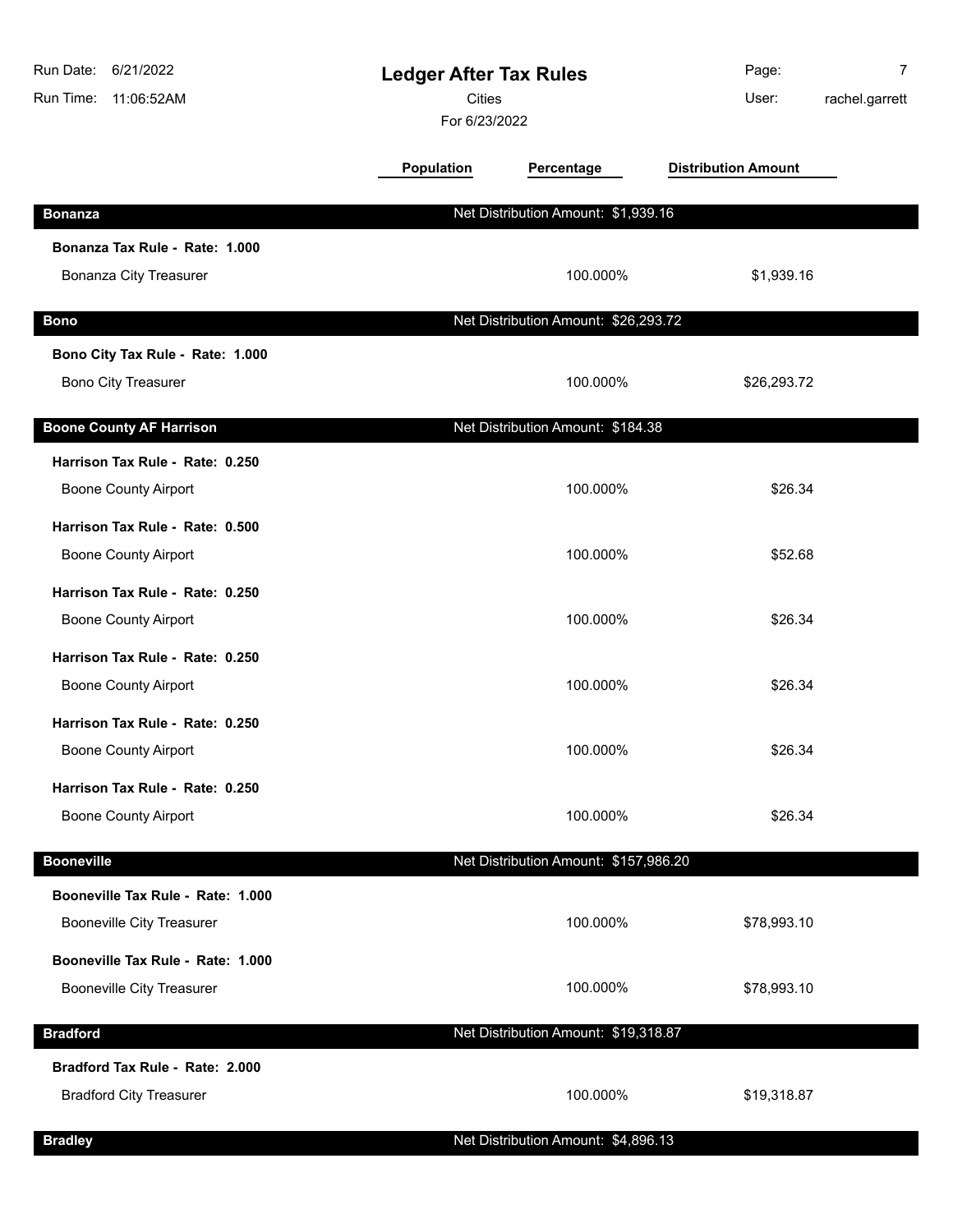| Run Date: 6/21/2022<br>Run Time:<br>11:06:52AM | <b>Ledger After Tax Rules</b><br><b>Cities</b><br>For 6/23/2022 |                                         | Page:<br>User:             | 8<br>rachel.garrett |
|------------------------------------------------|-----------------------------------------------------------------|-----------------------------------------|----------------------------|---------------------|
|                                                | <b>Population</b>                                               | Percentage                              | <b>Distribution Amount</b> |                     |
| Bradley Tax Rule - Rate: 1.000                 |                                                                 |                                         |                            |                     |
| <b>Bradley City Treasurer</b>                  |                                                                 | 100.000%                                | \$4,896.13                 |                     |
| <b>Branch</b>                                  |                                                                 | Net Distribution Amount: \$2,435.40     |                            |                     |
| Branch Tax Rule - Rate: 1.000                  |                                                                 |                                         |                            |                     |
| <b>Branch City Treasurer</b>                   |                                                                 | 100.000%                                | \$2,435.40                 |                     |
| <b>Briarcliff</b>                              |                                                                 | Net Distribution Amount: \$1,783.18     |                            |                     |
| Briarcliff Tax Rule - Rate: 1.000              |                                                                 |                                         |                            |                     |
| <b>Briarcliff City Treasurer</b>               |                                                                 | 100.000%                                | \$1,783.18                 |                     |
| <b>Brinkley</b>                                |                                                                 | Net Distribution Amount: \$173,043.32   |                            |                     |
| Brinkley Tax Rule - Rate: 1.000                |                                                                 |                                         |                            |                     |
| <b>Brinkley City Treasurer</b>                 |                                                                 | 100.000%                                | \$57,681.11                |                     |
| Brinkley Tax Rule - Rate: 1.000                |                                                                 |                                         |                            |                     |
| <b>Brinkley City Treasurer</b>                 |                                                                 | 100.000%                                | \$57,681.11                |                     |
| Brinkley Tax Rule - Rate: 1.000                |                                                                 |                                         |                            |                     |
| <b>Brinkley City Treasurer</b>                 |                                                                 | 100.000%                                | \$57,681.10                |                     |
| <b>Brookland</b>                               |                                                                 | Net Distribution Amount: \$138,889.04   |                            |                     |
| Brookland City Tax Rule - Rate: 1.000          |                                                                 |                                         |                            |                     |
| <b>Brookland City Treasurer</b>                |                                                                 | 100.000%                                | \$46,296.35                |                     |
| Brookland City Tax Rule - Rate: 2.000          |                                                                 |                                         |                            |                     |
| <b>Brookland City Treasurer</b>                |                                                                 | 100.000%                                | \$92,592.69                |                     |
| <b>Bryant</b>                                  |                                                                 | Net Distribution Amount: \$1,536,273.95 |                            |                     |
| Bryant Tax Rule - Rate: 1.000                  |                                                                 |                                         |                            |                     |
| <b>Bryant City Treasurer</b>                   |                                                                 | 100.000%                                | \$512,091.32               |                     |
| Bryant Tax Rule - Rate: 0.500                  |                                                                 |                                         |                            |                     |
| <b>Bryant City Treasurer</b>                   |                                                                 | 100.000%                                | \$256,045.66               |                     |
| Bryant Tax Rule - Rate: 0.130                  |                                                                 |                                         |                            |                     |
| <b>Bryant City Treasurer</b>                   |                                                                 | 100.000%                                | \$64,011.41                |                     |
| Bryant Tax Rule - Rate: 1.000                  |                                                                 |                                         |                            |                     |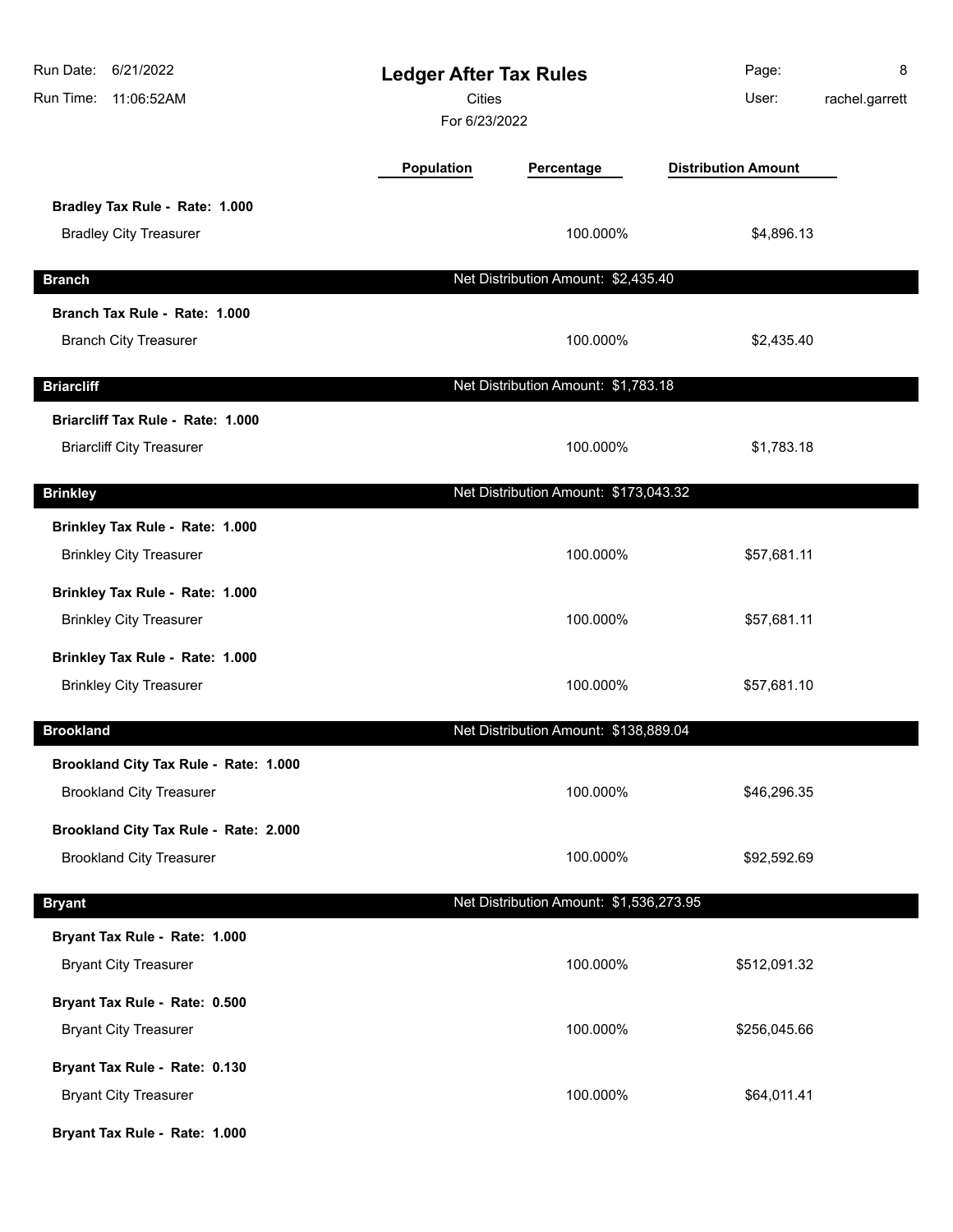| Run Date:<br>6/21/2022<br>Run Time:<br>11:06:52AM | <b>Ledger After Tax Rules</b><br><b>Cities</b><br>For 6/23/2022 |                                         | Page:<br>User:             | 9<br>rachel.garrett |
|---------------------------------------------------|-----------------------------------------------------------------|-----------------------------------------|----------------------------|---------------------|
|                                                   | Population                                                      | Percentage                              | <b>Distribution Amount</b> |                     |
| <b>Bryant City Treasurer</b>                      |                                                                 | 100.000%                                | \$512,091.32               |                     |
| Bryant Tax Rule - Rate: 0.380                     |                                                                 |                                         |                            |                     |
| <b>Bryant City Treasurer</b>                      |                                                                 | 100.000%                                | \$192,034.24               |                     |
| <b>Bull Shoals</b>                                |                                                                 | Net Distribution Amount: \$36,660.54    |                            |                     |
| Bull Shoals Tax Rule - Rate: 1.000                |                                                                 |                                         |                            |                     |
| <b>Bull Shoals City Treasurer</b>                 |                                                                 | 100.000%                                | \$18,330.27                |                     |
| Bull Shoals Tax Rule - Rate: 1.000                |                                                                 |                                         |                            |                     |
| <b>Bull Shoals City Treasurer</b>                 |                                                                 | 100.000%                                | \$18,330.27                |                     |
| Cabot                                             |                                                                 | Net Distribution Amount: \$1,172,353.41 |                            |                     |
| Cabot Tax Rule - Rate: 1.000                      |                                                                 |                                         |                            |                     |
| <b>Cabot City Treasurer</b>                       |                                                                 | 100.000%                                | \$586,176.71               |                     |
| Cabot Tax Rule - Rate: 1.000                      |                                                                 |                                         |                            |                     |
| <b>Cabot City Treasurer</b>                       |                                                                 | 100.000%                                | \$586,176.70               |                     |
| <b>Caddo Valley</b>                               |                                                                 | Net Distribution Amount: \$74,393.62    |                            |                     |
| Caddo Valley Tax Rule - Rate: 1.000               |                                                                 |                                         |                            |                     |
| Caddo Valley City Treasurer                       |                                                                 | 100.000%                                | \$37,196.81                |                     |
| Caddo Valley Tax Rule - Rate: 1.000               |                                                                 |                                         |                            |                     |
| Caddo Valley City Treasurer                       |                                                                 | 100.000%                                | \$37,196.81                |                     |
| <b>Calico Rock</b>                                |                                                                 | Net Distribution Amount: \$54,024.95    |                            |                     |
| Calico Rock Tax Rule - Rate: 1.000                |                                                                 |                                         |                            |                     |
| Calico Rock City Treasurer                        |                                                                 | 100.000%                                | \$18,008.32                |                     |
| Calico Rock Tax Rule - Rate: 1.000                |                                                                 |                                         |                            |                     |
| Calico Rock City Treasurer                        |                                                                 | 100.000%                                | \$18,008.32                |                     |
| Calico Rock Tax Rule - Rate: 1.000                |                                                                 |                                         |                            |                     |
| Calico Rock City Treasurer                        |                                                                 | 100.000%                                | \$18,008.31                |                     |
| Camden                                            |                                                                 | Net Distribution Amount: \$383,199.93   |                            |                     |
| Camden Tax Rule - Rate: 1.000                     |                                                                 |                                         |                            |                     |
| Camden City Treasurer                             |                                                                 | 100.000%                                | \$218,971.39               |                     |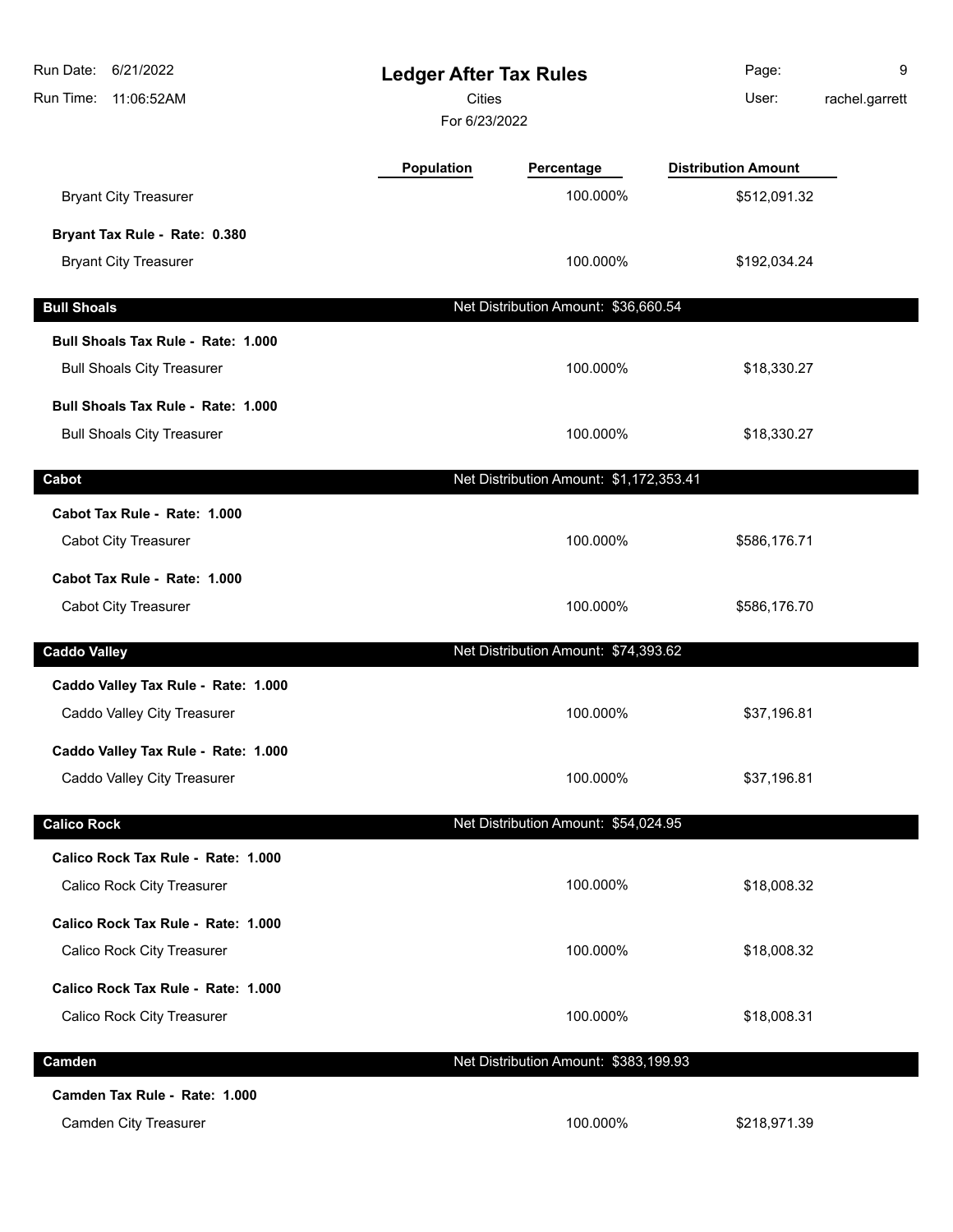| 6/21/2022<br>Run Date:<br>Run Time:<br>11:06:52AM | <b>Ledger After Tax Rules</b><br><b>Cities</b><br>For 6/23/2022 |                                       | Page:<br>User:             | 10<br>rachel.garrett |
|---------------------------------------------------|-----------------------------------------------------------------|---------------------------------------|----------------------------|----------------------|
|                                                   | Population                                                      | Percentage                            | <b>Distribution Amount</b> |                      |
| Camden Tax Rule - Rate: 0.750                     |                                                                 |                                       |                            |                      |
| Camden City Treasurer                             |                                                                 | 100.000%                              | \$164,228.54               |                      |
| Caraway                                           |                                                                 | Net Distribution Amount: \$8,167.22   |                            |                      |
| Caraway Tax Rule - Rate: 1.000                    |                                                                 |                                       |                            |                      |
| Caraway City Treasurer                            |                                                                 | 100.000%                              | \$8,167.22                 |                      |
| <b>Carlisle</b>                                   |                                                                 | Net Distribution Amount: \$57,771.07  |                            |                      |
| Carlisle Tax Rule - Rate: 0.880                   |                                                                 |                                       |                            |                      |
| Carlisle City Treasurer                           |                                                                 | 100.000%                              | \$23,788.09                |                      |
| Carlisle Tax Rule - Rate: 1.000                   |                                                                 |                                       |                            |                      |
| Carlisle City Treasurer                           |                                                                 | 100.000%                              | \$27,186.39                |                      |
| Carlisle Tax Rule - Rate: 0.250                   |                                                                 |                                       |                            |                      |
| Carlisle City Treasurer                           |                                                                 | 100.000%                              | \$6,796.59                 |                      |
| <b>Carlisle AF City</b>                           |                                                                 | Net Distribution Amount: \$189.11     |                            |                      |
| Carlisle Tax Rule - Rate: 1.000                   |                                                                 |                                       |                            |                      |
| Carlisle Municipal Airport                        |                                                                 | 100.000%                              | \$88.99                    |                      |
| Carlisle Tax Rule - Rate: 0.250                   |                                                                 |                                       |                            |                      |
| Carlisle Municipal Airport                        |                                                                 | 100.000%                              | \$22.25                    |                      |
| Carlisle Tax Rule - Rate: 0.880                   |                                                                 |                                       |                            |                      |
| Carlisle Municipal Airport                        |                                                                 | 100.000%                              | \$77.87                    |                      |
| Cash                                              |                                                                 | Net Distribution Amount: \$3,249.02   |                            |                      |
| Cash Tax Rule - Rate: 1.000                       |                                                                 |                                       |                            |                      |
| Cash City Treasurer                               |                                                                 | 100.000%                              | \$3,249.02                 |                      |
| <b>Cave City</b>                                  |                                                                 | Net Distribution Amount: \$32,683.05  |                            |                      |
| Cave City Tax Rule - Rate: 1.000                  |                                                                 |                                       |                            |                      |
| Cave City Treasurer                               |                                                                 | 100.000%                              | \$32,683.05                |                      |
| <b>Cave Springs</b>                               |                                                                 | Net Distribution Amount: \$137,058.40 |                            |                      |
| Cave Springs Tax Rule - Rate: 1.000               |                                                                 |                                       |                            |                      |
| Cave Springs City Treasurer                       |                                                                 | 100.000%                              | \$60,914.84                |                      |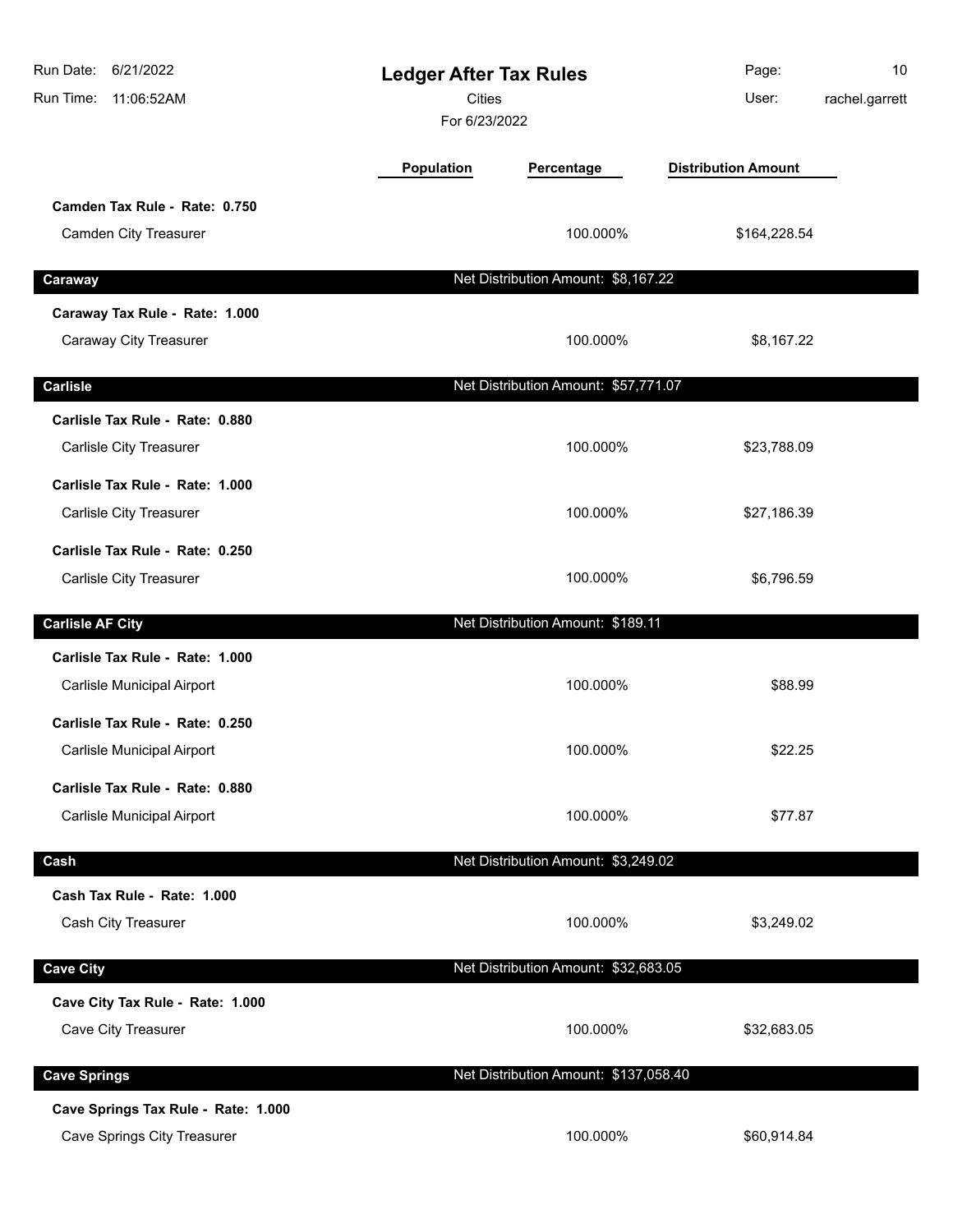| Run Date:<br>6/21/2022<br>Run Time:<br>11:06:52AM | <b>Ledger After Tax Rules</b><br><b>Cities</b><br>For 6/23/2022 |                                       | Page:<br>User:             | 11<br>rachel.garrett |
|---------------------------------------------------|-----------------------------------------------------------------|---------------------------------------|----------------------------|----------------------|
|                                                   | <b>Population</b>                                               | Percentage                            | <b>Distribution Amount</b> |                      |
| Cave Springs Tax Rule - Rate: 1.250               |                                                                 |                                       |                            |                      |
| Cave Springs City Treasurer                       |                                                                 | 100.000%                              | \$76,143.56                |                      |
| Cedarville                                        |                                                                 | Net Distribution Amount: \$8,894.54   |                            |                      |
| Cedarville Tax Rule - Rate: 1.000                 |                                                                 |                                       |                            |                      |
| Cedarville City Treasurer                         |                                                                 | 12.500%                               | \$1,111.82                 |                      |
| Cedarville City Treasurer                         |                                                                 | 12.500%                               | \$1,111.82                 |                      |
| Cedarville City Treasurer                         |                                                                 | 75.000%                               | \$6,670.90                 |                      |
| <b>Centerton</b>                                  |                                                                 | Net Distribution Amount: \$430,932.15 |                            |                      |
| Centerton Tax Rule - Rate: 1.000                  |                                                                 |                                       |                            |                      |
| Centerton City Treasurer                          |                                                                 | 100.000%                              | \$215,466.08               |                      |
| Centerton Tax Rule - Rate: 1.000                  |                                                                 |                                       |                            |                      |
| Centerton City Treasurer                          |                                                                 | 100.000%                              | \$215,466.07               |                      |
| <b>Charleston</b>                                 |                                                                 | Net Distribution Amount: \$41,782.71  |                            |                      |
| Charleston Tax Rule - Rate: 1.000                 |                                                                 |                                       |                            |                      |
| <b>Charleston City Treasurer</b>                  |                                                                 | 100.000%                              | \$27,855.14                |                      |
| Charleston Tax Rule - Rate: 0.500                 |                                                                 |                                       |                            |                      |
| <b>Charleston City Treasurer</b>                  |                                                                 | 100.000%                              | \$13,927.57                |                      |
| <b>Cherokee Village</b>                           |                                                                 | Net Distribution Amount: \$27,836.85  |                            |                      |
| Cherokee Village Tax Rule - Rate: 1.000           |                                                                 |                                       |                            |                      |
| Cherokee Village City Treasurer                   |                                                                 | 100.000%                              | \$27,836.85                |                      |
| <b>Cherry Valley</b>                              |                                                                 | Net Distribution Amount: \$5,771.45   |                            |                      |
| Cherry Valley Tax Rule - Rate: 0.750              |                                                                 |                                       |                            |                      |
| Cherry Valley City Treasurer                      |                                                                 | 100.000%                              | \$4,328.59                 |                      |
| Cherry Valley Tax Rule - Rate: 0.250              |                                                                 |                                       |                            |                      |
| Cherry Valley City Treasurer                      |                                                                 | 100.000%                              | \$1,442.86                 |                      |
| <b>Chidester</b>                                  |                                                                 | Net Distribution Amount: \$5,177.88   |                            |                      |
| Chidester Tax Rule - Rate: 1.000                  |                                                                 |                                       |                            |                      |
| <b>Chidester City Treasurer</b>                   |                                                                 | 100.000%                              | \$2,588.94                 |                      |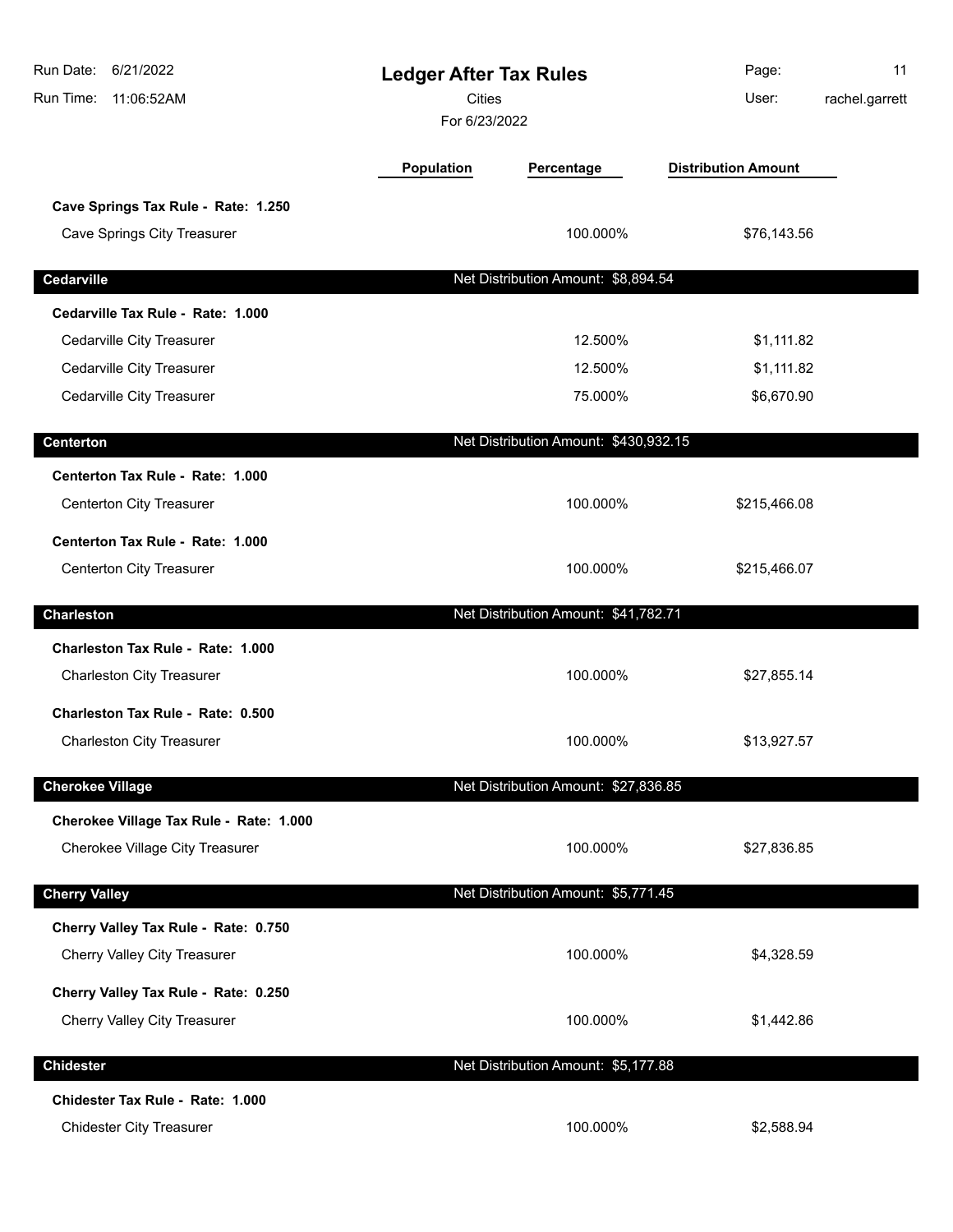| Run Date:<br>6/21/2022<br>Run Time:<br>11:06:52AM                   | <b>Ledger After Tax Rules</b><br><b>Cities</b><br>For 6/23/2022 |                                       | Page:<br>User:             | 12<br>rachel.garrett |
|---------------------------------------------------------------------|-----------------------------------------------------------------|---------------------------------------|----------------------------|----------------------|
|                                                                     | Population                                                      | Percentage                            | <b>Distribution Amount</b> |                      |
| Chidester Tax Rule - Rate: 1.000<br><b>Chidester City Treasurer</b> |                                                                 | 100.000%                              | \$2,588.94                 |                      |
| Clarendon                                                           |                                                                 | Net Distribution Amount: \$55,826.71  |                            |                      |
| Clarendon Tax Rule - Rate: 1.000                                    |                                                                 |                                       |                            |                      |
| <b>Clarendon City Treasurer</b>                                     |                                                                 | 100.000%                              | \$18,608.90                |                      |
| Clarendon Tax Rule - Rate: 1.000                                    |                                                                 |                                       |                            |                      |
| <b>Clarendon City Treasurer</b>                                     |                                                                 | 100.000%                              | \$18,608.90                |                      |
| Clarendon Tax Rule - Rate: 1.000                                    |                                                                 |                                       |                            |                      |
| <b>Clarendon City Treasurer</b>                                     |                                                                 | 100.000%                              | \$18,608.91                |                      |
| <b>Clarksville</b>                                                  |                                                                 | Net Distribution Amount: \$523,980.51 |                            |                      |
| Clarksville Tax Rule - Rate: 1.000                                  |                                                                 |                                       |                            |                      |
| <b>Clarksville City Treasurer</b>                                   |                                                                 | 100.000%                              | \$261,990.26               |                      |
| Clarksville Tax Rule - Rate: 0.250                                  |                                                                 |                                       |                            |                      |
| <b>Clarksville City Treasurer</b>                                   |                                                                 | 100.000%                              | \$65,497.56                |                      |
| Clarksville Tax Rule - Rate: 0.750                                  |                                                                 |                                       |                            |                      |
| <b>Clarksville City Treasurer</b>                                   |                                                                 | 100.000%                              | \$196,492.69               |                      |
| <b>Clarksville AF City</b>                                          |                                                                 | Net Distribution Amount: \$58.23      |                            |                      |
| Clarksville Tax Rule - Rate: 1.000                                  |                                                                 |                                       |                            |                      |
| <b>Clarksville Airport Commission</b>                               |                                                                 | 100.000%                              | \$29.12                    |                      |
| Clarksville Tax Rule - Rate: 0.250                                  |                                                                 |                                       |                            |                      |
| Clarksville Airport Commission                                      |                                                                 | 100.000%                              | \$7.28                     |                      |
| Clarksville Tax Rule - Rate: 0.750                                  |                                                                 |                                       |                            |                      |
| <b>Clarksville Airport Commission</b>                               |                                                                 | 100.000%                              | \$21.83                    |                      |
| <b>Clinton</b>                                                      |                                                                 | Net Distribution Amount: \$124,387.08 |                            |                      |
| Clinton Tax Rule - Rate: 1.000                                      |                                                                 |                                       |                            |                      |
| <b>Clinton City Treasurer</b>                                       |                                                                 | 100.000%                              | \$124,387.08               |                      |
|                                                                     |                                                                 |                                       |                            |                      |
| <b>Clinton AF City</b>                                              |                                                                 | Net Distribution Amount: \$26.20      |                            |                      |

**Clinton Tax Rule - Rate: 1.000**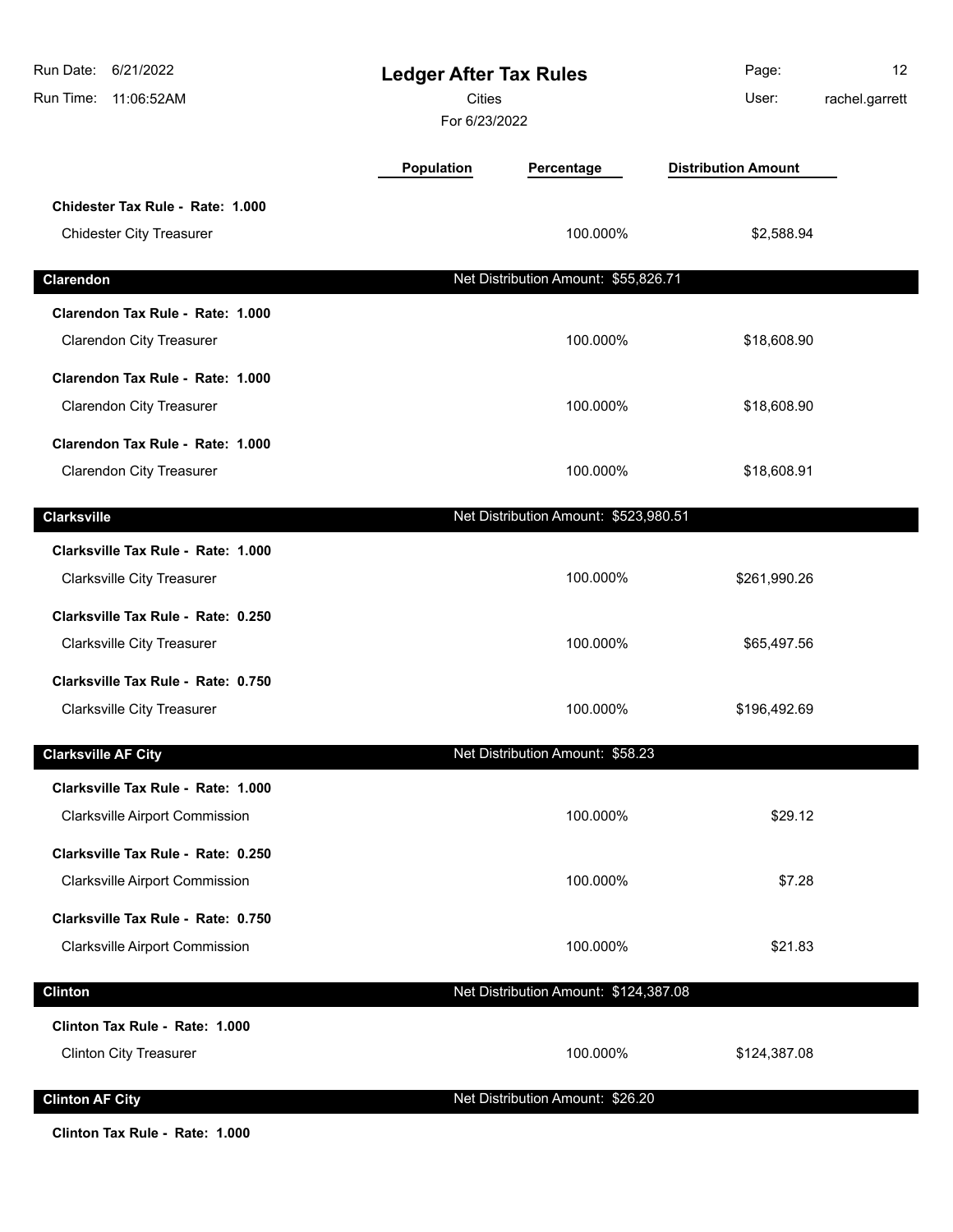| Run Date:<br>6/21/2022<br>Run Time:<br>11:06:52AM | <b>Ledger After Tax Rules</b><br><b>Cities</b><br>For 6/23/2022 |                                         | Page:<br>User:             | 13<br>rachel.garrett |
|---------------------------------------------------|-----------------------------------------------------------------|-----------------------------------------|----------------------------|----------------------|
|                                                   | Population                                                      | Percentage                              | <b>Distribution Amount</b> |                      |
| <b>Clinton Municipal Airport</b>                  |                                                                 | 100.000%                                | \$26.20                    |                      |
| <b>Coal Hill</b>                                  |                                                                 | Net Distribution Amount: \$5,860.40     |                            |                      |
| Coal Hill Tax Rule - Rate: 1.000                  |                                                                 |                                         |                            |                      |
| Coal Hill City Treasurer                          |                                                                 | 100.000%                                | \$5,860.40                 |                      |
| Concord                                           |                                                                 | Net Distribution Amount: \$2,499.33     |                            |                      |
| Concord Tax Rule - Rate: 1.000                    |                                                                 |                                         |                            |                      |
| <b>Concord City Treasurer</b>                     |                                                                 | 100.000%                                | \$2,499.33                 |                      |
| Conway                                            |                                                                 | Net Distribution Amount: \$3,401,142.73 |                            |                      |
| Conway Tax Rule - Rate: 1.000                     |                                                                 |                                         |                            |                      |
| Conway City Treasurer                             |                                                                 | 100.000%                                | \$1,600,537.76             |                      |
| Conway Tax Rule - Rate: 0.130                     |                                                                 |                                         |                            |                      |
| Conway City Treasurer                             |                                                                 | 100.000%                                | \$200,067.22               |                      |
| Conway Tax Rule - Rate: 0.130                     |                                                                 |                                         |                            |                      |
| Conway City Treasurer                             |                                                                 | 100.000%                                | \$200,067.22               |                      |
| Conway Tax Rule - Rate: 0.250                     |                                                                 |                                         |                            |                      |
| <b>Conway City Treasurer</b>                      |                                                                 | 100.000%                                | \$400,134.44               |                      |
| Conway Tax Rule - Rate: 0.250                     |                                                                 |                                         |                            |                      |
| Conway City Treasurer                             |                                                                 | 100.000%                                | \$400,134.44               |                      |
| Conway Tax Rule - Rate: 0.380                     |                                                                 |                                         |                            |                      |
| Conway City Treasurer                             |                                                                 | 100.000%                                | \$600,201.65               |                      |
| Corning                                           |                                                                 | Net Distribution Amount: \$78,453.04    |                            |                      |
| Corning Tax Rule - Rate: 1.000                    |                                                                 |                                         |                            |                      |
| <b>Corning City Treasurer</b>                     |                                                                 | 100.000%                                | \$44,830.31                |                      |
| Corning Tax Rule - Rate: 0.750                    |                                                                 |                                         |                            |                      |
| <b>Corning City Treasurer</b>                     |                                                                 | 100.000%                                | \$33,622.73                |                      |
| <b>Cotter</b>                                     |                                                                 | Net Distribution Amount: \$19,905.88    |                            |                      |
| Cotter Tax Rule - Rate: 1.000                     |                                                                 |                                         |                            |                      |
| <b>Cotter City Treasurer</b>                      |                                                                 | 100.000%                                | \$9,952.94                 |                      |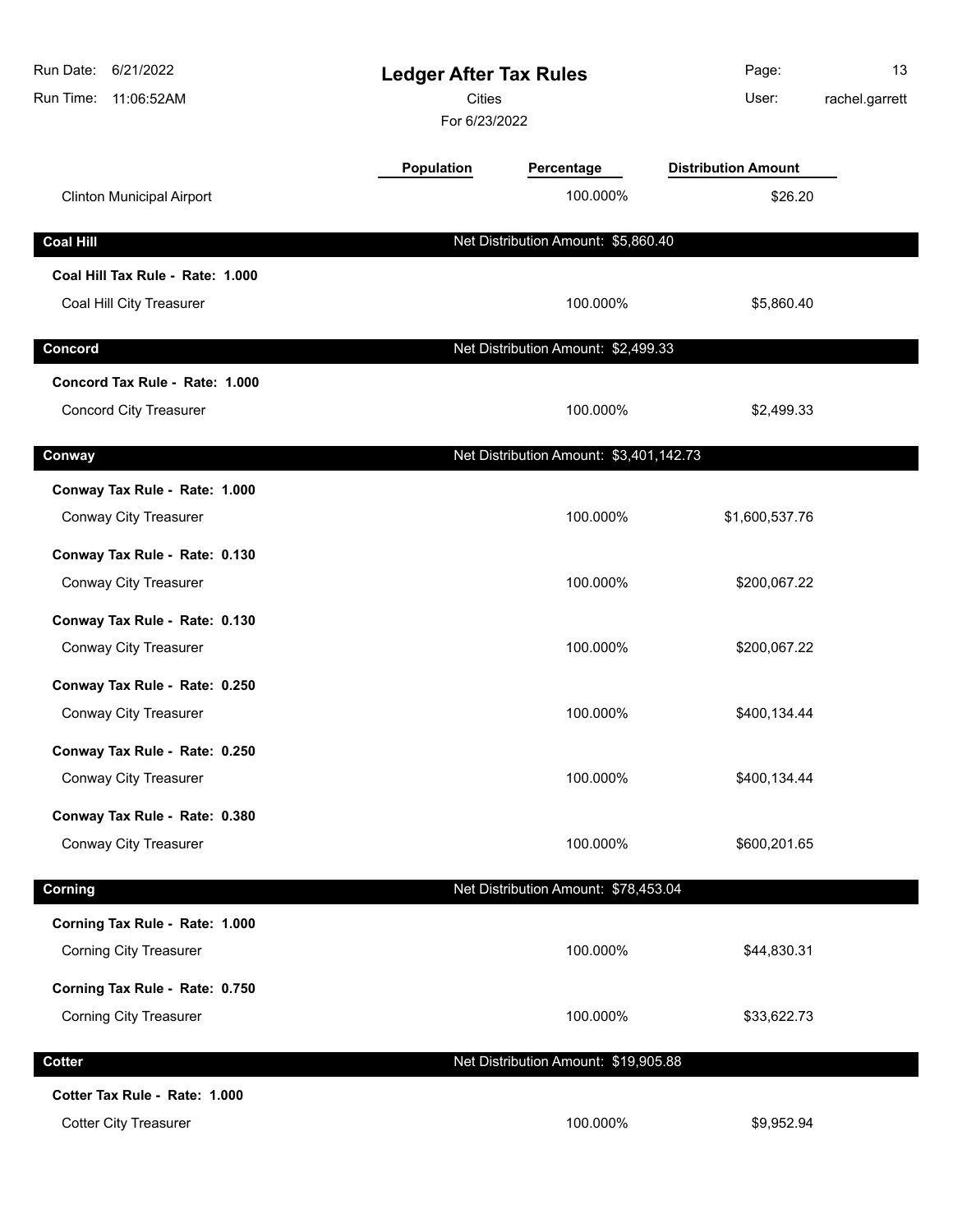| Run Date:<br>6/21/2022<br>Run Time: 11:06:52AM                            | <b>Ledger After Tax Rules</b><br><b>Cities</b><br>For 6/23/2022 |                                       | Page:<br>User:             | 14<br>rachel.garrett |
|---------------------------------------------------------------------------|-----------------------------------------------------------------|---------------------------------------|----------------------------|----------------------|
|                                                                           | Population                                                      | Percentage                            | <b>Distribution Amount</b> |                      |
| Cotter Tax Rule - Rate: 1.000<br><b>Cotter City Treasurer</b>             |                                                                 | 100.000%                              | \$9,952.94                 |                      |
| <b>Cotton Plant</b>                                                       |                                                                 | Net Distribution Amount: \$3,131.14   |                            |                      |
| Cotton Plant Tax Rule - Rate: 1.000<br><b>Cotton Plant City Treasurer</b> |                                                                 | 100.000%                              | \$3,131.14                 |                      |
| Cove                                                                      |                                                                 | Net Distribution Amount: \$15,879.96  |                            |                      |
| Cove Tax Rule - Rate: 1.000<br>Cove City Treasurer                        |                                                                 | 100.000%                              | \$7,939.98                 |                      |
| Cove Tax Rule - Rate: 1.000<br>Cove City Treasurer                        |                                                                 | 100.000%                              | \$7,939.98                 |                      |
| Crawfordsville                                                            |                                                                 | Net Distribution Amount: \$16,613.20  |                            |                      |
| Crawfordsville Tax Rule - Rate: 2.000<br>Crawfordsville City Treasurer    |                                                                 | 100.000%                              | \$16,613.20                |                      |
| <b>Crossett</b>                                                           |                                                                 | Net Distribution Amount: \$244,222.78 |                            |                      |
| Crossett Tax Rule - Rate: 1.000<br><b>Crossett City Treasurer</b>         |                                                                 | 100.000%                              | \$139,555.87               |                      |
| Crossett Tax Rule - Rate: 0.250<br><b>Crossett City Treasurer</b>         |                                                                 | 100.000%                              | \$34,888.97                |                      |
| Crossett Tax Rule - Rate: 0.500<br><b>Crossett City Treasurer</b>         |                                                                 | 100.000%                              | \$69,777.94                |                      |
| <b>Damascus</b>                                                           |                                                                 | Net Distribution Amount: \$12,284.52  |                            |                      |
| Damascus City Tax - Rate: 1.000<br>Damascus City Treasurer                |                                                                 | 100.000%                              | \$12,284.52                |                      |
| <b>Danville</b>                                                           |                                                                 | Net Distribution Amount: \$49,589.33  |                            |                      |
| Danville Tax Rule - Rate: 1.000<br>Danville City Treasurer                |                                                                 | 100.000%                              | \$33,059.55                |                      |
| Danville Tax Rule - Rate: 0.130<br>Danville City Treasurer                |                                                                 | 100.000%                              | \$4,132.44                 |                      |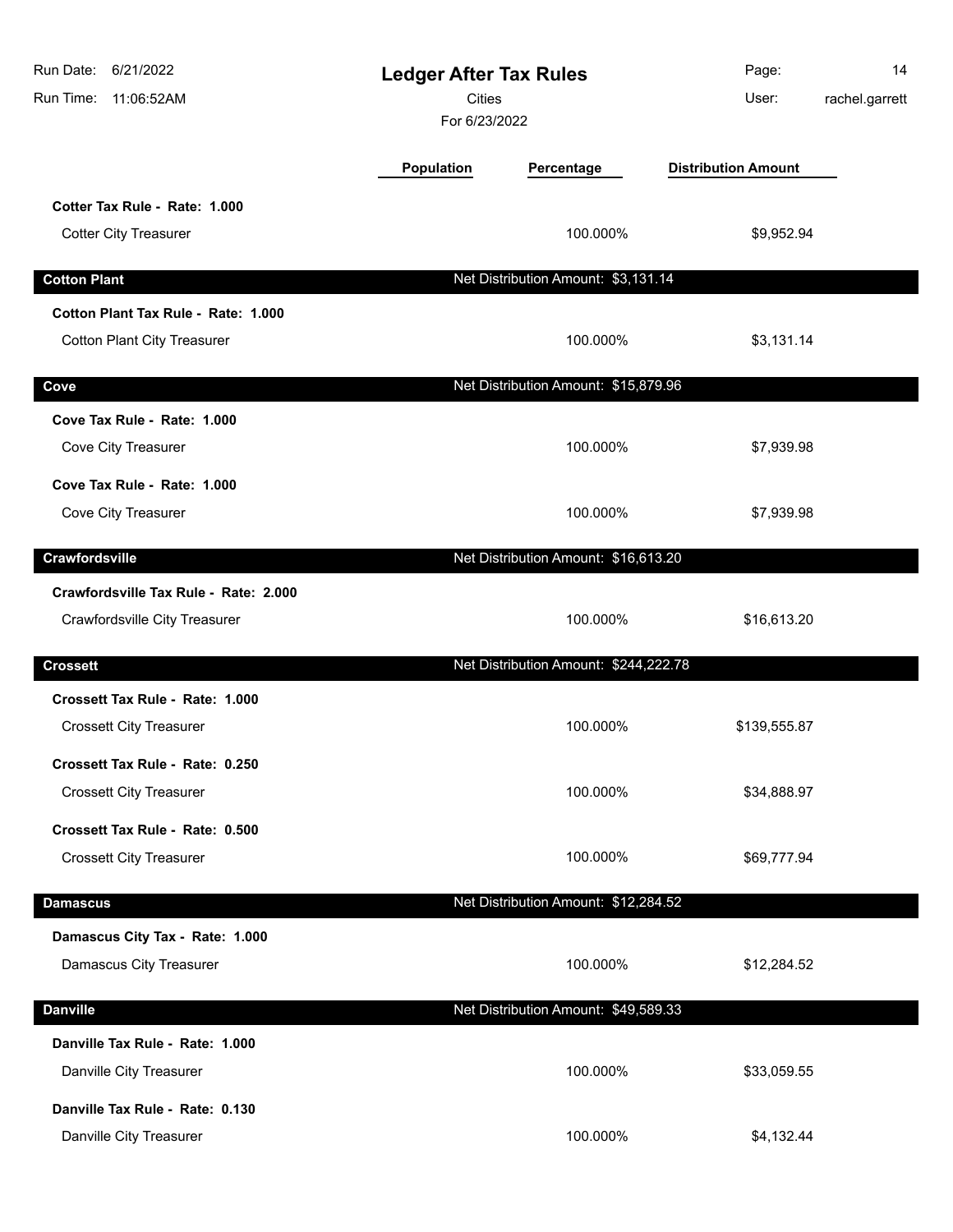| Run Date:<br>6/21/2022<br>Run Time: 11:06:52AM | <b>Ledger After Tax Rules</b><br><b>Cities</b><br>For 6/23/2022 |                                       | Page:<br>User:             | 15<br>rachel.garrett |
|------------------------------------------------|-----------------------------------------------------------------|---------------------------------------|----------------------------|----------------------|
|                                                | <b>Population</b>                                               | Percentage                            | <b>Distribution Amount</b> |                      |
| Danville Tax Rule - Rate: 0.380                |                                                                 |                                       |                            |                      |
| Danville City Treasurer                        |                                                                 | 100.000%                              | \$12,397.34                |                      |
| <b>Dardanelle</b>                              |                                                                 | Net Distribution Amount: \$203,079.13 |                            |                      |
| Dardanelle Tax Rule - Rate: 1.000              |                                                                 |                                       |                            |                      |
| Dardanelle City Treasurer                      |                                                                 | 100.000%                              | \$101,539.57               |                      |
| Dardanelle Tax Rule - Rate: 1.000              |                                                                 |                                       |                            |                      |
| Dardanelle City Treasurer                      |                                                                 | 100.000%                              | \$101,539.56               |                      |
| <b>Decatur</b>                                 |                                                                 | Net Distribution Amount: \$21,415.75  |                            |                      |
| Decatur Tax Rule - Rate: 1.000                 |                                                                 |                                       |                            |                      |
| Decatur City Treasurer                         |                                                                 | 100.000%                              | \$21,415.75                |                      |
| <b>Delight</b>                                 |                                                                 | Net Distribution Amount: \$4,920.38   |                            |                      |
| Delight Tax Rule - Rate: 1.000                 |                                                                 |                                       |                            |                      |
| Delight City Treasurer                         |                                                                 | 100.000%                              | \$4,920.38                 |                      |
| <b>Dennis Cantrell AF Conway</b>               |                                                                 | Net Distribution Amount: \$3,017.09   |                            |                      |
| Conway Tax Rule - Rate: 0.250                  |                                                                 |                                       |                            |                      |
| Dennis Cantrell Field                          |                                                                 | 100.000%                              | \$354.95                   |                      |
| Conway Tax Rule - Rate: 1.000                  |                                                                 |                                       |                            |                      |
| <b>Dennis Cantrell Field</b>                   |                                                                 | 100.000%                              | \$1,419.81                 |                      |
| Conway Tax Rule - Rate: 0.130                  |                                                                 |                                       |                            |                      |
| <b>Dennis Cantrell Field</b>                   |                                                                 | 100.000%                              | \$177.48                   |                      |
| Conway Tax Rule - Rate: 0.130                  |                                                                 |                                       |                            |                      |
| <b>Dennis Cantrell Field</b>                   |                                                                 | 100.000%                              | \$177.48                   |                      |
| Conway Tax Rule - Rate: 0.250                  |                                                                 |                                       |                            |                      |
| <b>Dennis Cantrell Field</b>                   |                                                                 | 100.000%                              | \$354.95                   |                      |
| Conway Tax Rule - Rate: 0.380                  |                                                                 |                                       |                            |                      |
| <b>Dennis Cantrell Field</b>                   |                                                                 | 100.000%                              | \$532.42                   |                      |
| <b>DeQueen</b>                                 |                                                                 | Net Distribution Amount: \$161,441.13 |                            |                      |

**DeQueen Tax Rule - Rate: 1.000**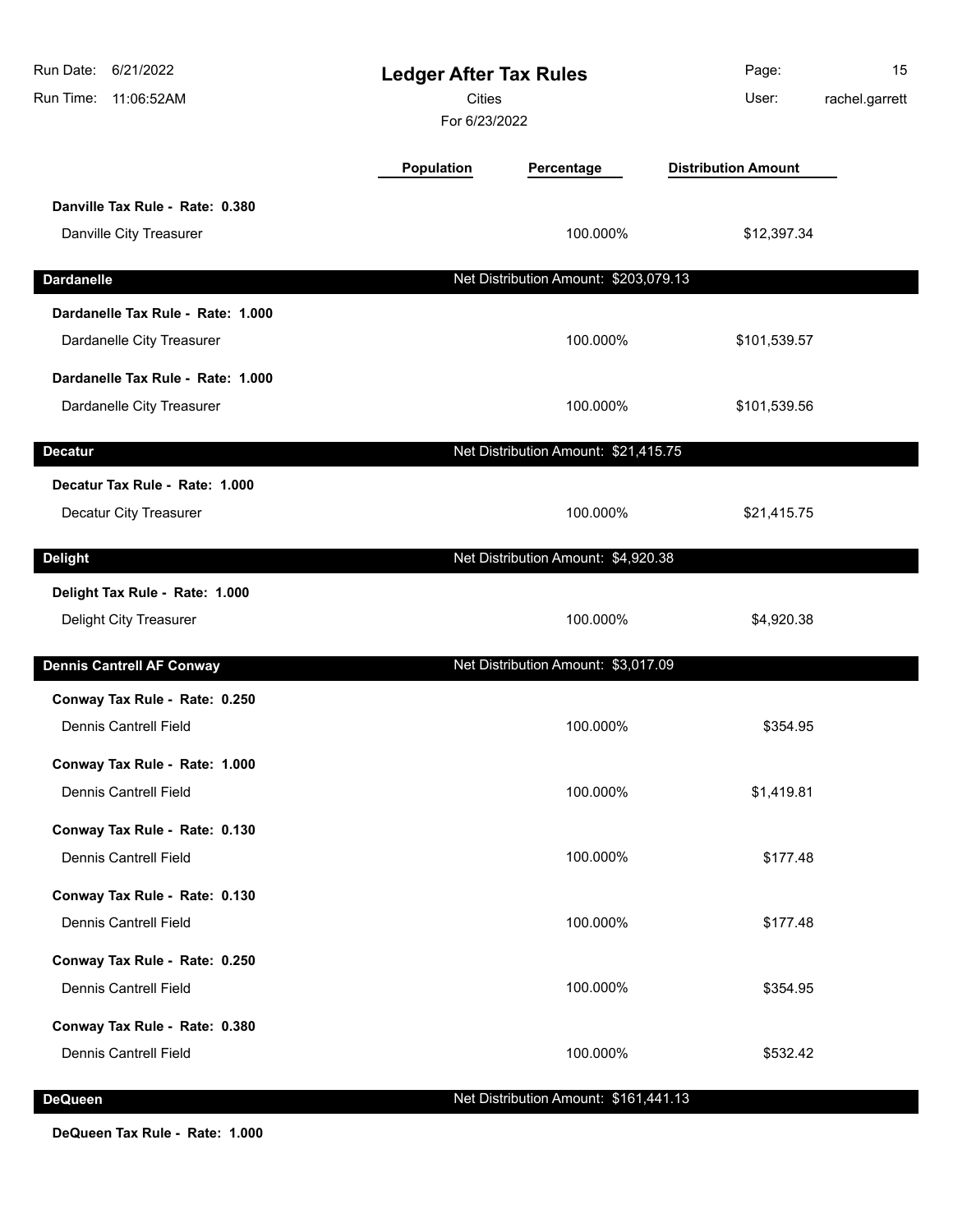| 6/21/2022<br>Run Date:<br>Run Time: 11:06:52AM | <b>Ledger After Tax Rules</b><br><b>Cities</b><br>For 6/23/2022 |                                       | Page:<br>User:             | 16<br>rachel.garrett |
|------------------------------------------------|-----------------------------------------------------------------|---------------------------------------|----------------------------|----------------------|
|                                                | Population                                                      | Percentage                            | <b>Distribution Amount</b> |                      |
| DeQueen City Treasurer                         |                                                                 | 100.000%                              | \$161,441.13               |                      |
| <b>Dermott</b>                                 |                                                                 | Net Distribution Amount: \$39,042.44  |                            |                      |
| Dermott Tax Rule - Rate: 1.000                 |                                                                 |                                       |                            |                      |
| Dermott City Treasurer                         |                                                                 | 100.000%                              | \$19,521.22                |                      |
| Dermott Tax Rule - Rate: 1.000                 |                                                                 |                                       |                            |                      |
| Dermott City Treasurer                         |                                                                 | 100.000%                              | \$19,521.22                |                      |
| Des Arc                                        |                                                                 | Net Distribution Amount: \$81,852.60  |                            |                      |
| Des Arc Tax Rule - Rate: 1.000                 |                                                                 |                                       |                            |                      |
| Des Arc City Treasurer                         |                                                                 | 100.000%                              | \$27,284.20                |                      |
| Des Arc Tax Rule - Rate: 1.000                 |                                                                 |                                       |                            |                      |
| Des Arc City Treasurer                         |                                                                 | 100.000%                              | \$27,284.20                |                      |
| Des Arc Tax Rule - Rate: 1.000                 |                                                                 |                                       |                            |                      |
| Des Arc City Treasurer                         |                                                                 | 100.000%                              | \$27,284.20                |                      |
| <b>DeValls Bluff</b>                           |                                                                 | Net Distribution Amount: \$12,344.71  |                            |                      |
| DeValls Bluff Tax Rule - Rate: 1.000           |                                                                 |                                       |                            |                      |
| DeValls Bluff City Treasurer                   |                                                                 | 100.000%                              | \$4,114.90                 |                      |
| DeValls Bluff Tax Rule - Rate: 1.000           |                                                                 |                                       |                            |                      |
| DeValls Bluff City Treasurer                   |                                                                 | 100.000%                              | \$4,114.90                 |                      |
| DeValls Bluff Tax Rule - Rate: 1.000           |                                                                 |                                       |                            |                      |
| DeValls Bluff City Treasurer                   |                                                                 | 100.000%                              | \$4,114.91                 |                      |
| <b>DeWitt</b>                                  |                                                                 | Net Distribution Amount: \$192,373.03 |                            |                      |
| DeWitt Tax Rule - Rate: 1.000                  |                                                                 |                                       |                            |                      |
| DeWitt City Treasurer                          |                                                                 | 100.000%                              | \$54,963.72                |                      |
| DeWitt Tax Rule - Rate: 1.000                  |                                                                 |                                       |                            |                      |
| DeWitt City Treasurer                          |                                                                 | 100.000%                              | \$54,963.72                |                      |
| DeWitt Tax Rule - Rate: 1.500                  |                                                                 |                                       |                            |                      |
| DeWitt City Treasurer                          |                                                                 | 100.000%                              | \$82,445.59                |                      |
| <b>Diamond City</b>                            |                                                                 | Net Distribution Amount: \$3,505.06   |                            |                      |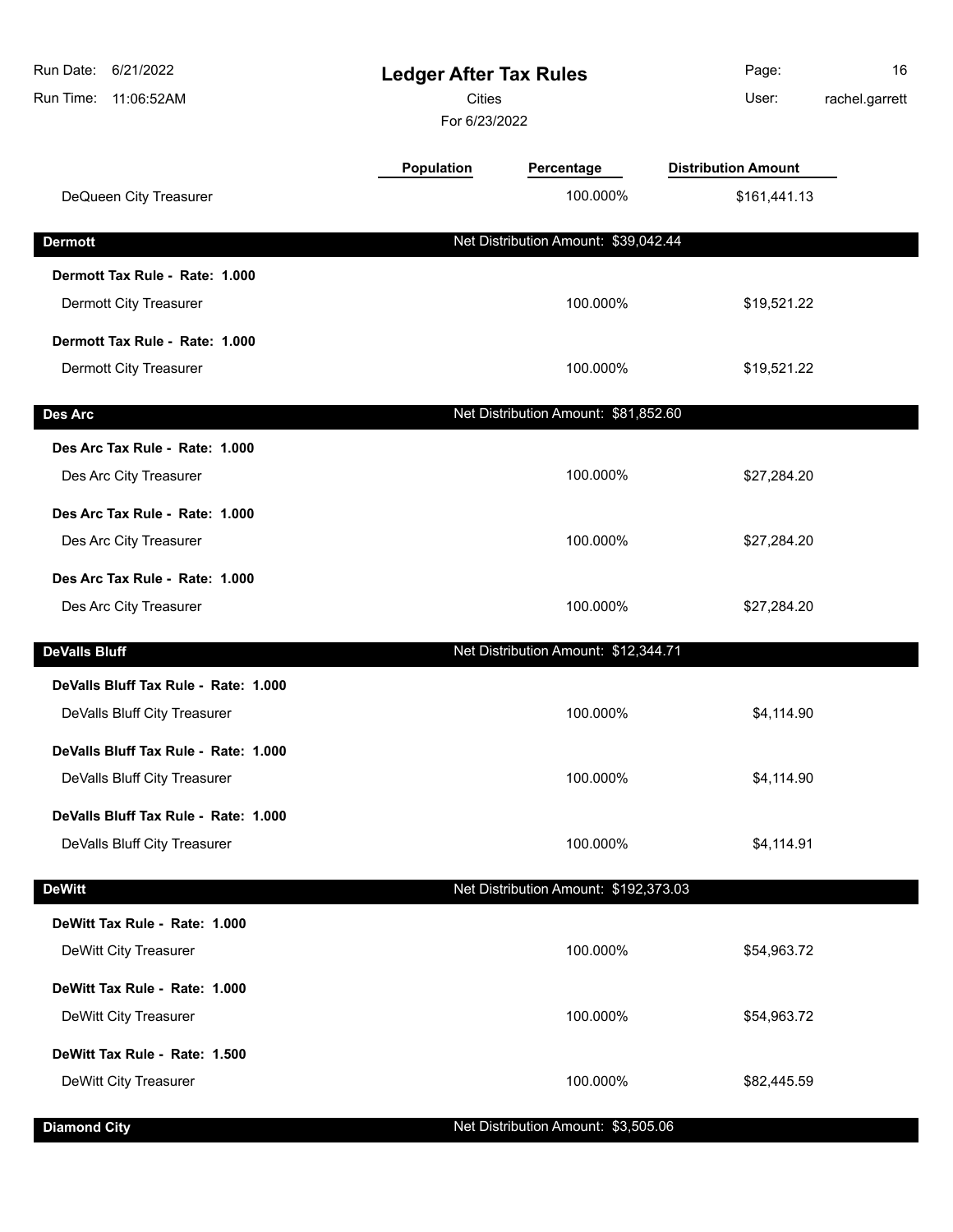| Run Date:<br>6/21/2022<br><b>Ledger After Tax Rules</b><br><b>Cities</b><br>11:06:52AM<br>Run Time:<br>For 6/23/2022 |                   |                                       | Page:<br>User:             | 17<br>rachel.garrett |
|----------------------------------------------------------------------------------------------------------------------|-------------------|---------------------------------------|----------------------------|----------------------|
|                                                                                                                      | <b>Population</b> | Percentage                            | <b>Distribution Amount</b> |                      |
| Diamond City Tax Rule - Rate: 1.000                                                                                  |                   |                                       |                            |                      |
| Diamond City Treasurer                                                                                               |                   | 100.000%                              | \$3,505.06                 |                      |
| <b>Diaz</b>                                                                                                          |                   | Net Distribution Amount: \$4,714.87   |                            |                      |
| Diaz Tax Rule - Rate: 1.000                                                                                          |                   |                                       |                            |                      |
| Diaz City Treasurer                                                                                                  |                   | 100.000%                              | \$4,714.87                 |                      |
| <b>Dierks</b>                                                                                                        |                   | Net Distribution Amount: \$18,625.09  |                            |                      |
| Dierks Tax Rule - Rate: 1.000                                                                                        |                   |                                       |                            |                      |
| Dierks City Treasurer                                                                                                |                   | 100.000%                              | \$18,625.09                |                      |
| <b>Dover</b>                                                                                                         |                   | Net Distribution Amount: \$48,077.97  |                            |                      |
| Dover Tax Rule - Rate: 1.000                                                                                         |                   |                                       |                            |                      |
| Dover City Treasurer                                                                                                 |                   | 100.000%                              | \$24,038.99                |                      |
| Dover Tax Rule - Rate: 1.000                                                                                         |                   |                                       |                            |                      |
| Dover City Treasurer                                                                                                 |                   | 100.000%                              | \$24,038.98                |                      |
| <b>Drake Field AF Fayetteville</b>                                                                                   |                   | Net Distribution Amount: \$5,535.38   |                            |                      |
| Fayetteville Tax Rule - Rate: 1.000                                                                                  |                   |                                       |                            |                      |
| Fayetteville Drake Field                                                                                             |                   | 100.000%                              | \$2,767.69                 |                      |
| Fayetteville Tax Rule - Rate: 1.000                                                                                  |                   |                                       |                            |                      |
| Fayetteville Drake Field                                                                                             |                   | 100.000%                              | \$2,767.69                 |                      |
| <b>Dumas</b>                                                                                                         |                   | Net Distribution Amount: \$199,727.42 |                            |                      |
| Dumas Tax Rule - Rate: 0.500                                                                                         |                   |                                       |                            |                      |
| Dumas City Treasurer                                                                                                 |                   | 100.000%                              | \$33,287.90                |                      |
| Dumas Tax Rule - Rate: 0.500                                                                                         |                   |                                       |                            |                      |
| Dumas City Treasurer                                                                                                 |                   | 100.000%                              | \$33,287.90                |                      |
| Dumas Tax Rule - Rate: 0.750                                                                                         |                   |                                       |                            |                      |
| Dumas City Treasurer                                                                                                 |                   | 100.000%                              | \$49,931.86                |                      |
| Dumas Tax Rule - Rate: 0.750                                                                                         |                   |                                       |                            |                      |
| Dumas City Treasurer                                                                                                 |                   | 100.000%                              | \$49,931.86                |                      |
| Dumas Tax Rule - Rate: 0.500                                                                                         |                   |                                       |                            |                      |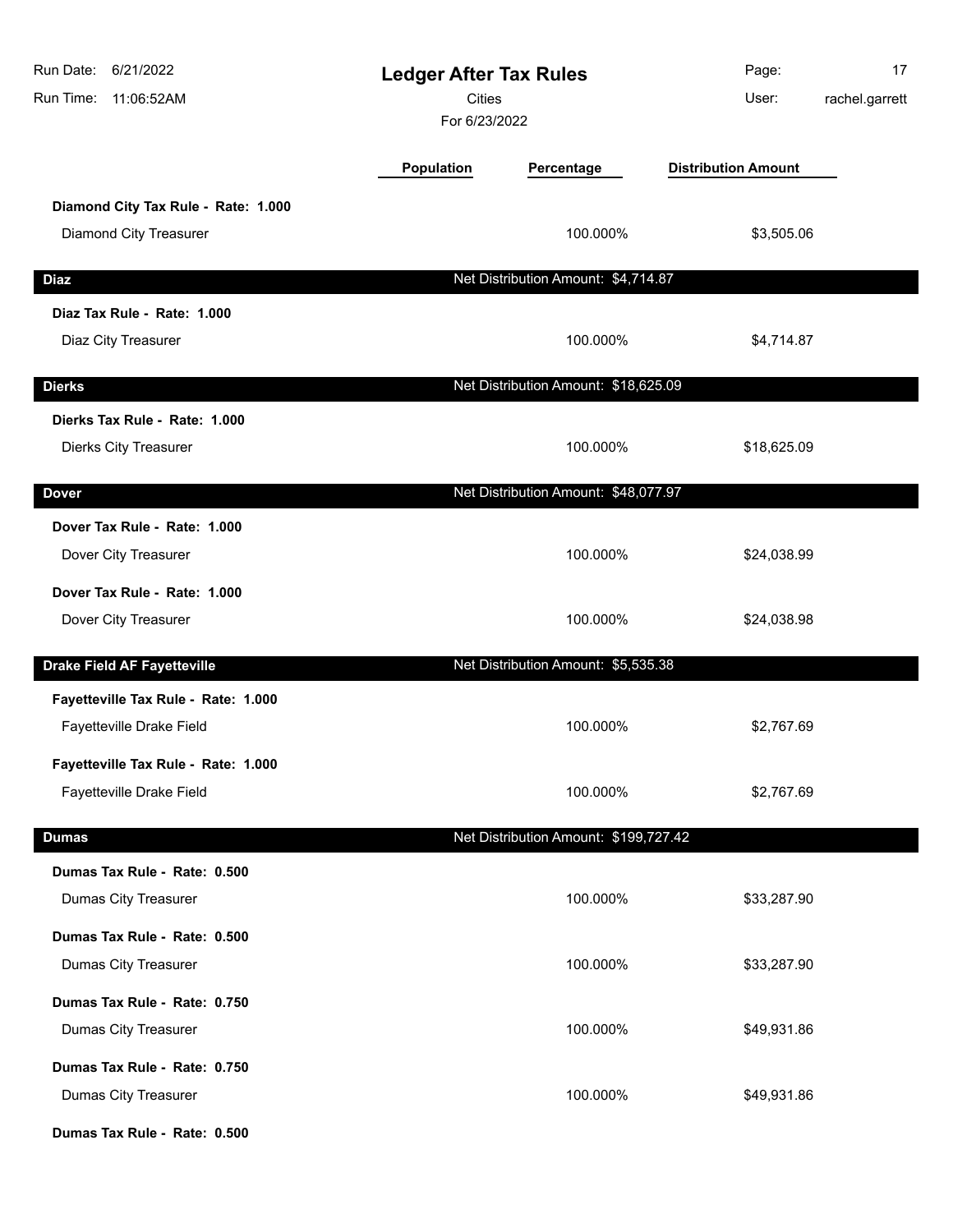| Run Date:<br>6/21/2022<br>Run Time: 11:06:52AM | <b>Ledger After Tax Rules</b><br><b>Cities</b><br>For 6/23/2022 |                                       | Page:<br>User:             | 18<br>rachel.garrett |
|------------------------------------------------|-----------------------------------------------------------------|---------------------------------------|----------------------------|----------------------|
|                                                | Population                                                      | Percentage                            | <b>Distribution Amount</b> |                      |
| Dumas City Treasurer                           |                                                                 | 100.000%                              | \$33,287.90                |                      |
| <b>Dyer</b>                                    |                                                                 | Net Distribution Amount: \$3,499.42   |                            |                      |
| Dyer Tax Rule - Rate: 1.000                    |                                                                 |                                       |                            |                      |
| Dyer City Treasurer                            |                                                                 | 100.000%                              | \$3,499.42                 |                      |
| <b>Earle</b>                                   |                                                                 | Net Distribution Amount: \$25,028.60  |                            |                      |
| Earle Tax Rule - Rate: 1.000                   |                                                                 |                                       |                            |                      |
| Earle City Treasurer                           |                                                                 | 100.000%                              | \$12,514.30                |                      |
| Earle Tax Rule - Rate: 1.000                   |                                                                 |                                       |                            |                      |
| Earle City Treasurer                           |                                                                 | 100.000%                              | \$12,514.30                |                      |
| <b>East Camden</b>                             |                                                                 | Net Distribution Amount: \$15,189.95  |                            |                      |
| East Camden Tax Rule - Rate: 1.000             |                                                                 |                                       |                            |                      |
| East Camden City Treasurer                     |                                                                 | 100.000%                              | \$15,189.95                |                      |
| <b>El Dorado</b>                               |                                                                 | Net Distribution Amount: \$697,396.79 |                            |                      |
| El Dorado Tax Rule - Rate: 0.250               |                                                                 |                                       |                            |                      |
| El Dorado City Treasurer                       |                                                                 | 100.000%                              | \$139,479.36               |                      |
| El Dorado Tax Rule - Rate: 1.000               |                                                                 |                                       |                            |                      |
| El Dorado City Treasurer                       |                                                                 | 100.000%                              | \$557,917.43               |                      |
| <b>Elkins</b>                                  |                                                                 | Net Distribution Amount: \$142,588.71 |                            |                      |
| Elkins Tax Rule - Rate: 1.000                  |                                                                 |                                       |                            |                      |
|                                                |                                                                 | 100.000%                              | \$51,850.44                |                      |
| <b>Elkins City Treasurer</b>                   |                                                                 | 33.000%                               | \$17,110.65                |                      |
| <b>Elkins City Treasurer</b>                   |                                                                 | 67.000%                               | \$34,739.79                |                      |
| Elkins Tax Rule - Rate: 1.000                  |                                                                 |                                       |                            |                      |
| <b>Elkins City Treasurer</b>                   |                                                                 | 100.000%                              | \$51,850.44                |                      |
| Elkins Tax Rule - Rate: 0.750                  |                                                                 |                                       |                            |                      |
| <b>Elkins City Treasurer</b>                   |                                                                 | 100.000%                              | \$38,887.83                |                      |
| <b>Elm Springs</b>                             |                                                                 | Net Distribution Amount: \$23,136.05  |                            |                      |
| Elm Springs Tax Rule - Rate: 1.000             |                                                                 |                                       |                            |                      |
| Elm Springs City Treasurer                     |                                                                 | 100.000%                              | \$23,136.05                |                      |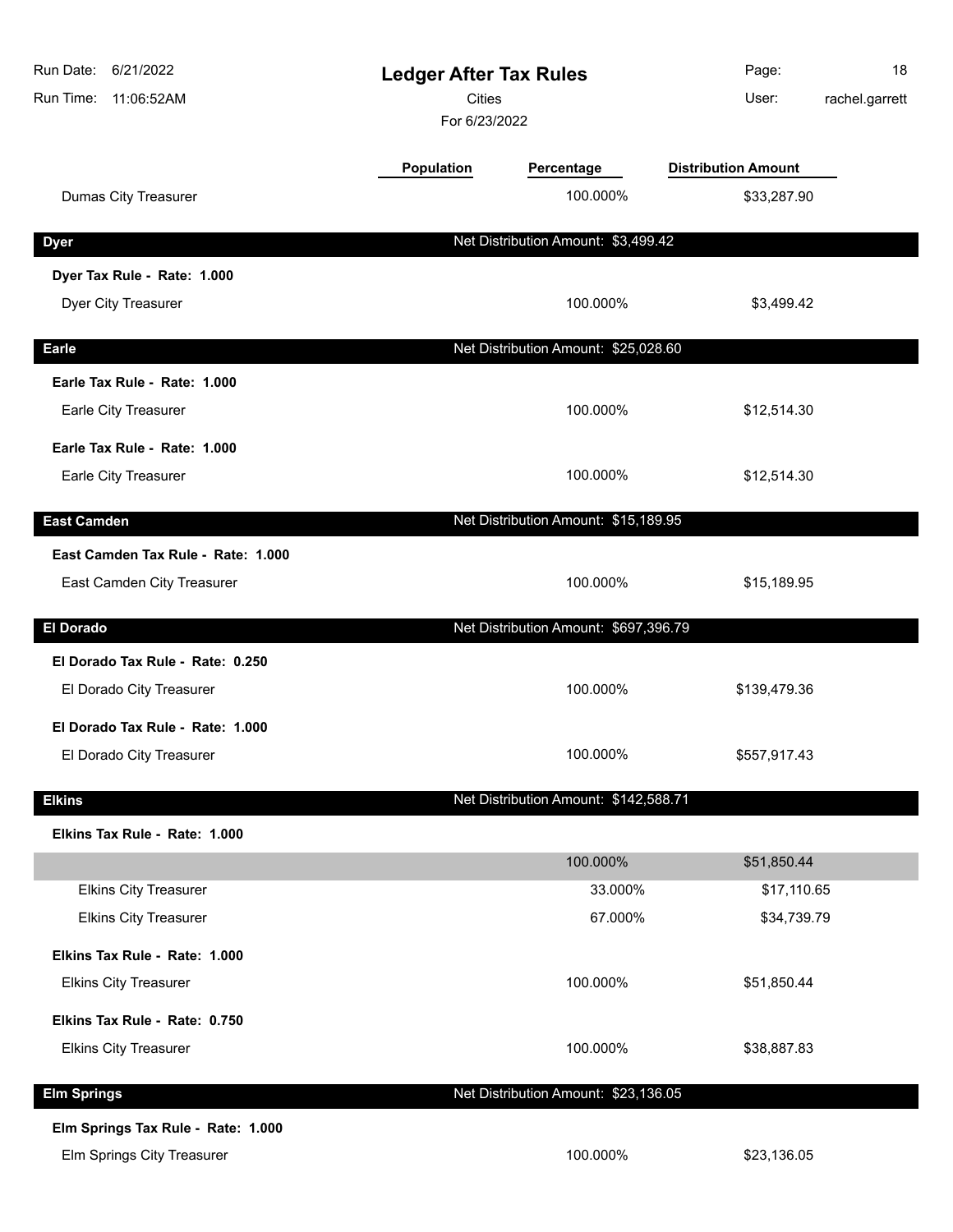| Run Date:<br>6/21/2022<br>Run Time:<br>11:06:52AM | <b>Ledger After Tax Rules</b><br><b>Cities</b><br>For 6/23/2022 |                                       | Page:<br>User:             | 19<br>rachel.garrett |
|---------------------------------------------------|-----------------------------------------------------------------|---------------------------------------|----------------------------|----------------------|
|                                                   | <b>Population</b>                                               | Percentage                            | <b>Distribution Amount</b> |                      |
| <b>England</b>                                    |                                                                 | Net Distribution Amount: \$76,804.64  |                            |                      |
| England Tax Rule - Rate: 1.000                    |                                                                 |                                       |                            |                      |
| <b>England City Treasurer</b>                     |                                                                 | 100.000%                              | \$25,601.55                |                      |
| England Tax Rule - Rate: 1.000                    |                                                                 |                                       |                            |                      |
| <b>England City Treasurer</b>                     |                                                                 | 100.000%                              | \$25,601.55                |                      |
| England Tax Rule - Rate: 1.000                    |                                                                 |                                       |                            |                      |
| <b>England City Treasurer</b>                     |                                                                 | 100.000%                              | \$25,601.54                |                      |
| <b>Etowah</b>                                     |                                                                 | Net Distribution Amount: \$715.52     |                            |                      |
| Etowah Tax Rule - Rate: 1.000                     |                                                                 |                                       |                            |                      |
| Etowah City Treasurer                             |                                                                 | 100.000%                              | \$715.52                   |                      |
| <b>Eudora</b>                                     |                                                                 | Net Distribution Amount: \$33,204.57  |                            |                      |
| Eudora Tax Rule - Rate: 0.500                     |                                                                 |                                       |                            |                      |
| <b>Eudora City Treasurer</b>                      |                                                                 | 100.000%                              | \$8,301.14                 |                      |
| Eudora Tax Rule - Rate: 1.000                     |                                                                 |                                       |                            |                      |
| <b>Eudora City Treasurer</b>                      |                                                                 | 100.000%                              | \$16,602.29                |                      |
| Eudora Tax Rule - Rate: 0.500                     |                                                                 |                                       |                            |                      |
| <b>Eudora City Treasurer</b>                      |                                                                 | 100.000%                              | \$8,301.14                 |                      |
|                                                   |                                                                 |                                       |                            |                      |
| <b>Eureka Springs</b>                             |                                                                 | Net Distribution Amount: \$299,744.42 |                            |                      |
| Eureka Springs Tax Rule - Rate: 1.000             |                                                                 | 100.000%                              |                            |                      |
| Eureka Springs City Treasurer                     |                                                                 |                                       | \$126,208.18               |                      |
| Eureka Springs Tax Rule - Rate: 1.000             |                                                                 |                                       |                            |                      |
| Eureka Springs City Treasurer                     |                                                                 | 100.000%                              | \$126,208.18               |                      |
| Eureka Springs Tax Rule - Rate: 0.250             |                                                                 |                                       |                            |                      |
| Eureka Springs City Treasurer                     |                                                                 | 100.000%                              | \$31,552.04                |                      |
| Eureka Springs Tax Rule - Rate: 0.130             |                                                                 |                                       |                            |                      |
| Eureka Springs City Treasurer                     |                                                                 | 100.000%                              | \$15,776.02                |                      |
| <b>Evening Shade</b>                              |                                                                 | Net Distribution Amount: \$4,732.27   |                            |                      |

**Evening Shade City Tax - Rate: 1.000**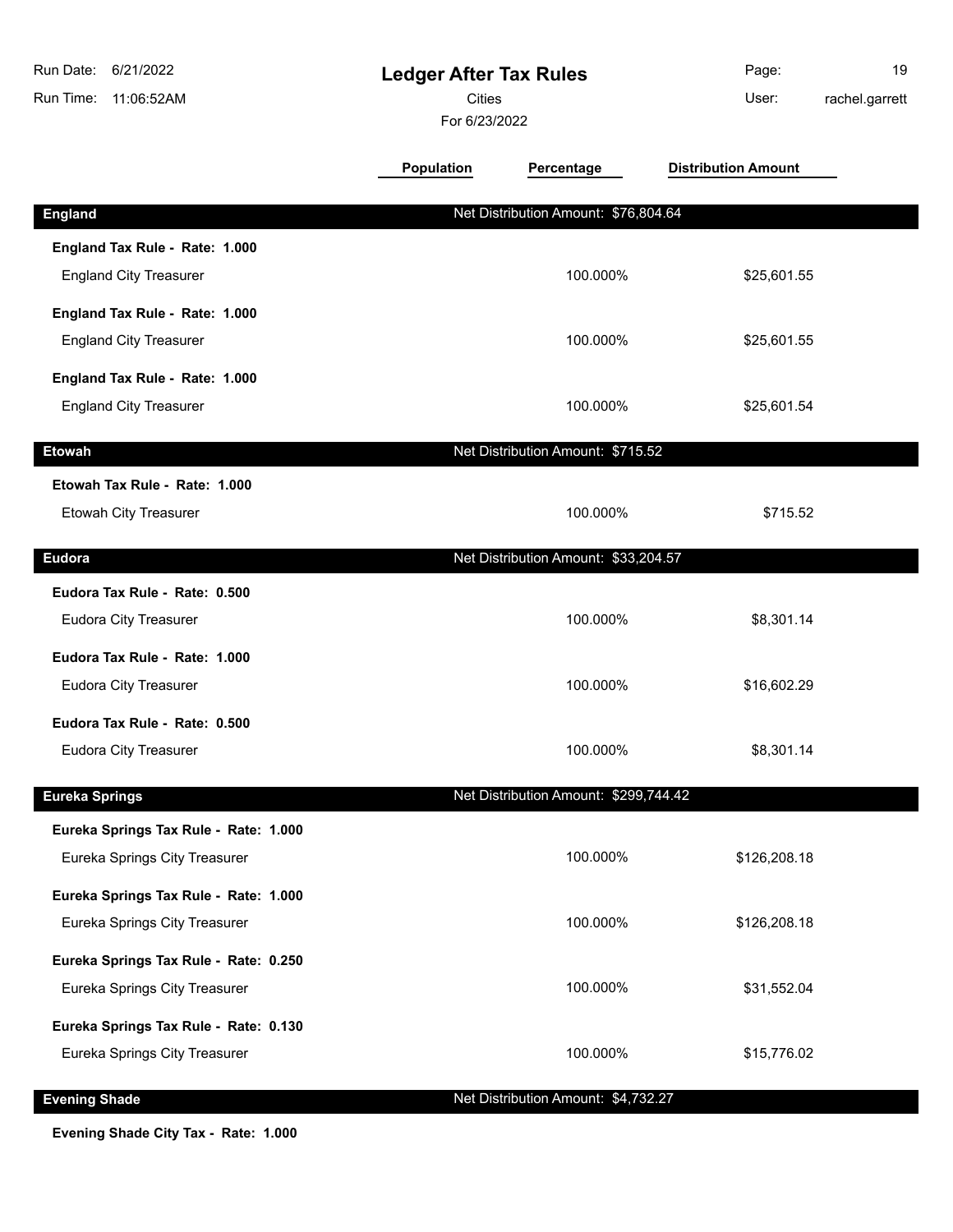| Run Date:<br>6/21/2022<br>Run Time: 11:06:52AM           | <b>Ledger After Tax Rules</b><br>Cities<br>For 6/23/2022 |                                         | Page:<br>User:             | 20<br>rachel.garrett |
|----------------------------------------------------------|----------------------------------------------------------|-----------------------------------------|----------------------------|----------------------|
|                                                          | <b>Population</b>                                        | Percentage                              | <b>Distribution Amount</b> |                      |
| Evening Shade City Treasurer                             |                                                          | 100.000%                                | \$4,732.27                 |                      |
| <b>Fairfield Bay</b>                                     |                                                          | Net Distribution Amount: \$55,704.77    |                            |                      |
| Fairfield Bay Tax Rule - Rate: 0.500                     |                                                          |                                         |                            |                      |
| Fairfield Bay City Treasurer                             |                                                          | 100.000%                                | \$18,568.26                |                      |
| Fairfield Bay Tax Rule - Rate: 1.000                     |                                                          |                                         |                            |                      |
| Fairfield Bay City Treasurer                             |                                                          | 100.000%                                | \$37,136.51                |                      |
| Farmington                                               |                                                          | Net Distribution Amount: \$257,065.88   |                            |                      |
| Farmington Tax Rule - Rate: 1.000                        |                                                          |                                         |                            |                      |
| Farmington City Treasurer                                |                                                          | 100.000%                                | \$128,532.94               |                      |
| Farmington Tax Rule - Rate: 1.000                        |                                                          |                                         |                            |                      |
| Farmington City Treasurer                                |                                                          | 100.000%                                | \$128,532.94               |                      |
| <b>Fayetteville</b>                                      |                                                          | Net Distribution Amount: \$4,975,580.07 |                            |                      |
| Fayetteville Tax Rule - Rate: 1.000                      |                                                          |                                         |                            |                      |
| Fayetteville City Treasurer                              |                                                          | 100.000%                                | \$2,487,790.04             |                      |
| Fayetteville Tax Rule - Rate: 1.000                      |                                                          |                                         |                            |                      |
| Fayetteville City Treasurer                              |                                                          | 100.000%                                | \$2,487,790.03             |                      |
| <b>Flippin</b>                                           |                                                          | Net Distribution Amount: \$72,302.77    |                            |                      |
| Flippin Tax Rule - Rate: 1.000                           |                                                          |                                         |                            |                      |
| <b>Flippin City Treasurer</b>                            |                                                          | 100.000%                                | \$72,302.77                |                      |
|                                                          |                                                          |                                         |                            |                      |
| Fordyce                                                  |                                                          | Net Distribution Amount: \$89,174.13    |                            |                      |
| Fordyce Tax Rule - Rate: 1.000<br>Fordyce City Treasurer |                                                          | 100.000%                                | \$59,449.42                |                      |
|                                                          |                                                          |                                         |                            |                      |
| Fordyce Tax Rule - Rate: 0.250                           |                                                          |                                         |                            |                      |
| Fordyce Maint/Bond City Treasurer                        |                                                          | 100.000%                                | \$14,862.36                |                      |
| Fordyce Tax Rule - Rate: 0.250                           |                                                          |                                         |                            |                      |
| Fordyce Maint City Treasurer                             |                                                          | 100.000%                                | \$14,862.35                |                      |
| Foreman                                                  |                                                          | Net Distribution Amount: \$13,409.32    |                            |                      |

**Foreman Tax Rule - Rate: 1.000**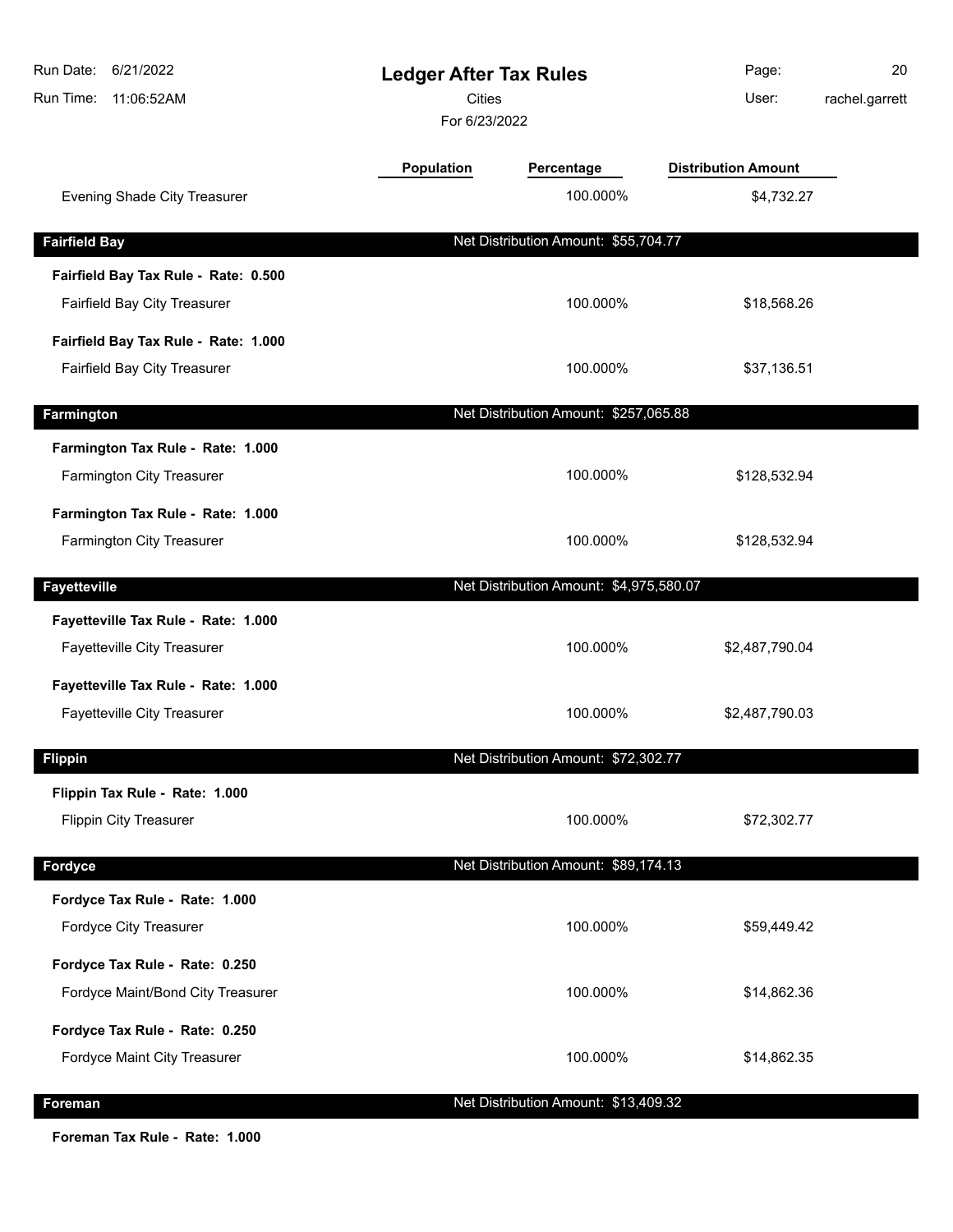| Run Date: 6/21/2022<br>Run Time: 11:06:52AM | <b>Ledger After Tax Rules</b><br><b>Cities</b><br>For 6/23/2022 |                                         | Page:<br>User:             | 21<br>rachel.garrett |
|---------------------------------------------|-----------------------------------------------------------------|-----------------------------------------|----------------------------|----------------------|
|                                             | <b>Population</b>                                               | Percentage                              | <b>Distribution Amount</b> |                      |
| Foreman City Treasurer                      |                                                                 | 100.000%                                | \$13,409.32                |                      |
| <b>Forrest City</b>                         |                                                                 | Net Distribution Amount: \$388,764.59   |                            |                      |
| Forrest City Tax Rule - Rate: 1.000         |                                                                 |                                         |                            |                      |
| <b>Forrest City Treasurer</b>               |                                                                 | 100.000%                                | \$207,341.11               |                      |
| Forrest City Tax Rule - Rate: 0.250         |                                                                 |                                         |                            |                      |
| <b>Forrest City Treasurer</b>               |                                                                 | 100.000%                                | \$51,835.28                |                      |
| Forrest City Tax Rule - Rate: 0.630         |                                                                 |                                         |                            |                      |
| <b>Forrest City Treasurer</b>               |                                                                 | 100.000%                                | \$129,588.20               |                      |
| <b>Fort Smith</b>                           |                                                                 | Net Distribution Amount: \$4,667,064.85 |                            |                      |
| Fort Smith Tax Rule - Rate: 1.000           |                                                                 |                                         |                            |                      |
| Fort Smith City Treasurer                   |                                                                 | 100.000%                                | \$2,333,532.43             |                      |
| Fort Smith Tax Rule - Rate: 0.750           |                                                                 |                                         |                            |                      |
| Fort Smith City Treasurer                   |                                                                 | 100.000%                                | \$1,750,149.32             |                      |
| Fort Smith Tax Rule - Rate: 0.250           |                                                                 |                                         |                            |                      |
| Fort Smith City Treasurer                   |                                                                 | 100.000%                                | \$583,383.10               |                      |
| Fort Smith AF City                          |                                                                 | Net Distribution Amount: \$6,567.93     |                            |                      |
| Fort Smith Tax Rule - Rate: 1.000           |                                                                 |                                         |                            |                      |
| Fort Smith Regional Airport                 |                                                                 | 100.000%                                | \$3,283.97                 |                      |
| Fort Smith Tax Rule - Rate: 0.750           |                                                                 |                                         |                            |                      |
| Fort Smith Regional Airport                 |                                                                 | 100.000%                                | \$2,462.97                 |                      |
| Fort Smith Tax Rule - Rate: 0.250           |                                                                 |                                         |                            |                      |
| Fort Smith Regional Airport                 |                                                                 | 100.000%                                | \$820.99                   |                      |
| <b>Fouke</b>                                |                                                                 | Net Distribution Amount: \$13,346.12    |                            |                      |
| Fouke Tax Rule - Rate: 1.000                |                                                                 |                                         |                            |                      |
| Fouke City Treasurer                        |                                                                 | 100.000%                                | \$13,346.12                |                      |
| <b>Fountain Hill</b>                        |                                                                 | Net Distribution Amount: \$2,700.71     |                            |                      |
| Fountain Hill Tax Rule - Rate: 1.000        |                                                                 |                                         |                            |                      |
| Fountain Hill City Treasurer                |                                                                 | 100.000%                                | \$2,700.71                 |                      |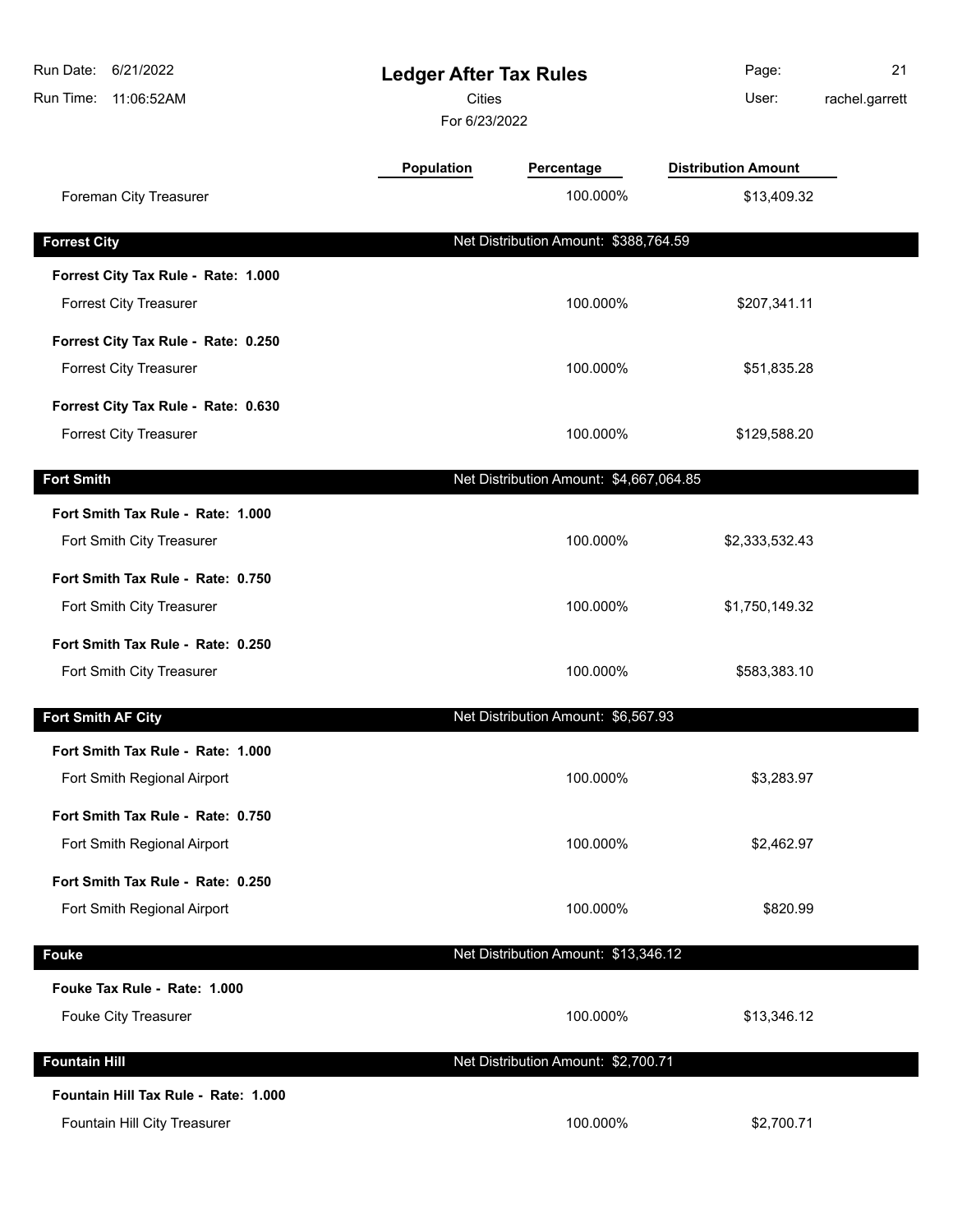## **Ledger After Tax Rules**

Cities User:

For 6/23/2022

Page: 22 rachel.garrett

|                                  | Population | Percentage                            | <b>Distribution Amount</b> |  |
|----------------------------------|------------|---------------------------------------|----------------------------|--|
| <b>Frank Federer AF Brinkley</b> |            | Net Distribution Amount: \$61.14      |                            |  |
| Brinkley Tax Rule - Rate: 1.000  |            |                                       |                            |  |
| <b>Brinkley City Treasurer</b>   |            | 25.000%                               | \$5.10                     |  |
| Frank Federer Field              |            | 75.000%                               | \$15.28                    |  |
| Brinkley Tax Rule - Rate: 1.000  |            |                                       |                            |  |
| <b>Frank Federer Field</b>       |            | 100.000%                              | \$20.38                    |  |
| Brinkley Tax Rule - Rate: 1.000  |            |                                       |                            |  |
| Frank Federer Field              |            | 100.000%                              | \$20.38                    |  |
| <b>Franklin</b>                  |            | Net Distribution Amount: \$3,839.88   |                            |  |
| Franklin Tax Rule - Rate: 1.000  |            |                                       |                            |  |
| <b>Franklin City Treasurer</b>   |            | 100.000%                              | \$3,839.88                 |  |
| Garfield                         |            | Net Distribution Amount: \$18,455.29  |                            |  |
| Garfield Tax Rule - Rate: 1.000  |            |                                       |                            |  |
| <b>Garfield City Treasurer</b>   |            | 100.000%                              | \$12,303.53                |  |
| Garfield Tax Rule - Rate: 0.500  |            |                                       |                            |  |
| <b>Garfield City Treasurer</b>   |            | 100.000%                              | \$6,151.76                 |  |
| Garland                          |            | Net Distribution Amount: \$4,205.95   |                            |  |
| Garland Tax Rule - Rate: 1.000   |            |                                       |                            |  |
| <b>Garland City Treasurer</b>    |            | 100.000%                              | \$4,205.95                 |  |
| <b>Gassville</b>                 |            | Net Distribution Amount: \$26,398.30  |                            |  |
| Gassville Tax Rule - Rate: 1.000 |            |                                       |                            |  |
| <b>Gassville City Treasurer</b>  |            | 100.000%                              | \$26,398.30                |  |
| Gentry                           |            | Net Distribution Amount: \$156,341.81 |                            |  |
| Gentry Tax Rule - Rate: 1.000    |            |                                       |                            |  |
| Gentry City Treasurer            |            | 100.000%                              | \$78,170.91                |  |
|                                  |            |                                       |                            |  |
| Gentry Tax Rule - Rate: 0.130    |            |                                       |                            |  |
| <b>Gentry City Treasurer</b>     |            | 100.000%                              | \$9,771.36                 |  |
| Gentry Tax Rule - Rate: 0.250    |            |                                       |                            |  |
| <b>Gentry City Treasurer</b>     |            | 100.000%                              | \$19,542.73                |  |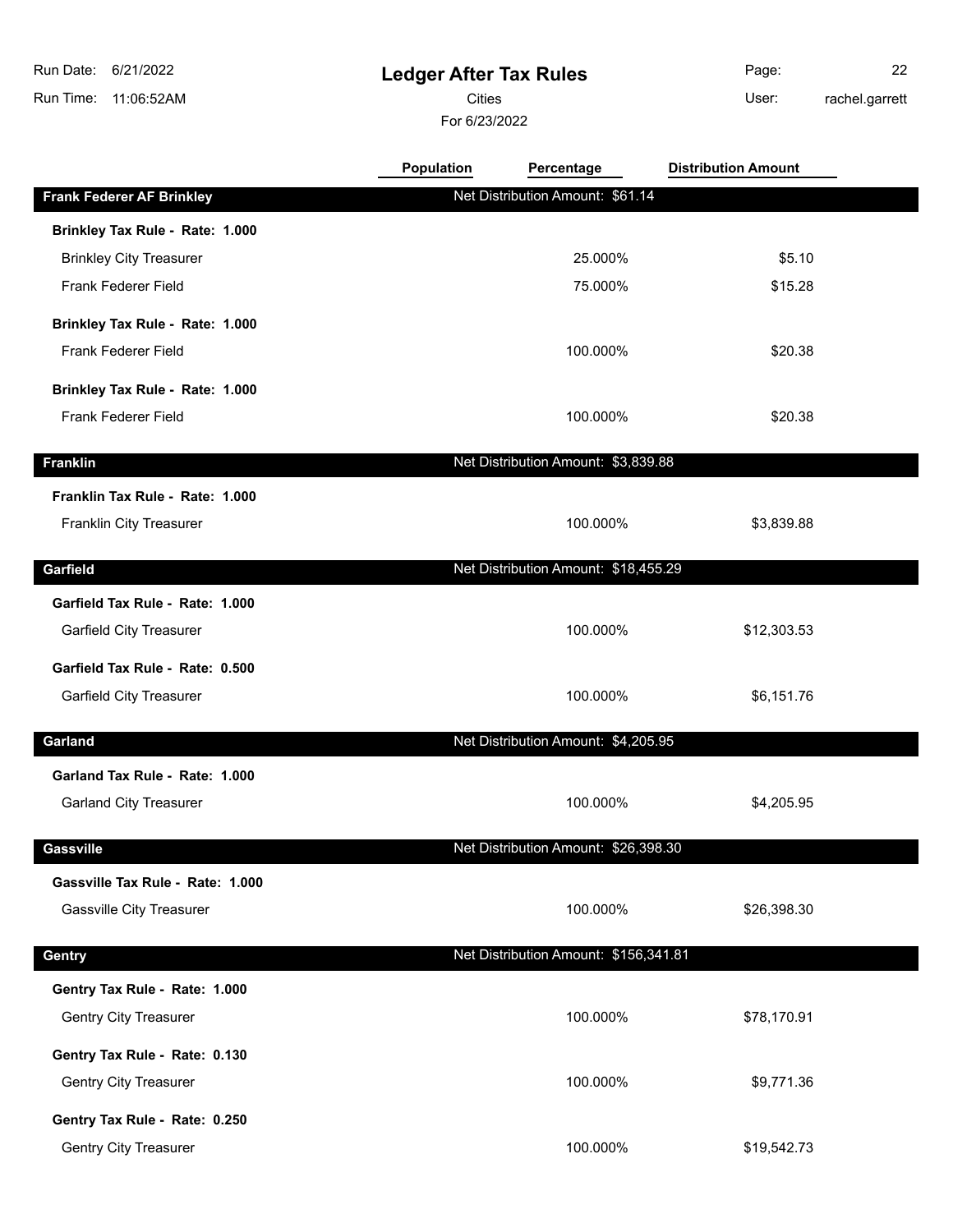| Run Date:<br>6/21/2022<br>Run Time:<br>11:06:52AM                                                    |            | <b>Ledger After Tax Rules</b><br>Cities<br>For 6/23/2022 |                            | 23<br>rachel.garrett |
|------------------------------------------------------------------------------------------------------|------------|----------------------------------------------------------|----------------------------|----------------------|
|                                                                                                      | Population | Percentage                                               | <b>Distribution Amount</b> |                      |
| Gentry Tax Rule - Rate: 0.130<br><b>Gentry City Treasurer</b>                                        |            | 100.000%                                                 | \$9,771.36                 |                      |
| Gentry Tax Rule - Rate: 0.500<br>Gentry City Treasurer                                               |            | 100.000%                                                 | \$39,085.45                |                      |
| <b>Gilbert</b>                                                                                       |            | Net Distribution Amount: \$487.07                        |                            |                      |
| Gilbert Tax Rule - Rate: 1.000<br><b>Gilbert City Treasurer</b>                                      |            | 100.000%                                                 | \$487.07                   |                      |
| <b>Gillett</b>                                                                                       |            | Net Distribution Amount: \$14,872.34                     |                            |                      |
| Gillett Tax Rule - Rate: 1.000<br><b>Gillett City Treasurer</b>                                      |            | 100.000%                                                 | \$4,957.45                 |                      |
| Gillett Tax Rule - Rate: 1.000<br><b>Gillett City Treasurer</b>                                      |            | 100.000%                                                 | \$4,957.45                 |                      |
| Gilett Tax Rule - Rate: 1.000<br><b>Gillett City Treasurer</b>                                       |            | 100.000%                                                 | \$4,957.44                 |                      |
| Gillham                                                                                              |            | Net Distribution Amount: \$11,362.95                     |                            |                      |
| Gillham Tax Rule - Rate: 1.000<br><b>Gillham City Treasurer</b>                                      |            | 100.000%                                                 | \$3,787.65                 |                      |
| Gillham Tax Rule - Rate: 1.000<br><b>Gillham City Treasurer</b>                                      |            | 100.000%                                                 | \$3,787.65                 |                      |
| Gillham Tax Rule - Rate: 1.000<br>Gillham City Treasurer                                             |            | 100.000%                                                 | \$3,787.65                 |                      |
| Gilmore                                                                                              |            | Net Distribution Amount: \$696.44                        |                            |                      |
| Gilmore Tax Rule - Rate: 1.000<br><b>Gilmore City Treasurer</b>                                      |            | 100.000%                                                 | \$696.44                   |                      |
| Glenwood                                                                                             |            | Net Distribution Amount: \$108,132.83                    |                            |                      |
| Glenwood Tax Rule - Rate: 0.500<br><b>Glenwood City Treasurer</b><br>Glenwood Tax Rule - Rate: 1.000 |            | 100.000%                                                 | \$36,044.28                |                      |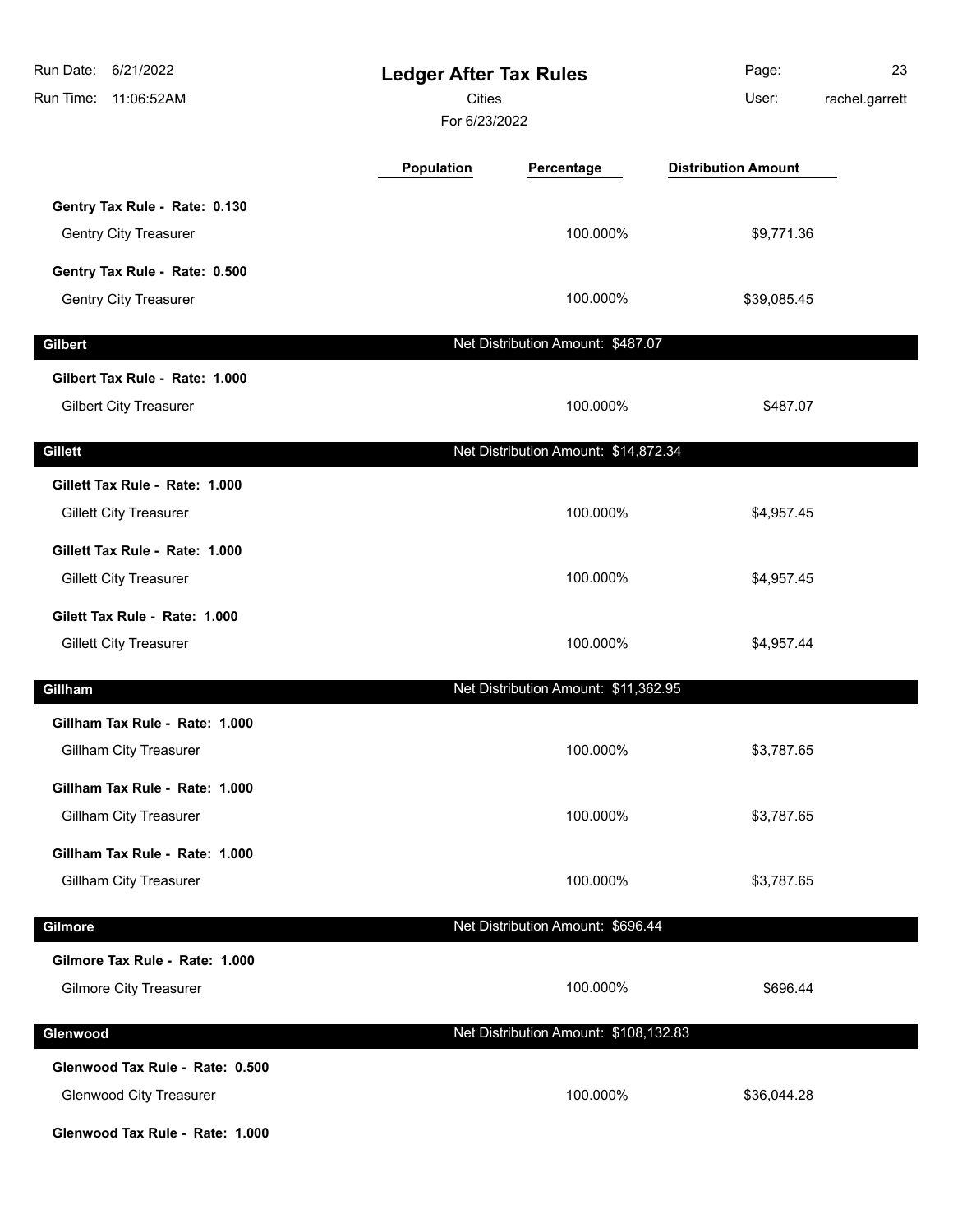| Run Date:<br>6/21/2022<br>Run Time:<br>11:06:52AM                  | <b>Ledger After Tax Rules</b><br><b>Cities</b><br>For 6/23/2022 |                                       | Page:<br>User:             | 24<br>rachel.garrett |
|--------------------------------------------------------------------|-----------------------------------------------------------------|---------------------------------------|----------------------------|----------------------|
|                                                                    | Population                                                      | Percentage                            | <b>Distribution Amount</b> |                      |
| <b>Glenwood City Treasurer</b>                                     |                                                                 | 100.000%                              | \$72,088.55                |                      |
| Goshen                                                             |                                                                 | Net Distribution Amount: \$35,550.64  |                            |                      |
| Goshen Tax Rule - Rate: 1.000                                      |                                                                 |                                       |                            |                      |
| Goshen City Treasurer                                              |                                                                 | 100.000%                              | \$17,775.32                |                      |
| Goshen Tax Rule - Rate: 1.000                                      |                                                                 |                                       |                            |                      |
| Goshen City Treasurer                                              |                                                                 | 100.000%                              | \$17,775.32                |                      |
| Gosnell                                                            |                                                                 | Net Distribution Amount: \$19,159.47  |                            |                      |
| Gosnell Tax Rule - Rate: 1.500                                     |                                                                 |                                       |                            |                      |
| <b>Gosnell City Treasurer</b>                                      |                                                                 | 100.000%                              | \$19,159.47                |                      |
| Gould                                                              |                                                                 | Net Distribution Amount: \$14,833.53  |                            |                      |
| Gould Tax Rule - Rate: 1.000                                       |                                                                 |                                       |                            |                      |
| <b>Gould City Treasurer</b>                                        |                                                                 | 100.000%                              | \$4,944.51                 |                      |
| Gould Tax Rule - Rate: 2.000                                       |                                                                 |                                       |                            |                      |
| <b>Gould City Treasurer</b>                                        |                                                                 | 100.000%                              | \$9,889.02                 |                      |
| Grady                                                              |                                                                 | Net Distribution Amount: \$24,185.66  |                            |                      |
| Grady Tax Rule - Rate: 1.000                                       |                                                                 |                                       |                            |                      |
| <b>Grady City Treasurer</b>                                        |                                                                 | 100.000%                              | \$24,185.66                |                      |
|                                                                    |                                                                 |                                       |                            |                      |
| <b>Gravette</b>                                                    |                                                                 | Net Distribution Amount: \$111,460.26 |                            |                      |
| Gravette Tax Rule - Rate: 1.000<br><b>Gravette City Treasurer</b>  |                                                                 | 100.000%                              | \$55,730.13                |                      |
| Gravette Tax Rule - Rate: 0.250                                    |                                                                 |                                       |                            |                      |
| <b>Gravette City Treasurer</b>                                     |                                                                 | 100.000%                              | \$13,932.53                |                      |
| Gravette Tax Rule - Rate: 0.750                                    |                                                                 |                                       |                            |                      |
| <b>Gravette City Treasurer</b>                                     |                                                                 | 100.000%                              | \$41,797.60                |                      |
|                                                                    |                                                                 |                                       |                            |                      |
| <b>Green Forest</b>                                                |                                                                 | Net Distribution Amount: \$121,321.32 |                            |                      |
| Green Forest Tax Rule - Rate: 1.000<br>Green Forest City Treasurer |                                                                 | 100.000%                              | \$53,920.59                |                      |
| Green Forest Tax Rule - Rate: 1.250                                |                                                                 |                                       |                            |                      |
|                                                                    |                                                                 |                                       |                            |                      |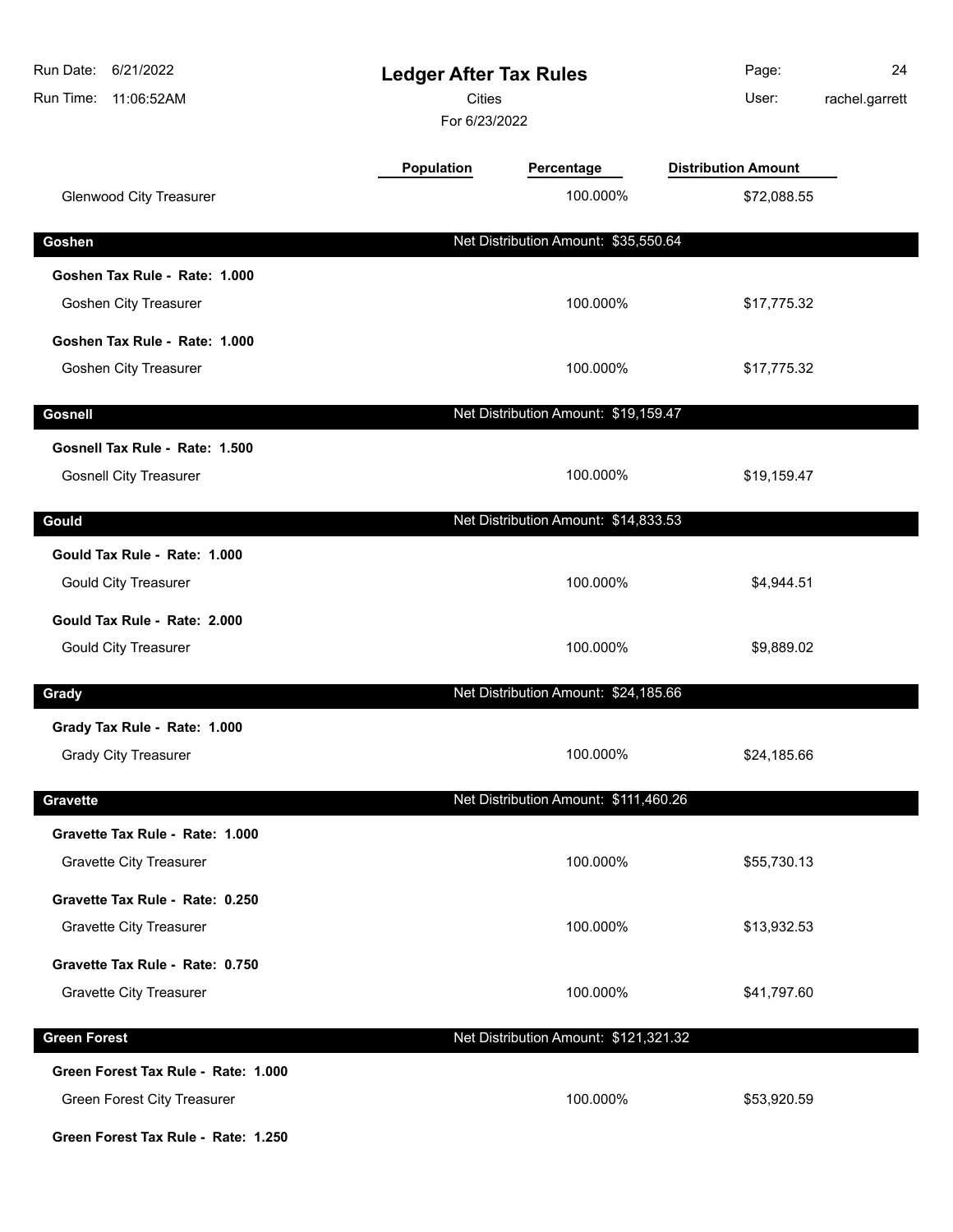| Run Date:<br>6/21/2022              |                                | <b>Ledger After Tax Rules</b>         | Page:                      | 25             |
|-------------------------------------|--------------------------------|---------------------------------------|----------------------------|----------------|
| Run Time:<br>11:06:52AM             | <b>Cities</b><br>For 6/23/2022 |                                       | User:                      | rachel.garrett |
|                                     | Population                     | Percentage                            | <b>Distribution Amount</b> |                |
| Green Forest City Treasurer         |                                | 100.000%                              | \$67,400.73                |                |
| Greenbrier                          |                                | Net Distribution Amount: \$327,024.82 |                            |                |
| Greenbrier Tax Rule - Rate: 1.000   |                                |                                       |                            |                |
| <b>Greenbrier City Treasurer</b>    |                                | 100.000%                              | \$130,809.93               |                |
| Greenbrier Tax Rule - Rate: 1.000   |                                |                                       |                            |                |
| <b>Greenbrier City Treasurer</b>    |                                | 100.000%                              | \$130,809.93               |                |
| Greenbrier Tax Rule - Rate: 0.130   |                                |                                       |                            |                |
| Greenbrier City Treasurer           |                                | 100.000%                              | \$16,351.24                |                |
| Greenbrier Tax Rule - Rate: 0.380   |                                |                                       |                            |                |
| <b>Greenbrier City Treasurer</b>    |                                | 100.000%                              | \$49,053.72                |                |
|                                     |                                |                                       |                            |                |
| Greenland                           |                                | Net Distribution Amount: \$49,568.62  |                            |                |
| Greenland Tax Rule - Rate: 1.000    |                                |                                       |                            |                |
| <b>Greenland City Treasurer</b>     |                                | 100.000%                              | \$16,522.87                |                |
| Greenland Tax Rule - Rate: 1.000    |                                |                                       |                            |                |
| <b>Greenland City Treasurer</b>     |                                | 100.000%                              | \$16,522.87                |                |
| Greeland Tax Rule - Rate: 1.000     |                                |                                       |                            |                |
| <b>Greenland City Treasurer</b>     |                                | 100.000%                              | \$16,522.88                |                |
| Greenwood                           |                                | Net Distribution Amount: \$327,349.39 |                            |                |
| Greenwood Tax Rule - Rate: 1.000    |                                |                                       |                            |                |
| <b>Greenwood City Treasurer</b>     |                                | 100.000%                              | \$163,674.70               |                |
| Greenwood Tax Rule - Rate: 0.750    |                                |                                       |                            |                |
| <b>Greenwood City Treasurer</b>     |                                | 100.000%                              | \$122,756.02               |                |
| Greenwood Tax Rule - Rate: 0.250    |                                |                                       |                            |                |
| <b>Greenwood City Treasurer</b>     |                                | 100.000%                              | \$40,918.67                |                |
|                                     |                                |                                       |                            |                |
| <b>Greers Ferry</b>                 |                                | Net Distribution Amount: \$34,675.25  |                            |                |
| Greers Ferry Tax Rule - Rate: 1.000 |                                |                                       |                            |                |
| <b>Greers Ferry City Treasurer</b>  |                                | 100.000%                              | \$34,675.25                |                |
| <b>Grider Field AF Pine Bluff</b>   |                                | Net Distribution Amount: \$996.64     |                            |                |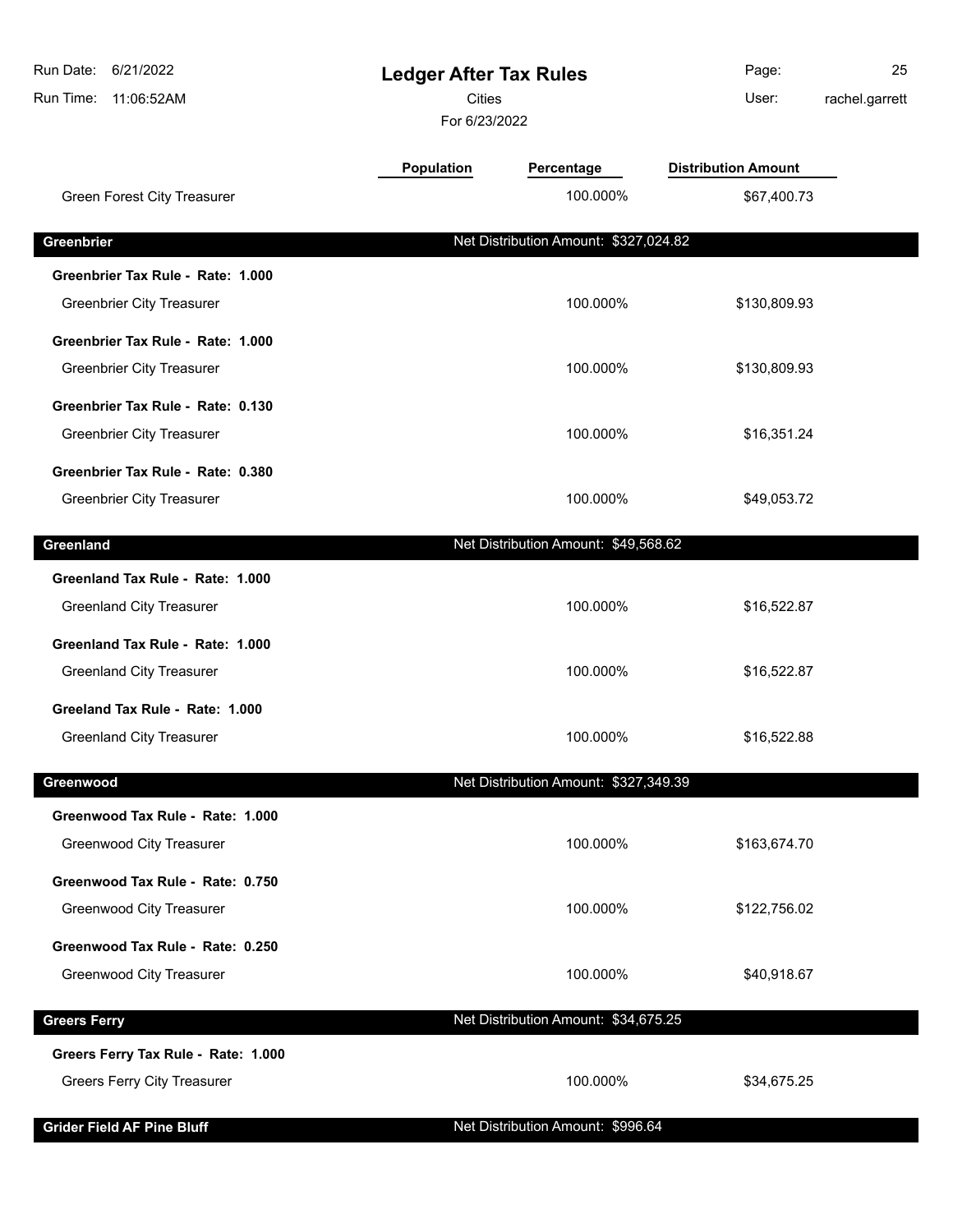| Run Date:<br>6/21/2022<br>Run Time:<br>11:06:52AM                              | <b>Ledger After Tax Rules</b><br>Cities<br>For 6/23/2022 |                                      | Page:<br>User:             | 26<br>rachel.garrett |
|--------------------------------------------------------------------------------|----------------------------------------------------------|--------------------------------------|----------------------------|----------------------|
|                                                                                | Population                                               | Percentage                           | <b>Distribution Amount</b> |                      |
| Pine Bluff Tax Rule - Rate: 1.000<br>Pine Bluff Municipal Airport-Grider Field |                                                          | 100.000%                             | \$442.95                   |                      |
| Pine Bluff Tax Rule - Rate: 0.630<br>Pine Bluff Municipal Airport-Grider Field |                                                          | 100.000%                             | \$276.84                   |                      |
| Pine Bluff Tax Rule - Rate: 0.630<br>Pine Bluff Municipal Airport-Grider Field |                                                          | 100.000%                             | \$276.85                   |                      |
| Guion                                                                          |                                                          | Net Distribution Amount: \$2,477.35  |                            |                      |
| Guion Tax Rule - Rate: 1.000<br><b>Guion City Treasurer</b>                    |                                                          | 100.000%                             | \$2,477.35                 |                      |
| <b>Gum Springs</b>                                                             |                                                          | Net Distribution Amount: \$843.89    |                            |                      |
| Gum Springs Tax Rule - Rate: 1.000<br><b>Gum Springs City Treasurer</b>        |                                                          | 100.000%                             | \$843.89                   |                      |
| Gurdon                                                                         |                                                          | Net Distribution Amount: \$26,809.57 |                            |                      |
| Gurdon Tax Rule - Rate: 1.000<br><b>Gurdon City Treasurer</b>                  |                                                          | 100.000%                             | \$17,873.05                |                      |
| Gurdon Tax Rule - Rate: 0.500<br><b>Gurdon City Treasurer</b>                  |                                                          | 100.000%                             | \$8,936.52                 |                      |
| Guy                                                                            |                                                          | Net Distribution Amount: \$11,324.12 |                            |                      |
| Guy Tax Rule - Rate: 1.000<br><b>Guy City Treasurer</b>                        |                                                          | 100.000%                             | \$7,549.41                 |                      |
| Guy Tax Rule - Rate: 0.500<br><b>Guy City Treasurer</b>                        |                                                          | 100.000%                             | \$3,774.71                 |                      |
| <b>Hackett</b>                                                                 |                                                          | Net Distribution Amount: \$9,175.76  |                            |                      |
| Hackett Tax Rule - Rate: 1.000<br>Hackett City Treasurer                       |                                                          | 100.000%                             | \$9,175.76                 |                      |
| Hamburg                                                                        |                                                          | Net Distribution Amount: \$98,817.81 |                            |                      |
| Hamburg Tax Rule - Rate: 1.000<br>Hamburg City Treasurer                       |                                                          | 100.000%                             | \$32,939.27                |                      |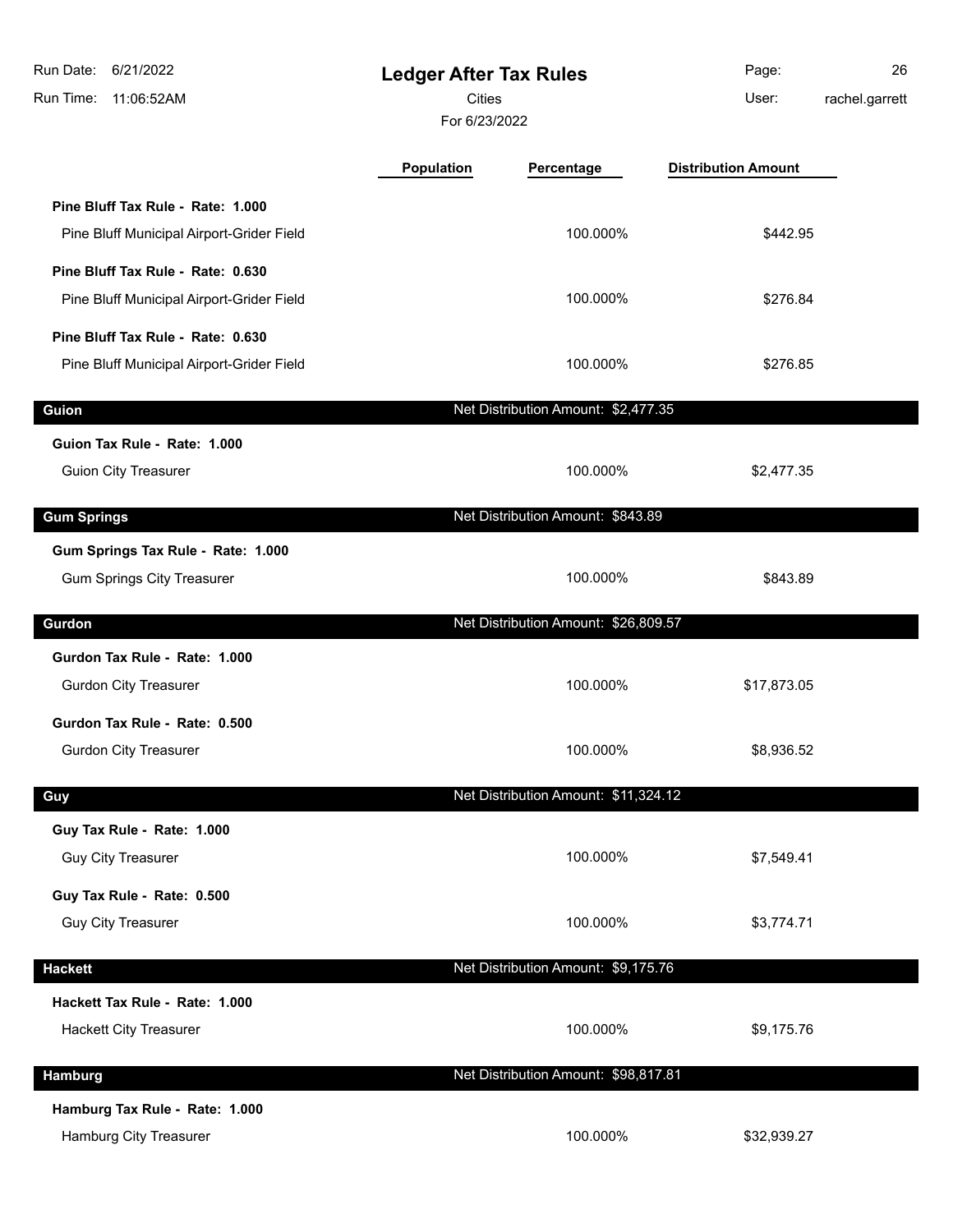| Run Date: 6/21/2022<br>Run Time: 11:06:52AM                     | <b>Ledger After Tax Rules</b><br>Cities<br>For 6/23/2022 |                                       | Page:<br>User:             | 27<br>rachel.garrett |
|-----------------------------------------------------------------|----------------------------------------------------------|---------------------------------------|----------------------------|----------------------|
|                                                                 | <b>Population</b>                                        | Percentage                            | <b>Distribution Amount</b> |                      |
| Hamburg Tax Rule - Rate: 0.500<br>Hamburg City Treasurer        |                                                          | 100.000%                              | \$16,469.64                |                      |
| Hamburg Tax Rule - Rate: 0.500<br>Hamburg City Treasurer        |                                                          | 100.000%                              | \$16,469.64                |                      |
| Hamburg Tax Rule - Rate: 1.000<br>Hamburg City Treasurer        |                                                          | 100.000%                              | \$32,939.26                |                      |
| Hampton                                                         |                                                          | Net Distribution Amount: \$7,238.48   |                            |                      |
| Hampton Tax Rule - Rate: 0.500<br><b>Hampton City Treasurer</b> |                                                          | 100.000%                              | \$7,238.48                 |                      |
| <b>Hardy</b>                                                    |                                                          | Net Distribution Amount: \$33,716.35  |                            |                      |
| Hardy Tax Rule - Rate: 1.000<br><b>Hardy City Treasurer</b>     |                                                          | 100.000%                              | \$33,716.35                |                      |
| <b>Harrisburg</b>                                               |                                                          | Net Distribution Amount: \$95,617.33  |                            |                      |
| Harrisburg Tax Rule - Rate: 1.000<br>Harrisburg City Treasurer  |                                                          | 100.000%                              | \$47,808.67                |                      |
| Harrisburg Tax Rule - Rate: 1.000<br>Harrisburg City Treasurer  |                                                          | 100.000%                              | \$47,808.66                |                      |
| <b>Harrison</b>                                                 |                                                          | Net Distribution Amount: \$886,796.63 |                            |                      |
| Harrison Tax Rule - Rate: 0.250<br>Harrison City Treasurer      |                                                          | 100.000%                              | \$126,685.23               |                      |
| Harrison Tax Rule - Rate: 0.500<br>Harrison City Treasurer      |                                                          | 100.000%                              | \$253,370.47               |                      |
| Harrison Tax Rule - Rate: 0.250<br>Harrison City Treasurer      |                                                          | 100.000%                              | \$126,685.23               |                      |
| Harrison Tax Rule - Rate: 0.250<br>Harrison City Treasurer      |                                                          | 100.000%                              | \$126,685.23               |                      |
| Harrion Tax Rule - Rate: 0.250<br>Harrison City Treasurer       |                                                          | 100.000%                              | \$126,685.23               |                      |
| Harrison Tax Rule - Rate: 0.250                                 |                                                          |                                       |                            |                      |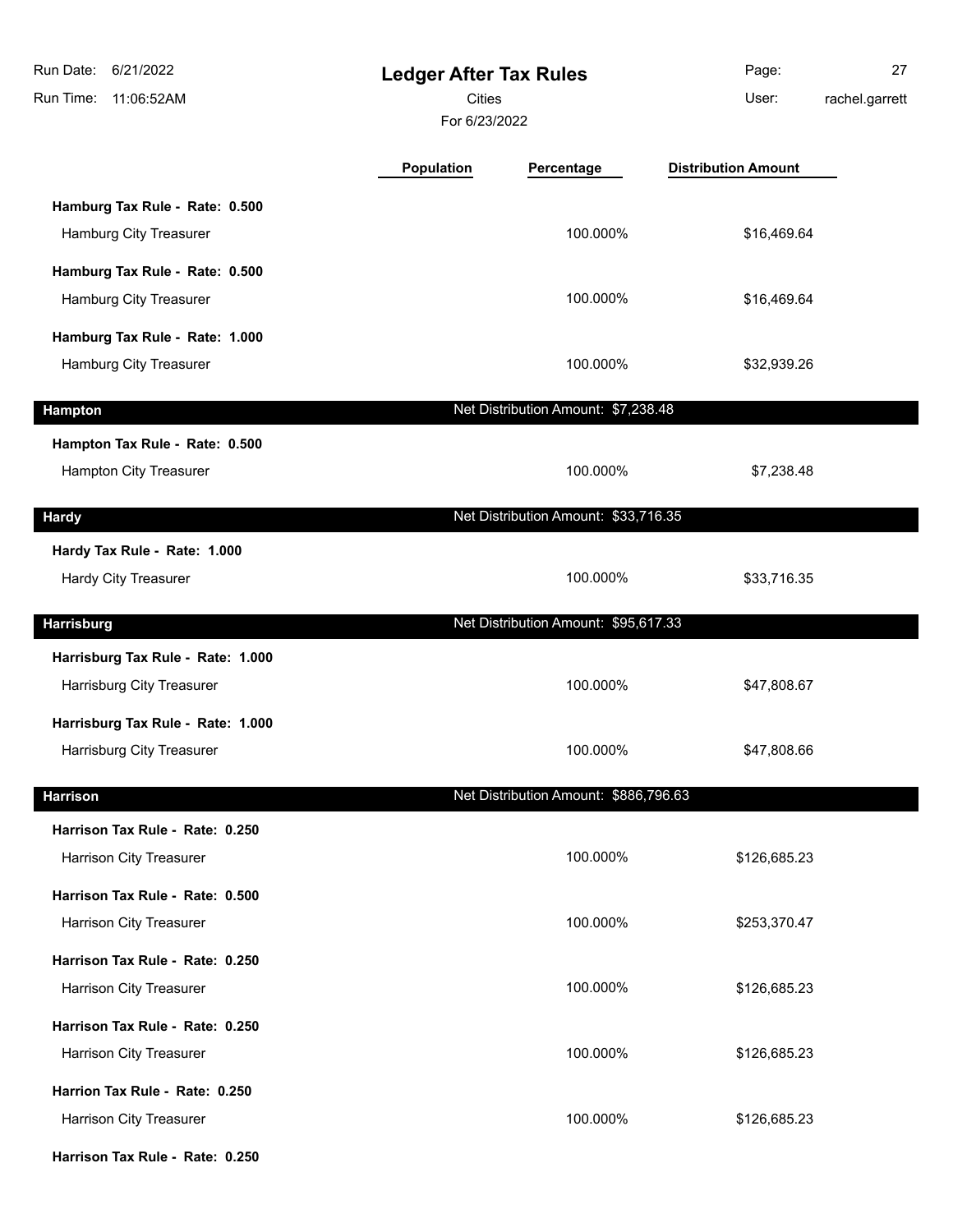| Run Date:<br>6/21/2022<br>Run Time:<br>11:06:52AM | <b>Ledger After Tax Rules</b><br><b>Cities</b><br>For 6/23/2022 |                                       | Page:<br>User:             | 28<br>rachel.garrett |
|---------------------------------------------------|-----------------------------------------------------------------|---------------------------------------|----------------------------|----------------------|
|                                                   | Population                                                      | Percentage                            | <b>Distribution Amount</b> |                      |
| Harrison City Treasurer                           |                                                                 | 100.000%                              | \$126,685.24               |                      |
| <b>Hartford</b>                                   |                                                                 | Net Distribution Amount: \$7,180.68   |                            |                      |
| Hartford Tax Rule - Rate: 1.000                   |                                                                 |                                       |                            |                      |
| <b>Hartford City Treasurer</b>                    |                                                                 | 100.000%                              | \$3,590.34                 |                      |
| Hartford Tax Rule - Rate: 1.000                   |                                                                 |                                       |                            |                      |
| <b>Hartford City Treasurer</b>                    |                                                                 | 100.000%                              | \$3,590.34                 |                      |
| <b>Haskell</b>                                    |                                                                 | Net Distribution Amount: \$54,942.23  |                            |                      |
| Haskell Tax Rule - Rate: 1.000                    |                                                                 |                                       |                            |                      |
| Haskell City Treasurer                            |                                                                 | 100.000%                              | \$27,471.12                |                      |
| Haskell Tax Rule - Rate: 1.000                    |                                                                 |                                       |                            |                      |
| Haskell City Treasurer                            |                                                                 | 75.000%                               | \$20,603.33                |                      |
| <b>Haskell City Treasurer</b>                     |                                                                 | 25.000%                               | \$6,867.78                 |                      |
| <b>Hatfield</b>                                   |                                                                 | Net Distribution Amount: \$5,271.36   |                            |                      |
| Hatfield Tax Rule - Rate: 1.000                   |                                                                 |                                       |                            |                      |
| <b>Hatfield City Treasurer</b>                    |                                                                 | 100.000%                              | \$5,271.36                 |                      |
| <b>Havana</b>                                     |                                                                 | Net Distribution Amount: \$4,501.68   |                            |                      |
| Havana Tax Rule - Rate: 1.000                     |                                                                 |                                       |                            |                      |
| Havana City Treasurer                             |                                                                 | 100.000%                              | \$4,501.68                 |                      |
| Hazen                                             |                                                                 | Net Distribution Amount: \$104,960.90 |                            |                      |
| Hazen Tax Rule - Rate: 2.000                      |                                                                 |                                       |                            |                      |
| Hazen City Treasurer                              |                                                                 | 100.000%                              | \$69,973.93                |                      |
| Hazen Tax Rule - Rate: 1.000                      |                                                                 |                                       |                            |                      |
| Hazen City Treasurer                              |                                                                 | 100.000%                              | \$34,986.97                |                      |
| <b>Heber Springs</b>                              |                                                                 | Net Distribution Amount: \$216,037.50 |                            |                      |
| Heber Springs Tax Rule - Rate: 0.630              |                                                                 |                                       |                            |                      |
| Heber Springs City Treasurer                      |                                                                 | 100.000%                              | \$135,023.44               |                      |
| Heber Springs Tax Rule - Rate: 0.380              |                                                                 |                                       |                            |                      |
| Heber Springs City Treasurer                      |                                                                 | 100.000%                              | \$81,014.06                |                      |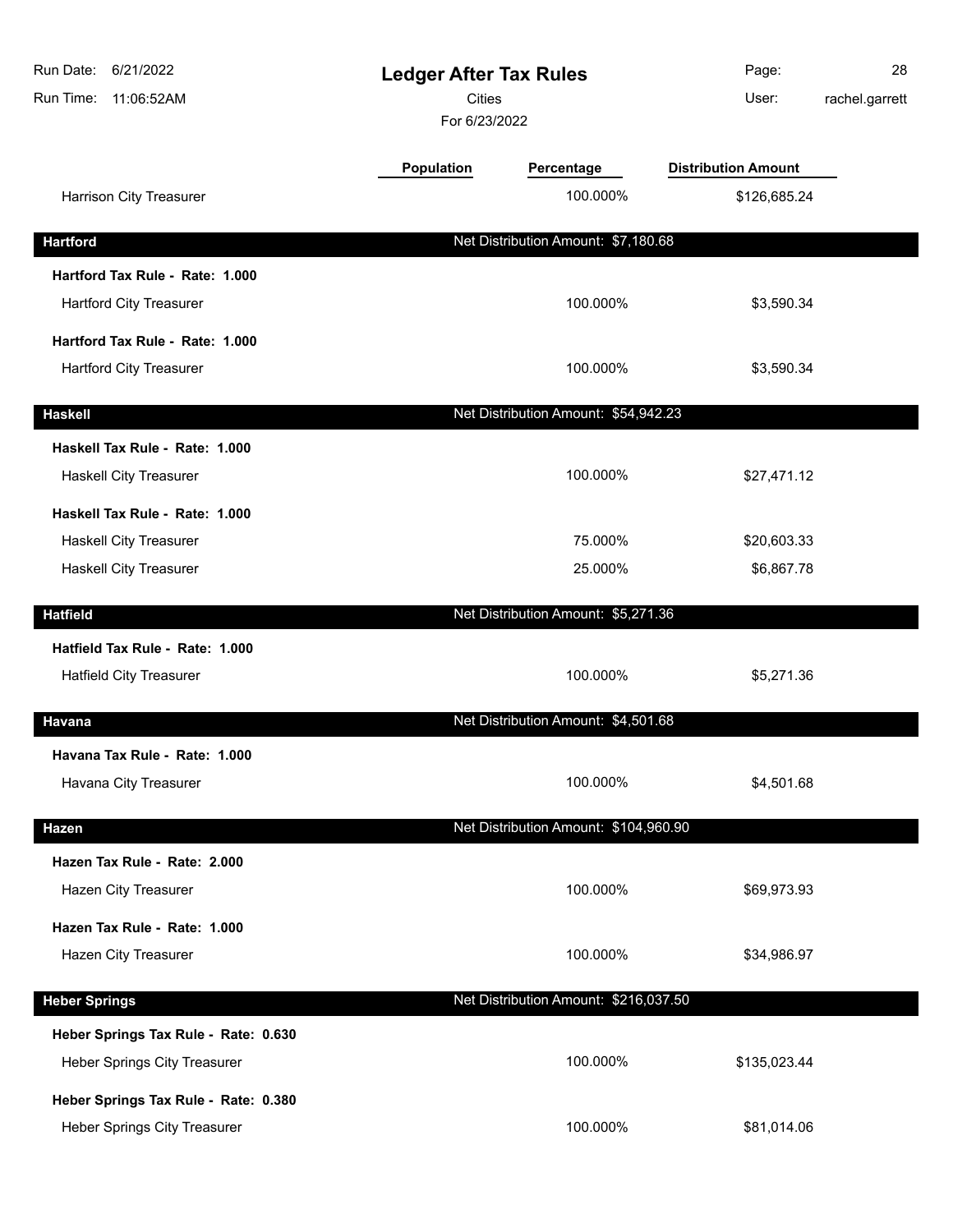| Run Date:<br>6/21/2022<br>Run Time:<br>11:06:52AM | <b>Ledger After Tax Rules</b><br><b>Cities</b><br>For 6/23/2022 |                                       | Page:<br>User:             | 29<br>rachel.garrett |
|---------------------------------------------------|-----------------------------------------------------------------|---------------------------------------|----------------------------|----------------------|
|                                                   | <b>Population</b>                                               | Percentage                            | <b>Distribution Amount</b> |                      |
| <b>Hector</b>                                     |                                                                 | Net Distribution Amount: \$5,998.89   |                            |                      |
| Hector Tax Rule - Rate: 1.500                     |                                                                 |                                       |                            |                      |
| <b>Hector City Treasurer</b>                      |                                                                 | 100.000%                              | \$5,998.89                 |                      |
| <b>Helena-West Helena</b>                         |                                                                 | Net Distribution Amount: \$283,851.11 |                            |                      |
| Helena-West Helena Tax Rule - Rate: 2.000         |                                                                 |                                       |                            |                      |
| Helena-West Helena City Treasurer                 |                                                                 | 100.000%                              | \$283,851.11               |                      |
| Hermitage                                         |                                                                 | Net Distribution Amount: \$14,163.94  |                            |                      |
| Hermitage Tax Rule - Rate: 1.000                  |                                                                 |                                       |                            |                      |
| Hermitage City Treasurer                          |                                                                 | 100.000%                              | \$7,081.97                 |                      |
| Hermitage Tax Rule - Rate: 1.000                  |                                                                 |                                       |                            |                      |
| Hermitage City Treasurer                          |                                                                 | 100.000%                              | \$7,081.97                 |                      |
| <b>Higginson</b>                                  |                                                                 | Net Distribution Amount: \$2,316.35   |                            |                      |
| Higginson Tax Rule - Rate: 0.500                  |                                                                 |                                       |                            |                      |
| <b>Higginson City Treasurer</b>                   |                                                                 | 100.000%                              | \$1,158.18                 |                      |
| Higginson Tax Rule - Rate: 0.500                  |                                                                 |                                       |                            |                      |
| <b>Higginson City Treasurer</b>                   |                                                                 | 100.000%                              | \$1,158.17                 |                      |
| <b>Highfill</b>                                   |                                                                 | Net Distribution Amount: \$78,304.42  |                            |                      |
| Highfill Tax Rule - Rate: 1.000                   |                                                                 |                                       |                            |                      |
| <b>Highfill City Treasurer</b>                    |                                                                 | 100.000%                              | \$39,152.21                |                      |
| Highfill Tax Rule - Rate: 1.000                   |                                                                 |                                       |                            |                      |
| <b>Highfill City Treasurer</b>                    |                                                                 | 100.000%                              | \$39,152.21                |                      |
| <b>Highfill Special Aviation</b>                  |                                                                 | Net Distribution Amount: \$23,334.18  |                            |                      |
| Highfill Special Aviation Tax Rule - Rate: 2.000  |                                                                 |                                       |                            |                      |
| Northwest Arkansas Regional Airport               |                                                                 | 100.000%                              | \$23,334.18                |                      |
| Highland                                          |                                                                 | Net Distribution Amount: \$34,617.62  |                            |                      |
| Highland Tax Rule - Rate: 1.000                   |                                                                 |                                       |                            |                      |
| <b>Highland City Treasurer</b>                    |                                                                 | 100.000%                              | \$23,078.41                |                      |
| Highland Tax Rule - Rate: 0.500                   |                                                                 |                                       |                            |                      |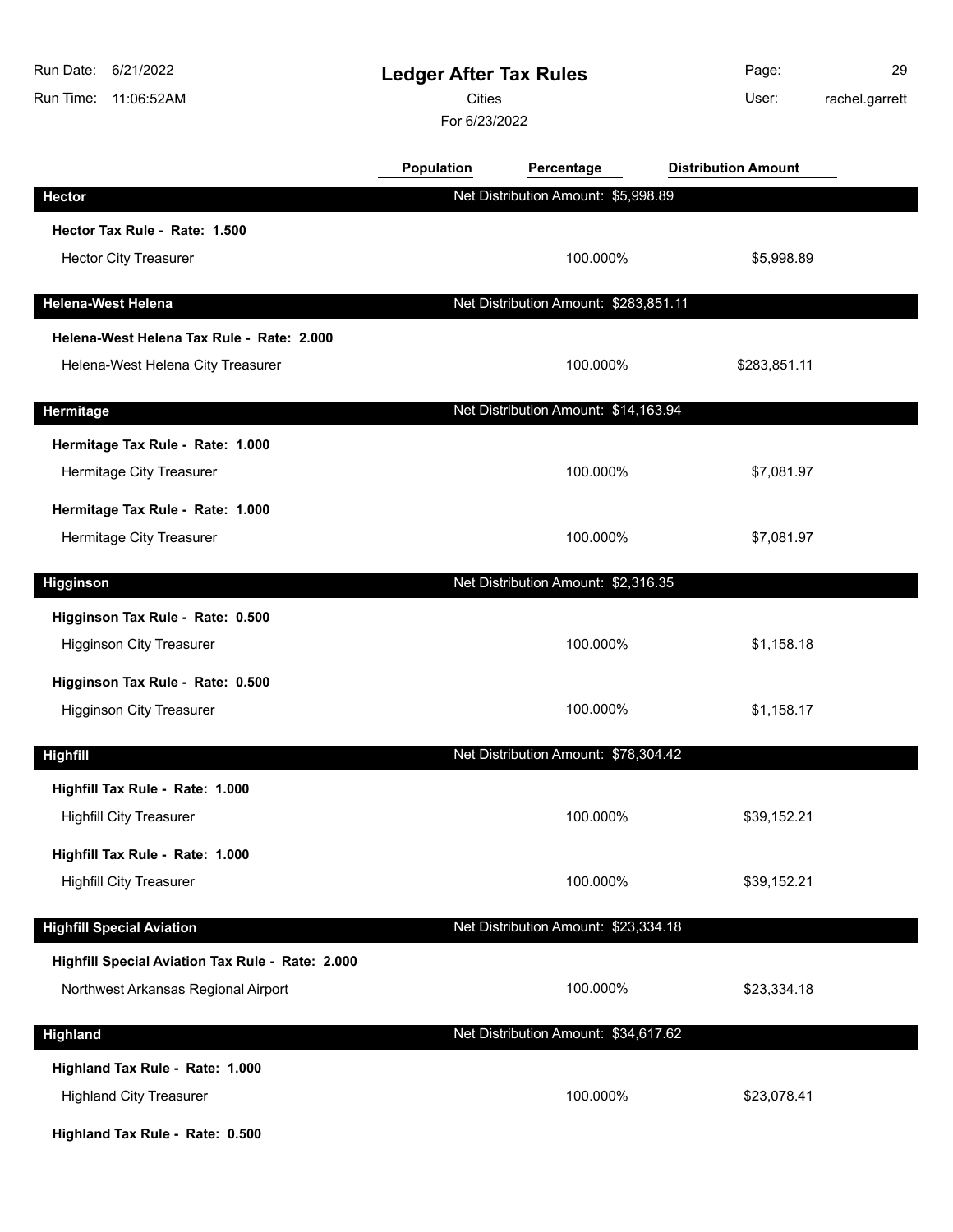| Run Date:<br>6/21/2022<br>Run Time: 11:06:52AM                     | <b>Ledger After Tax Rules</b><br><b>Cities</b><br>For 6/23/2022 |                                         | Page:<br>User:             | 30<br>rachel.garrett |
|--------------------------------------------------------------------|-----------------------------------------------------------------|-----------------------------------------|----------------------------|----------------------|
|                                                                    | <b>Population</b>                                               | Percentage                              | <b>Distribution Amount</b> |                      |
| <b>Highland City Treasurer</b>                                     |                                                                 | 100.000%                                | \$11,539.21                |                      |
| <b>Holly Grove</b>                                                 |                                                                 | Net Distribution Amount: \$11,040.31    |                            |                      |
| Holly Grove Tax Rule - Rate: 1.000                                 |                                                                 |                                         |                            |                      |
| <b>Holly Grove City Treasurer</b>                                  |                                                                 | 100.000%                                | \$3,680.10                 |                      |
| Holly Grove Tax Rule - Rate: 1.000                                 |                                                                 |                                         |                            |                      |
| Holly Grove City Treasurer                                         |                                                                 | 100.000%                                | \$3,680.10                 |                      |
| Holly Grove Tax Rule - Rate: 1.000                                 |                                                                 |                                         |                            |                      |
| Holly Grove City Treasurer                                         |                                                                 | 100.000%                                | \$3,680.11                 |                      |
| Hope                                                               |                                                                 | Net Distribution Amount: \$232,463.31   |                            |                      |
| Hope Tax Rule - Rate: 1.000                                        |                                                                 |                                         |                            |                      |
| Hope City Treasurer                                                |                                                                 | 100.000%                                | \$232,463.31               |                      |
| <b>Horatio</b>                                                     |                                                                 | Net Distribution Amount: \$8,208.24     |                            |                      |
| Horatio City Tax - Rate: 1.000                                     |                                                                 |                                         |                            |                      |
| Horatio City Treasurer                                             |                                                                 | 100.000%                                | \$8,208.24                 |                      |
| <b>Horseshoe Bend</b>                                              |                                                                 | Net Distribution Amount: \$32,228.40    |                            |                      |
| Horseshoe Bend Tax Rule - Rate: 1.000                              |                                                                 |                                         |                            |                      |
| Horseshoe Bend City Treasurer                                      |                                                                 | 100.000%                                | \$16,114.20                |                      |
| Horseshoe Bend Tax Rule - Rate: 1.000                              |                                                                 |                                         |                            |                      |
| Horseshoe Bend City Treasurer                                      |                                                                 | 100.000%                                | \$16,114.20                |                      |
| <b>Hot Springs</b>                                                 |                                                                 | Net Distribution Amount: \$2,322,192.14 |                            |                      |
| Hot Springs Tax Rule - Rate: 1.000                                 |                                                                 |                                         |                            |                      |
| Hot Springs City Treasurer                                         |                                                                 | 100.000%                                | \$1,548,128.09             |                      |
| Hot Springs Tax Rule - Rate: 0.500                                 |                                                                 |                                         |                            |                      |
| Hot Springs City Treasurer                                         |                                                                 | 100.000%                                | \$774,064.05               |                      |
| <b>Hot Springs AF City</b>                                         |                                                                 | Net Distribution Amount: \$4,505.74     |                            |                      |
|                                                                    |                                                                 |                                         |                            |                      |
| Hot Springs Tax Rule - Rate: 1.000<br>Hot Springs Memorial Airport |                                                                 | 100.000%                                | \$3,003.83                 |                      |
|                                                                    |                                                                 |                                         |                            |                      |

**Hot Springs Tax Rule - Rate: 0.500**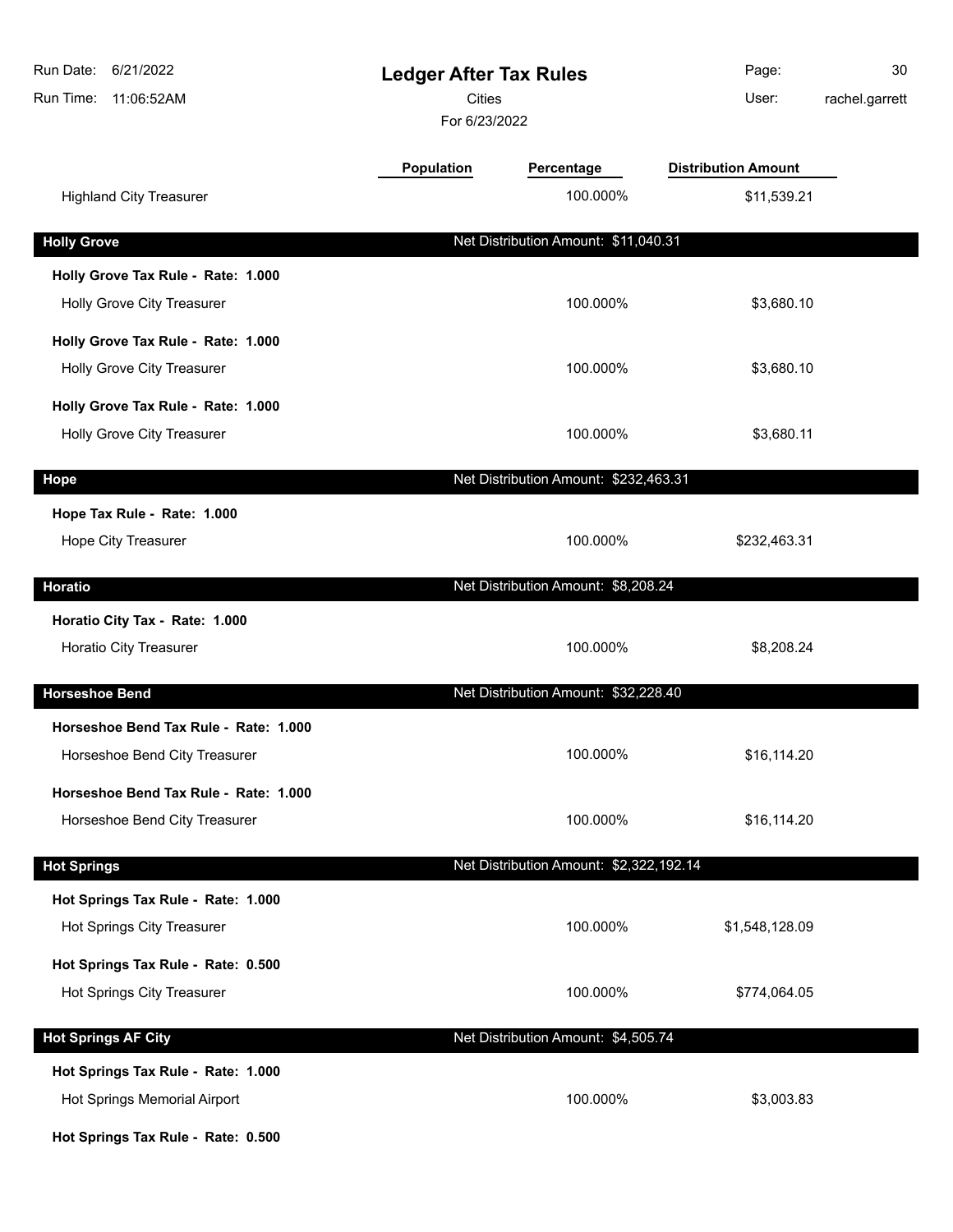| Run Date:<br>6/21/2022<br>Run Time:<br>11:06:52AM                     | <b>Cities</b> | <b>Ledger After Tax Rules</b><br>For 6/23/2022 |                            | 31<br>rachel.garrett |
|-----------------------------------------------------------------------|---------------|------------------------------------------------|----------------------------|----------------------|
|                                                                       | Population    | Percentage                                     | <b>Distribution Amount</b> |                      |
| Hot Springs Memorial Airport                                          |               | 100.000%                                       | \$1,501.91                 |                      |
| Hoxie                                                                 |               | Net Distribution Amount: \$22,258.89           |                            |                      |
| Hoxie Tax Rule - Rate: 1.000                                          |               |                                                |                            |                      |
| Hoxie City Treasurer                                                  |               | 100.000%                                       | \$22,258.89                |                      |
| <b>Hughes</b>                                                         |               | Net Distribution Amount: \$6,687.59            |                            |                      |
| Hughes Tax Rule - Rate: 1.000                                         |               |                                                |                            |                      |
| <b>Hughes City Treasurer</b>                                          |               | 100.000%                                       | \$6,687.59                 |                      |
| <b>Humphrey</b>                                                       |               | Net Distribution Amount: \$2,440.99            |                            |                      |
| Humphrey Tax Rule - Rate: 1.000<br>Humphrey City Treasurer            |               | 100.000%                                       | \$2,440.99                 |                      |
| <b>Huntington</b>                                                     |               | Net Distribution Amount: \$4,273.25            |                            |                      |
| Huntington Tax Rule - Rate: 1.000<br><b>Huntington City Treasurer</b> |               | 100.000%                                       | \$2,848.83                 |                      |
| Huntington Tax Rule - Rate: 0.500<br><b>Huntington City Treasurer</b> |               | 100.000%                                       | \$1,424.42                 |                      |
| <b>Huntsville</b>                                                     |               | Net Distribution Amount: \$184,179.14          |                            |                      |
| Huntsville Tax Rule - Rate: 1.000<br>Huntsville City Treasurer        |               | 100.000%                                       | \$92,089.57                |                      |
| Huntsville Tax Rule - Rate: 1.000<br>Huntsville City Treasurer        |               | 100.000%                                       | \$92,089.57                |                      |
| <b>Huntsville AF City</b>                                             |               | Net Distribution Amount: \$53.37               |                            |                      |
| Huntsville Tax Rule - Rate: 1.000                                     |               |                                                |                            |                      |
| Huntsville Municipal Airport                                          |               | 100.000%                                       | \$26.69                    |                      |
| Huntsville Tax Rule - Rate: 1.000                                     |               |                                                |                            |                      |
| Huntsville Municipal Airport                                          |               | 100.000%                                       | \$26.68                    |                      |
| Imboden                                                               |               | Net Distribution Amount: \$10,840.79           |                            |                      |
| Imboden Tax Rule - Rate: 1.000<br>Imboden City Treasurer              |               | 100.000%                                       | \$10,840.79                |                      |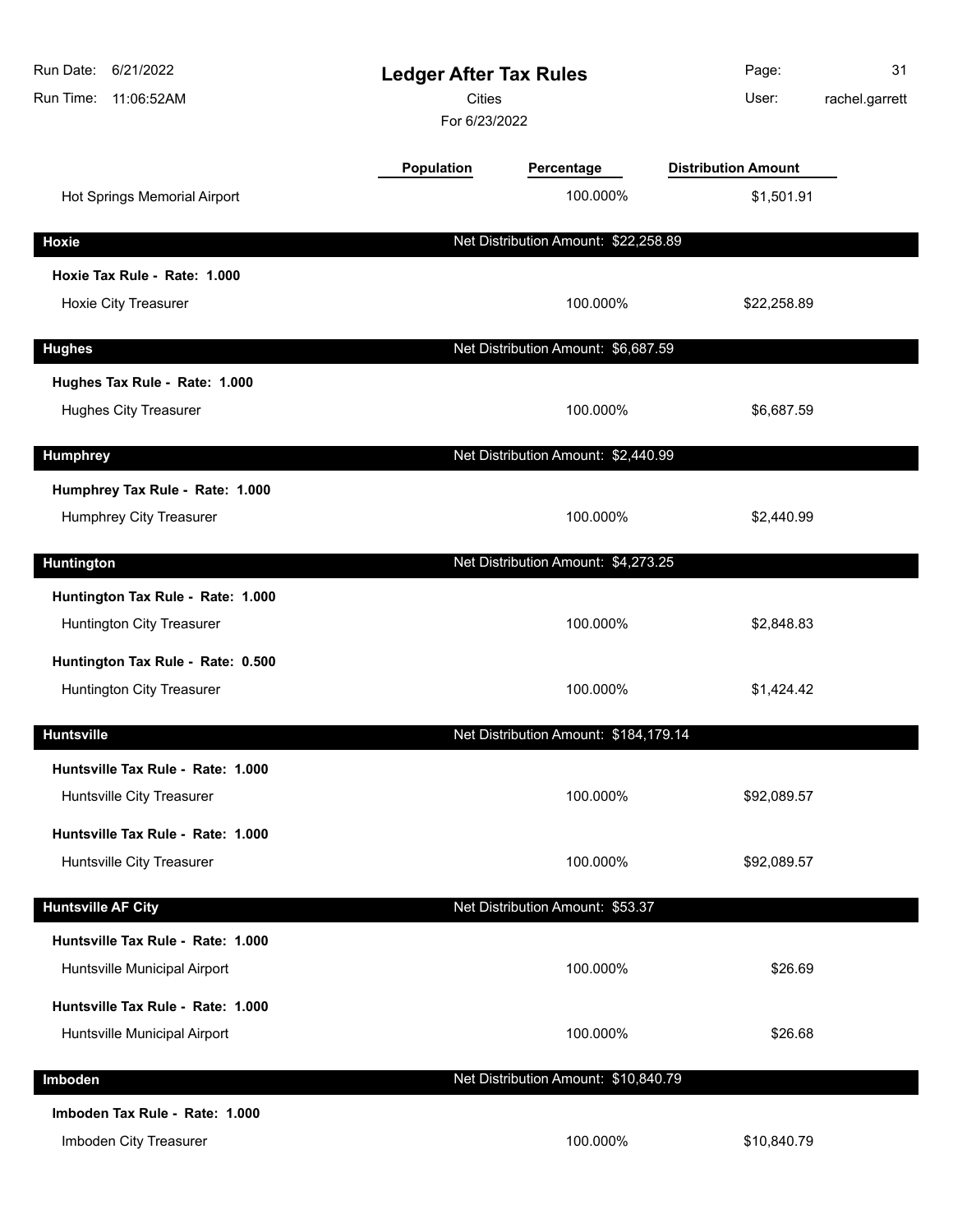| Run Date: 6/21/2022<br>Run Time: 11:06:52AM                        | <b>Ledger After Tax Rules</b><br><b>Cities</b><br>For 6/23/2022 |                                         | Page:<br>User:             | 32<br>rachel.garrett |
|--------------------------------------------------------------------|-----------------------------------------------------------------|-----------------------------------------|----------------------------|----------------------|
|                                                                    | Population                                                      | Percentage                              | <b>Distribution Amount</b> |                      |
| Jacksonville                                                       |                                                                 | Net Distribution Amount: \$809,765.39   |                            |                      |
| Jacksonville Tax Rule - Rate: 1.000<br>Jacksonville City Treasurer |                                                                 | 100.000%                                | \$404,882.70               |                      |
| Jacksonville Tax Rule - Rate: 1.000<br>Jacksonville City Treasurer |                                                                 | 100.000%                                | \$404,882.69               |                      |
| Jasper                                                             |                                                                 | Net Distribution Amount: \$43,906.58    |                            |                      |
| Jasper Tax Rule - Rate: 1.000<br>Jasper City Treasurer             |                                                                 | 100.000%                                | \$21,953.29                |                      |
| Jasper Tax Rule - Rate: 1.000<br>Jasper City Treasurer             |                                                                 | 100.000%                                | \$21,953.29                |                      |
| Jennette                                                           |                                                                 | Net Distribution Amount: \$231.46       |                            |                      |
| Jennette Tax Rule - Rate: 1.000<br>Jennette City Treasurer         |                                                                 | 100.000%                                | \$231.46                   |                      |
| Johnson                                                            |                                                                 | Net Distribution Amount: \$157,665.72   |                            |                      |
| Johnson Tax Rule - Rate: 1.000<br>Johnson City Treasurer           |                                                                 | 100.000%                                | \$52,555.24                |                      |
| Johnson Tax Rule - Rate: 1.000<br>Johnson City Treasurer           |                                                                 | 100.000%                                | \$52,555.24                |                      |
| Johnson Tax Rule - Rate: 1.000<br>Johnson City Treasurer           |                                                                 | 100.000%                                | \$52,555.24                |                      |
| Joiner                                                             |                                                                 | Net Distribution Amount: \$5,782.70     |                            |                      |
| Joiner Tax Rule - Rate: 1.250<br>Joiner City Treasurer             |                                                                 | 100.000%                                | \$5,782.70                 |                      |
| Jonesboro                                                          |                                                                 | Net Distribution Amount: \$2,131,956.39 |                            |                      |
| Jonesboro Tax Rule - Rate: 1.000<br>Jonesboro City Treasurer       |                                                                 | 100.000%                                | \$2,131,956.39             |                      |
| Jonesboro AF City                                                  |                                                                 | Net Distribution Amount: \$3,020.00     |                            |                      |

**Jonesboro Tax Rule - Rate: 1.000**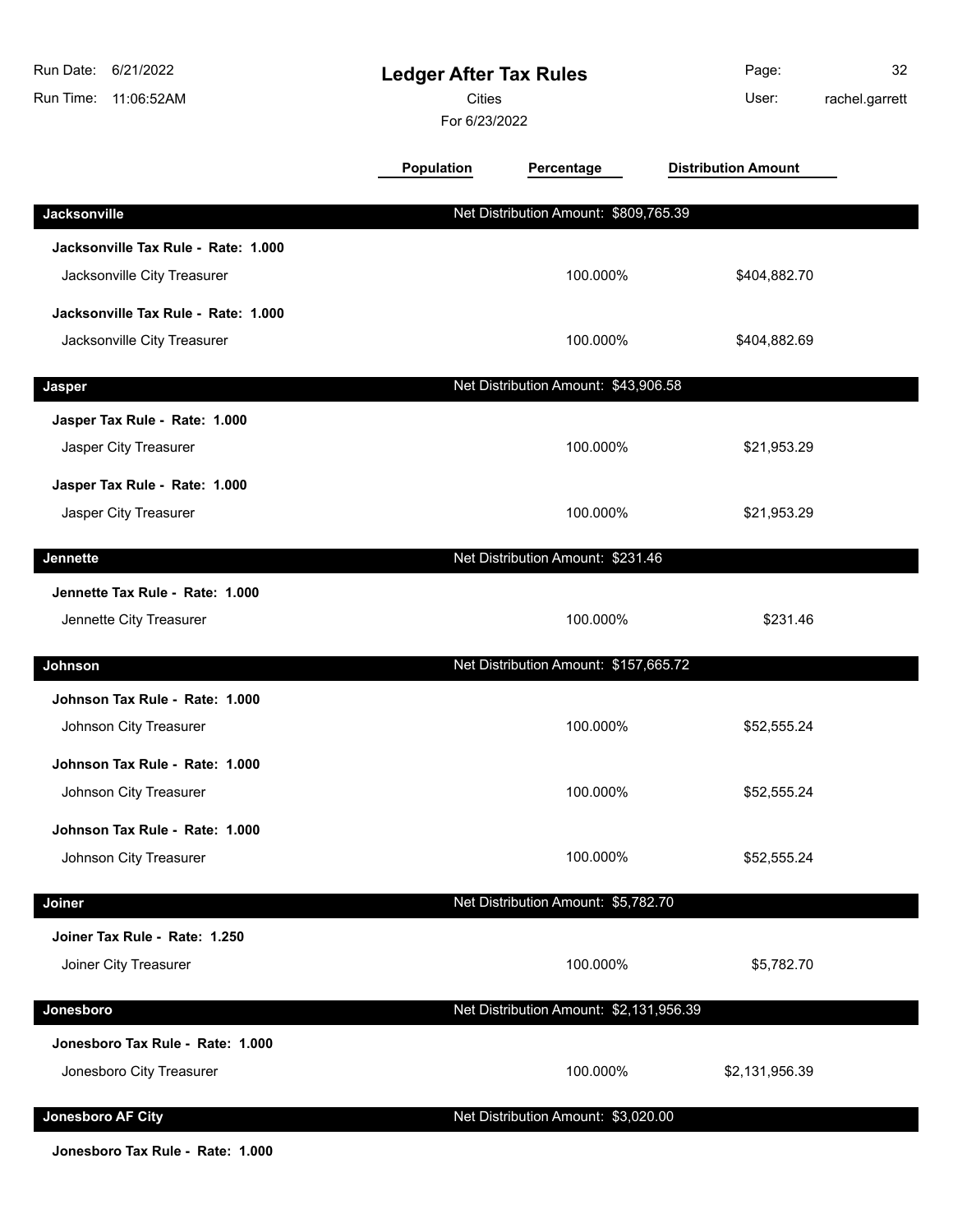| Run Date:<br>6/21/2022<br>Run Time: 11:06:52AM | <b>Ledger After Tax Rules</b><br>Cities<br>For 6/23/2022 |                                      | Page:<br>User:             | 33<br>rachel.garrett |
|------------------------------------------------|----------------------------------------------------------|--------------------------------------|----------------------------|----------------------|
|                                                | Population                                               | Percentage                           | <b>Distribution Amount</b> |                      |
| Jonesboro Municipal Airport                    |                                                          | 100.000%                             | \$3,020.00                 |                      |
| Judsonia                                       |                                                          | Net Distribution Amount: \$16,954.79 |                            |                      |
| Judsonia Tax Rule - Rate: 1.000                |                                                          |                                      |                            |                      |
| Judsonia City Treasurer                        |                                                          | 100.000%                             | \$16,954.79                |                      |
| <b>Junction City</b>                           |                                                          | Net Distribution Amount: \$6,245.70  |                            |                      |
| Junction City Tax Rule - Rate: 1.000           |                                                          |                                      |                            |                      |
| Junction City Treasurer                        |                                                          | 100.000%                             | \$6,245.70                 |                      |
| <b>Keiser</b>                                  |                                                          | Net Distribution Amount: \$5,646.44  |                            |                      |
| Keiser Tax Rule - Rate: 2.000                  |                                                          |                                      |                            |                      |
| Keiser City Treasurer                          |                                                          | 50.000%                              | \$2,823.22                 |                      |
| Keiser City Treasurer                          |                                                          | 50.000%                              | \$2,823.22                 |                      |
| Keo                                            |                                                          | Net Distribution Amount: \$1,815.16  |                            |                      |
| Keo Tax Rule - Rate: 1.000                     |                                                          |                                      |                            |                      |
| Keo City Treasurer                             |                                                          | 100.000%                             | \$1,815.16                 |                      |
| <b>Kibler</b>                                  |                                                          | Net Distribution Amount: \$6,472.89  |                            |                      |
| Kibler Tax Rule - Rate: 1.000                  |                                                          |                                      |                            |                      |
| Kibler City Treasurer                          |                                                          | 100.000%                             | \$6,472.89                 |                      |
| Kingsland                                      |                                                          | Net Distribution Amount: \$2,505.51  |                            |                      |
| Kingsland Tax Rule - Rate: 1.000               |                                                          |                                      |                            |                      |
| Kingsland City Treasurer                       |                                                          | 100.000%                             | \$2,505.51                 |                      |
| Kirk Field AF Paragould                        |                                                          | Net Distribution Amount: \$66.96     |                            |                      |
| Paragould Tax Rule - Rate: 0.500               |                                                          |                                      |                            |                      |
| Kirk Field Airport                             |                                                          | 100.000%                             | \$44.64                    |                      |
| Paragould Tax Rule - Rate: 0.250               |                                                          |                                      |                            |                      |
| Kirk Field Airport                             |                                                          | 100.000%                             | \$22.32                    |                      |
| <b>Lake City</b>                               |                                                          | Net Distribution Amount: \$16,462.30 |                            |                      |
| Lake City Tax Rule - Rate: 1.000               |                                                          |                                      |                            |                      |
| Lake City Treasurer                            |                                                          | 100.000%                             | \$16,462.30                |                      |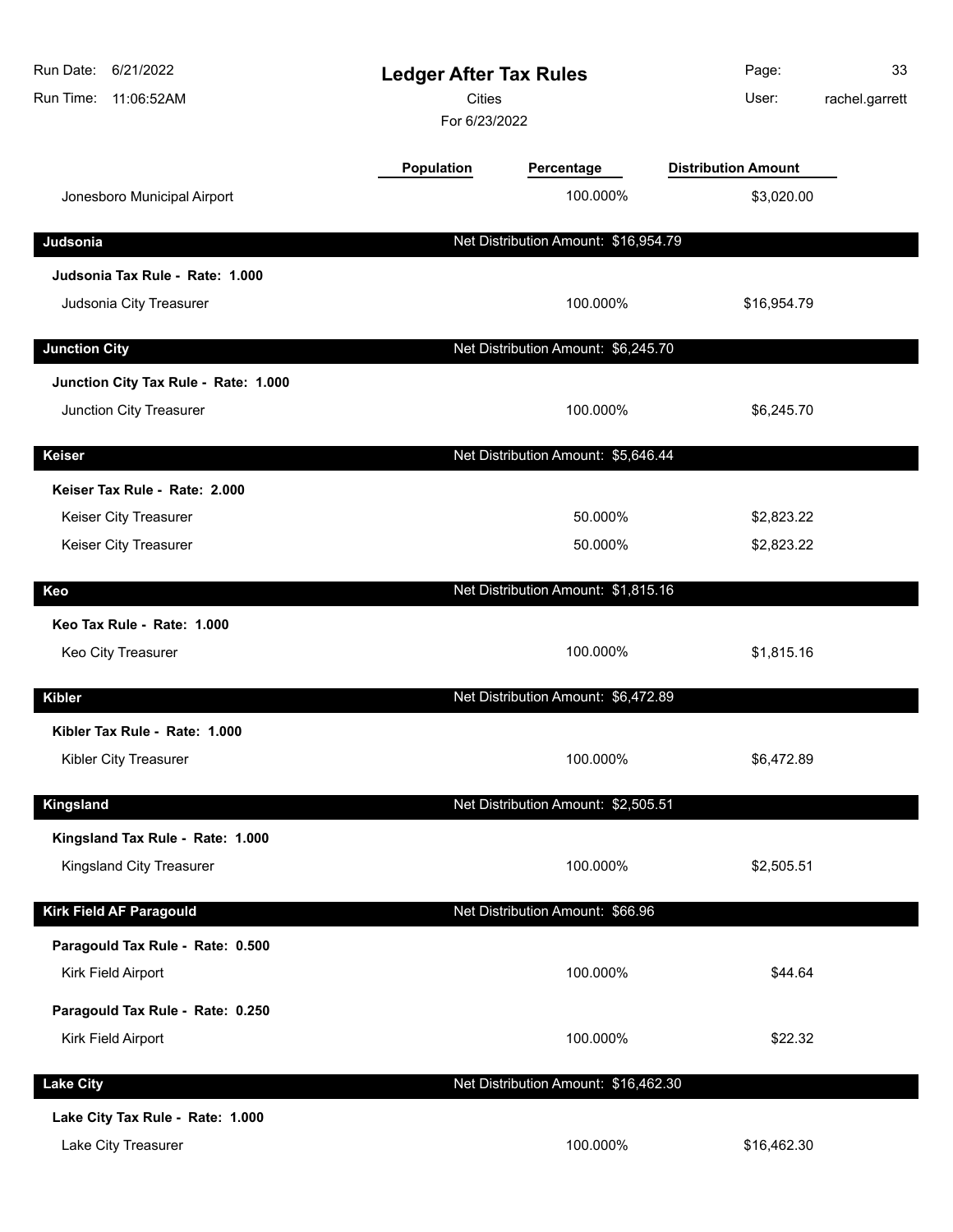| Run Date:<br>6/21/2022<br>Run Time:<br>11:06:52AM                  | <b>Ledger After Tax Rules</b><br>Cities<br>For 6/23/2022 |                                      | Page:<br>User:             | 34<br>rachel.garrett |
|--------------------------------------------------------------------|----------------------------------------------------------|--------------------------------------|----------------------------|----------------------|
|                                                                    | <b>Population</b>                                        | Percentage                           | <b>Distribution Amount</b> |                      |
| <b>Lake Village</b>                                                |                                                          | Net Distribution Amount: \$86,938.71 |                            |                      |
| Lake Village Tax Rule - Rate: 1.000<br>Lake Village City Treasurer |                                                          | 100.000%                             | \$43,469.36                |                      |
| Lake Village Tax Rule - Rate: 1.000<br>Lake Village City Treasurer |                                                          | 100.000%                             | \$43,469.35                |                      |
| Lakeview                                                           |                                                          | Net Distribution Amount: \$5,900.88  |                            |                      |
| Lakeview Tax Rule - Rate: 1.000<br>Lakeview City Treasurer         |                                                          | 100.000%                             | \$5,900.88                 |                      |
| Lamar                                                              |                                                          | Net Distribution Amount: \$20,394.07 |                            |                      |
| Lamar Tax Rule - Rate: 1.000<br>Lamar City Treasurer               |                                                          | 100.000%                             | \$10,197.04                |                      |
| Lamar Tax Rule - Rate: 1.000<br>Lamar City Treasurer               |                                                          | 100.000%                             | \$10,197.03                |                      |
| Leachville                                                         |                                                          | Net Distribution Amount: \$13,019.72 |                            |                      |
| Leachville Tax Rule - Rate: 0.250<br>Leachville City Treasurer     |                                                          | 100.000%                             | \$3,254.93                 |                      |
| Leachville Tax Rule - Rate: 0.250<br>Leachville City Treasurer     |                                                          | 100.000%                             | \$3,254.93                 |                      |
| Leachville Tax Rule - Rate: 0.500<br>Leachville City Treasurer     |                                                          | 100.000%                             | \$6,509.86                 |                      |
| <b>Lead Hill</b>                                                   |                                                          | Net Distribution Amount: \$7,362.18  |                            |                      |
| Lead Hill Tax Rule - Rate: 1.000<br>Lead Hill City Treasurer       |                                                          | 100.000%                             | \$7,362.18                 |                      |
| Lepanto                                                            |                                                          | Net Distribution Amount: \$37,393.83 |                            |                      |
| Lepanto Tax Rule - Rate: 0.500<br>Lepanto City Treasurer           |                                                          | 100.000%                             | \$8,309.74                 |                      |
| Lepanto Tax Rule - Rate: 0.750<br>Lepanto City Treasurer           |                                                          | 100.000%                             | \$12,464.61                |                      |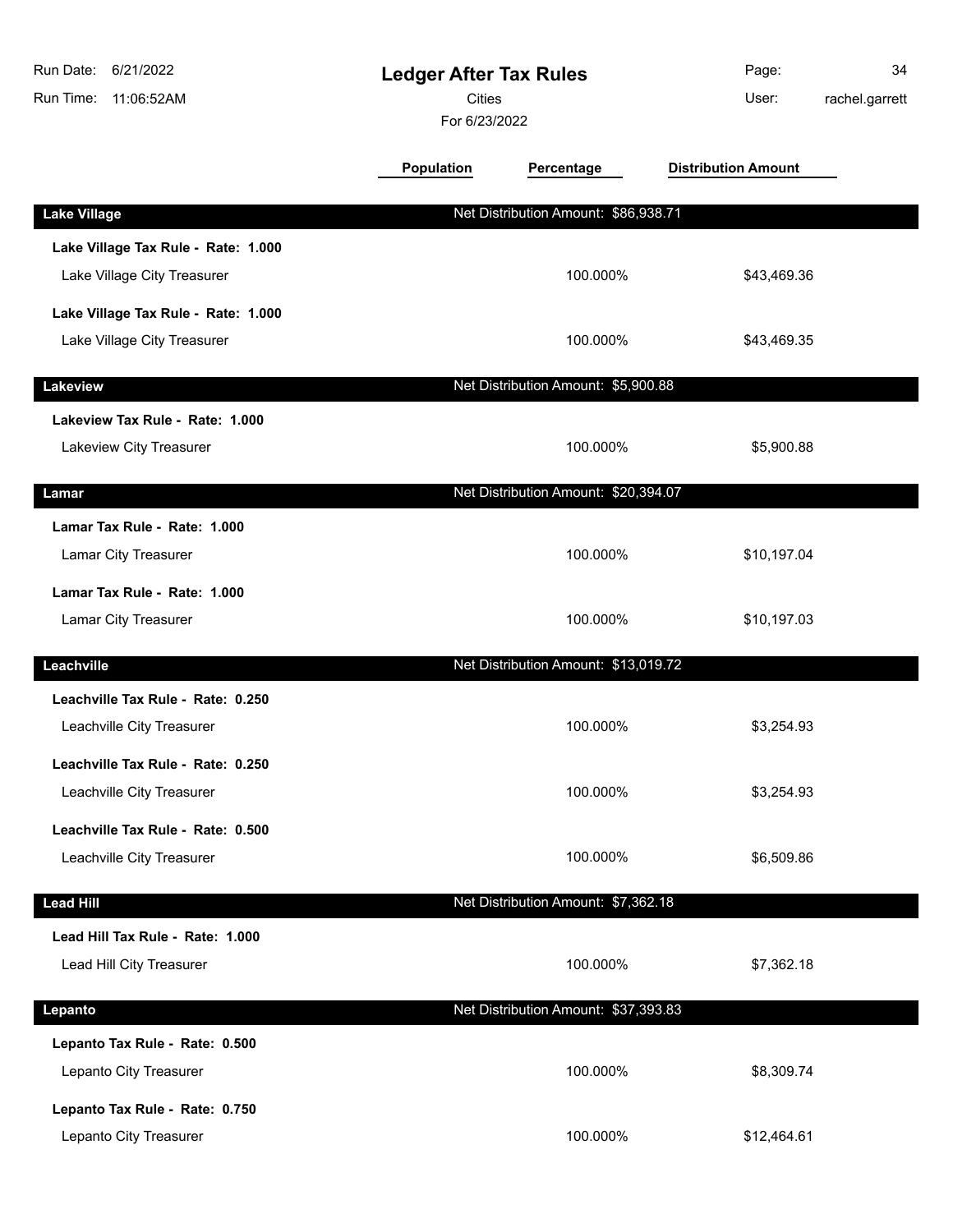| Run Date:<br>6/21/2022<br>Run Time:<br>11:06:52AM                  | <b>Ledger After Tax Rules</b><br>Cities<br>For 6/23/2022 |                                         | Page:<br>User:             | 35<br>rachel.garrett |
|--------------------------------------------------------------------|----------------------------------------------------------|-----------------------------------------|----------------------------|----------------------|
|                                                                    | <b>Population</b>                                        | Percentage                              | <b>Distribution Amount</b> |                      |
| Lepanto Tax Rule - Rate: 0.500                                     |                                                          |                                         |                            |                      |
|                                                                    |                                                          | 100.000%                                | \$8,309.74                 |                      |
| Lepanto City Treasurer                                             |                                                          | 50.000%                                 | \$4,154.87                 |                      |
| Lepanto City Treasurer                                             |                                                          | 50.000%                                 | \$4,154.87                 |                      |
| Lepanto Tax Rule - Rate: 0.500                                     |                                                          |                                         |                            |                      |
| Lepanto City Treasurer                                             |                                                          | 100.000%                                | \$8,309.74                 |                      |
| Leslie                                                             |                                                          | Net Distribution Amount: \$8,132.29     |                            |                      |
| Leslie Tax Rule - Rate: 1.000                                      |                                                          |                                         |                            |                      |
| Leslie City Treasurer                                              |                                                          | 100.000%                                | \$8,132.29                 |                      |
| Lewisville                                                         |                                                          | Net Distribution Amount: \$12,857.23    |                            |                      |
| Lewisville Tax Rule - Rate: 1.000<br>Lewisville City Treasurer     |                                                          | 100.000%                                | \$12,857.23                |                      |
| Lincoln                                                            |                                                          | Net Distribution Amount: \$94,827.91    |                            |                      |
| Lincoln Tax Rule - Rate: 1.000<br>Lincoln City Treasurer           |                                                          | 100.000%                                | \$31,609.30                |                      |
| Lincoln Tax Rule - Rate: 0.380<br>Lincoln City Treasurer           |                                                          | 100.000%                                | \$11,853.49                |                      |
| Lincoln Tax Rule - Rate: 0.630                                     |                                                          |                                         |                            |                      |
| Lincoln City Treasurer                                             |                                                          | 100.000%                                | \$19,755.81                |                      |
| Lincoln Tax Rule - Rate: 1.000<br>Lincoln City Treasurer           |                                                          | 100.000%                                | \$31,609.31                |                      |
| <b>Little Flock</b>                                                |                                                          | Net Distribution Amount: \$17,955.81    |                            |                      |
| Little Flock Tax Rule - Rate: 0.500<br>Little Flock City Treasurer |                                                          | 100.000%                                | \$8,977.91                 |                      |
| Little Flock Tax Rule - Rate: 0.500<br>Little Flock City Treasurer |                                                          | 100.000%                                | \$8,977.90                 |                      |
| <b>Little Rock</b>                                                 |                                                          | Net Distribution Amount: \$5,849,123.89 |                            |                      |
| Little Rock Tax Rule - Rate: 0.500<br>Little Rock City Treasurer   |                                                          | 100.000%                                | \$2,599,610.62             |                      |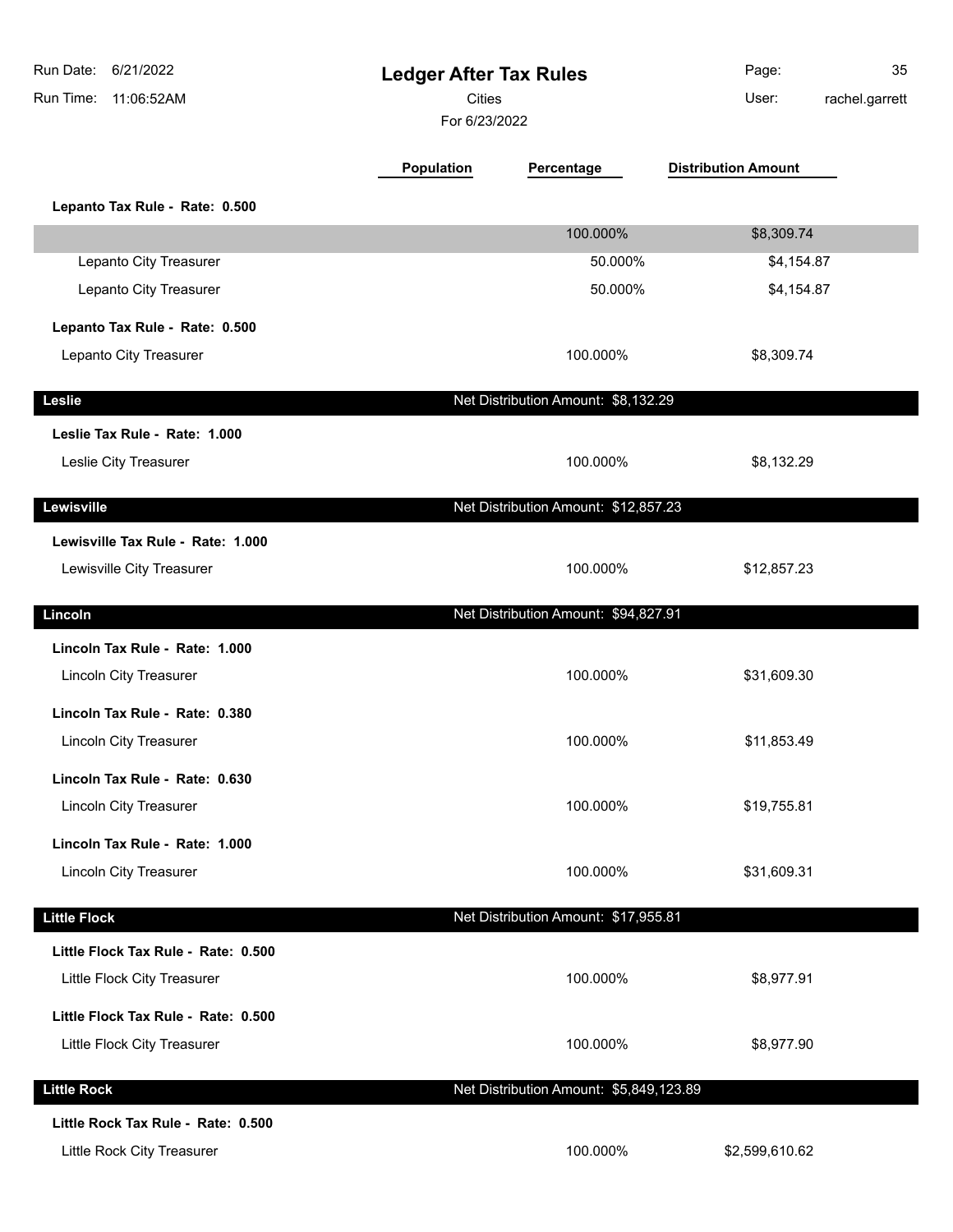| Run Date:<br>6/21/2022<br>Run Time:<br>11:06:52AM                  | <b>Ledger After Tax Rules</b><br>Cities<br>For 6/23/2022 |                                       | Page:<br>User:             | 36<br>rachel.garrett |
|--------------------------------------------------------------------|----------------------------------------------------------|---------------------------------------|----------------------------|----------------------|
|                                                                    | Population                                               | Percentage                            | <b>Distribution Amount</b> |                      |
| Little Rock Tax Rule - Rate: 0.630<br>Little Rock City Treasurer   |                                                          | 100.000%                              | \$3,249,513.27             |                      |
| <b>Little Rock National AF City</b>                                |                                                          | Net Distribution Amount: \$38,966.96  |                            |                      |
| Little Rock Tax Rule - Rate: 0.500<br>Little Rock National Airport |                                                          | 100.000%                              | \$17,318.65                |                      |
| Little Rock Tax Rule - Rate: 0.630<br>Little Rock National Airport |                                                          | 100.000%                              | \$21,648.31                |                      |
|                                                                    |                                                          |                                       |                            |                      |
| Lockesburg                                                         |                                                          | Net Distribution Amount: \$7,382.24   |                            |                      |
| Lockesburg City Tax - Rate: 0.500<br>Lockesburg City Treasurer     |                                                          | 100.000%                              | \$4,921.49                 |                      |
| Lockesburg City Tax - Rate: 0.250<br>Lockesburg City Treasurer     |                                                          | 100.000%                              | \$2,460.75                 |                      |
| Lonoke                                                             |                                                          | Net Distribution Amount: \$303,884.83 |                            |                      |
| Lonoke Tax Rule - Rate: 1.000<br>Lonoke City Treasurer             |                                                          | 100.000%                              | \$101,294.94               |                      |
| Lonoke Tax Rule - Rate: 0.500<br>Lonoke City Treasurer             |                                                          | 100.000%                              | \$50,647.47                |                      |
| Lonoke Tax Rule - Rate: 1.250<br>Lonoke City Treasurer             |                                                          | 100.000%                              | \$126,618.68               |                      |
| Lonoke Tax Rule - Rate: 0.250<br>Lonoke City Treasurer             |                                                          | 100.000%                              | \$25,323.74                |                      |
| <b>Lowell</b>                                                      |                                                          | Net Distribution Amount: \$866,827.44 |                            |                      |
| Lowell Tax Rule - Rate: 1.000<br>Lowell City Treasurer             |                                                          | 100.000%                              | \$433,413.72               |                      |
| Lowell Tax Rule - Rate: 1.000<br>Lowell City Treasurer             |                                                          | 100.000%                              | \$433,413.72               |                      |
| Luxora                                                             |                                                          | Net Distribution Amount: \$2,720.63   |                            |                      |

**Luxora Tax Rule - Rate: 1.000**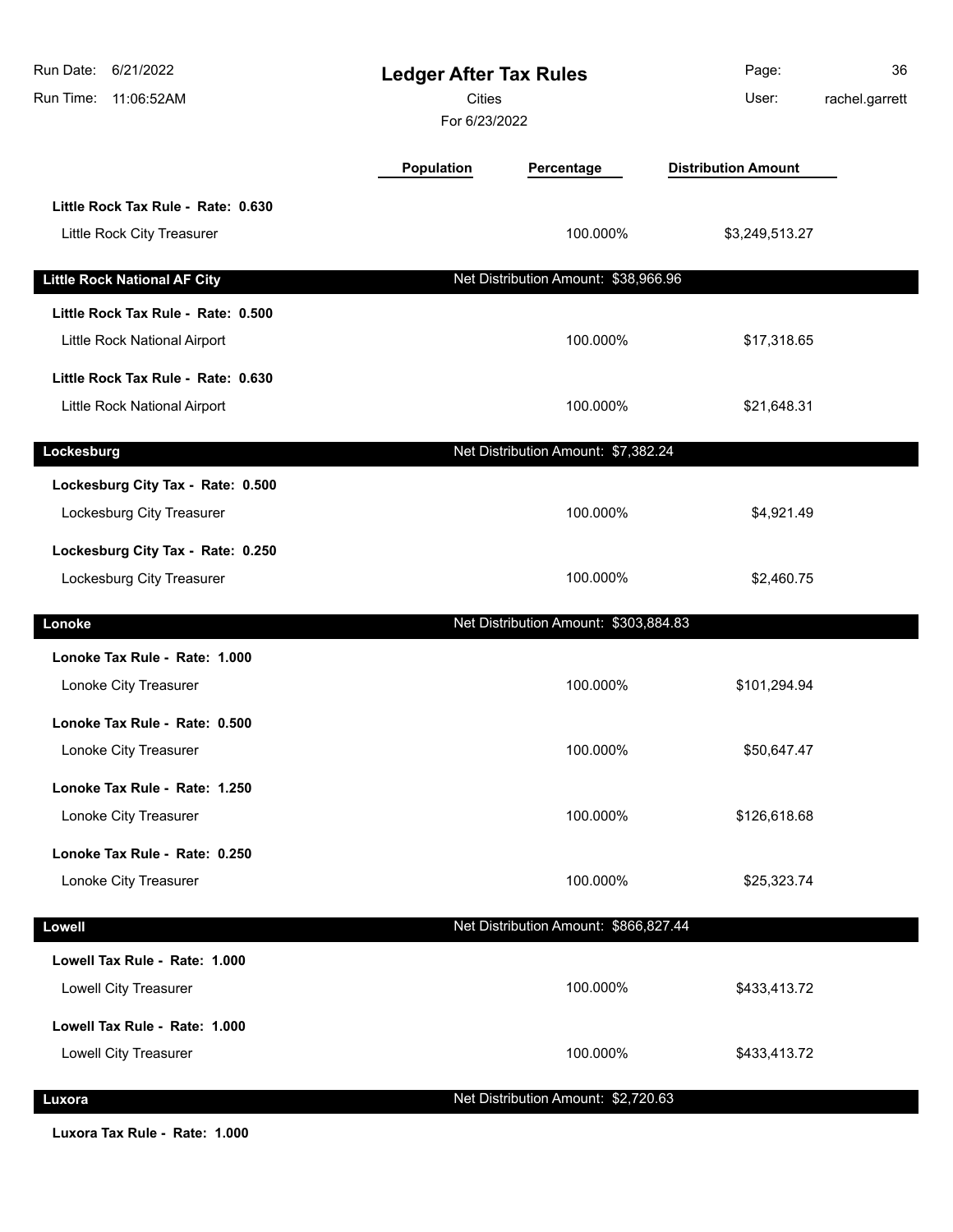| Run Date: 6/21/2022<br>Run Time:<br>11:06:52AM |            | <b>Ledger After Tax Rules</b><br><b>Cities</b><br>For 6/23/2022 | Page:<br>User:             | 37<br>rachel.garrett |
|------------------------------------------------|------------|-----------------------------------------------------------------|----------------------------|----------------------|
|                                                | Population | Percentage                                                      | <b>Distribution Amount</b> |                      |
| Luxora City Treasurer                          |            | 100.000%                                                        | \$2,720.63                 |                      |
| <b>Madison</b>                                 |            | Net Distribution Amount: \$1,781.65                             |                            |                      |
| Madison Tax Rule - Rate: 1.000                 |            |                                                                 |                            |                      |
| <b>Madison City Treasurer</b>                  |            | 100.000%                                                        | \$1,781.65                 |                      |
| <b>Magazine</b>                                |            | Net Distribution Amount: \$16,277.48                            |                            |                      |
| Magazine Tax Rule - Rate: 1.000                |            |                                                                 |                            |                      |
| Magazine City Treasurer                        |            | 100.000%                                                        | \$8,138.74                 |                      |
| Magazine Tax Rule - Rate: 1.000                |            |                                                                 |                            |                      |
| Magazine City Treasurer                        |            | 100.000%                                                        | \$8,138.74                 |                      |
| <b>Magnolia</b>                                |            | Net Distribution Amount: \$589,769.79                           |                            |                      |
| Magnolia Tax Rule - Rate: 0.750                |            |                                                                 |                            |                      |
| Magnolia City Treasurer                        |            | 100.000%                                                        | \$186,243.09               |                      |
| Magnolia Tax Rule - Rate: 1.130                |            |                                                                 |                            |                      |
| Magnolia City Treasurer                        |            | 100.000%                                                        | \$279,364.64               |                      |
| Magnolia Tax Rule - Rate: 0.250                |            |                                                                 |                            |                      |
| Magnolia City Treasurer                        |            | 100.000%                                                        | \$62,081.03                |                      |
| Magnolia Tax Rule - Rate: 0.250                |            |                                                                 |                            |                      |
| Magnolia City Treasurer                        |            | 100.000%                                                        | \$62,081.03                |                      |
| <b>Malvern</b>                                 |            | Net Distribution Amount: \$438,766.33                           |                            |                      |
| Malvern Tax Rule - Rate: 1.000                 |            |                                                                 |                            |                      |
| <b>Malvern City Treasurer</b>                  |            | 100.000%                                                        | \$219,383.17               |                      |
| Malvern Tax Rule - Rate: 0.500                 |            |                                                                 |                            |                      |
| Malvern City Treasurer                         |            | 100.000%                                                        | \$109,691.58               |                      |
| Malvern Tax Rule - Rate: 0.500                 |            |                                                                 |                            |                      |
| Malvern City Treasurer                         |            | 100.000%                                                        | \$109,691.58               |                      |
| <b>Mammoth Spring</b>                          |            | Net Distribution Amount: \$11,719.81                            |                            |                      |
| Mammoth Spring Tax Rule - Rate: 1.000          |            |                                                                 |                            |                      |
| Mammoth Spring City Treasurer                  |            | 100.000%                                                        | \$11,719.81                |                      |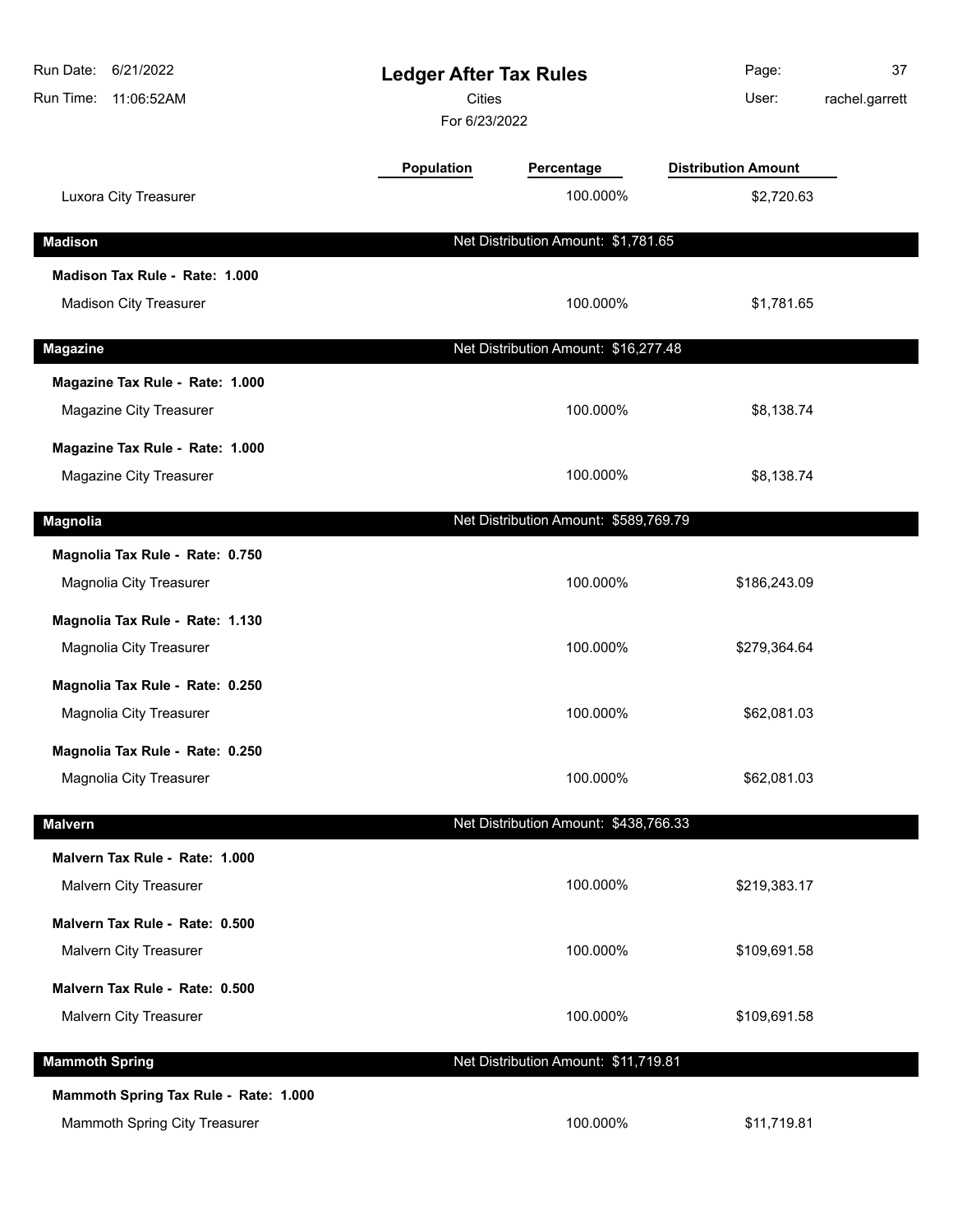**Ledger After Tax Rules**

Cities User:

For 6/23/2022

| Page:   | 38             |
|---------|----------------|
| l lear: | rachel agreatt |

rachel.garrett

|                                    | <b>Population</b> | Percentage                            | <b>Distribution Amount</b> |
|------------------------------------|-------------------|---------------------------------------|----------------------------|
| <b>Manila</b>                      |                   | Net Distribution Amount: \$48,779.72  |                            |
| Manila Tax Rule - Rate: 0.250      |                   |                                       |                            |
| Manila City Treasurer              |                   | 100.000%                              | \$9,755.94                 |
| Manila Tax Rule - Rate: 1.000      |                   |                                       |                            |
| Manila City Treasurer              |                   | 100.000%                              | \$39,023.78                |
| <b>Mansfield</b>                   |                   | Net Distribution Amount: \$42,012.72  |                            |
| Mansfield Tax Rule - Rate: 1.000   |                   |                                       |                            |
| Mansfield City Treasurer           |                   | 100.000%                              | \$16,805.09                |
| Mansfield Tax Rule - Rate: 1.000   |                   |                                       |                            |
| Mansfield City Treasurer           |                   | 100.000%                              | \$16,805.09                |
| Mansfield Tax Rule - Rate: 0.500   |                   |                                       |                            |
| Mansfield City Treasurer           |                   | 100.000%                              | \$8,402.54                 |
|                                    |                   |                                       |                            |
| <b>Marianna</b>                    |                   | Net Distribution Amount: \$81,746.70  |                            |
| Marianna Tax Rule - Rate: 1.000    |                   |                                       |                            |
| Marianna City Treasurer            |                   | 100.000%                              | \$40,873.35                |
| Marianna Tax Rule - Rate: 1.000    |                   |                                       |                            |
| Marianna City Treasurer            |                   | 100.000%                              | \$40,873.35                |
| <b>Marion</b>                      |                   | Net Distribution Amount: \$332,353.49 |                            |
| Marion Tax Rule - Rate: 1.000      |                   |                                       |                            |
| <b>Marion City Treasurer</b>       |                   | 100.000%                              | \$166,176.75               |
| Marion Tax Rule - Rate: 1.000      |                   |                                       |                            |
| <b>Marion City Treasurer</b>       |                   | 100.000%                              | \$166,176.74               |
|                                    |                   |                                       |                            |
| <b>Marked Tree</b>                 |                   | Net Distribution Amount: \$82,861.60  |                            |
| Marked Tree Tax Rule - Rate: 1.000 |                   |                                       |                            |
| Marked Tree City Treasurer         |                   | 100.000%                              | \$41,430.80                |
| Marked Tree Tax Rule - Rate: 1.000 |                   |                                       |                            |
| Marked Tree City Treasurer         |                   | 100.000%                              | \$41,430.80                |
| <b>Marmaduke</b>                   |                   | Net Distribution Amount: \$19,492.50  |                            |

**Marmaduke Tax Rule - Rate: 1.250**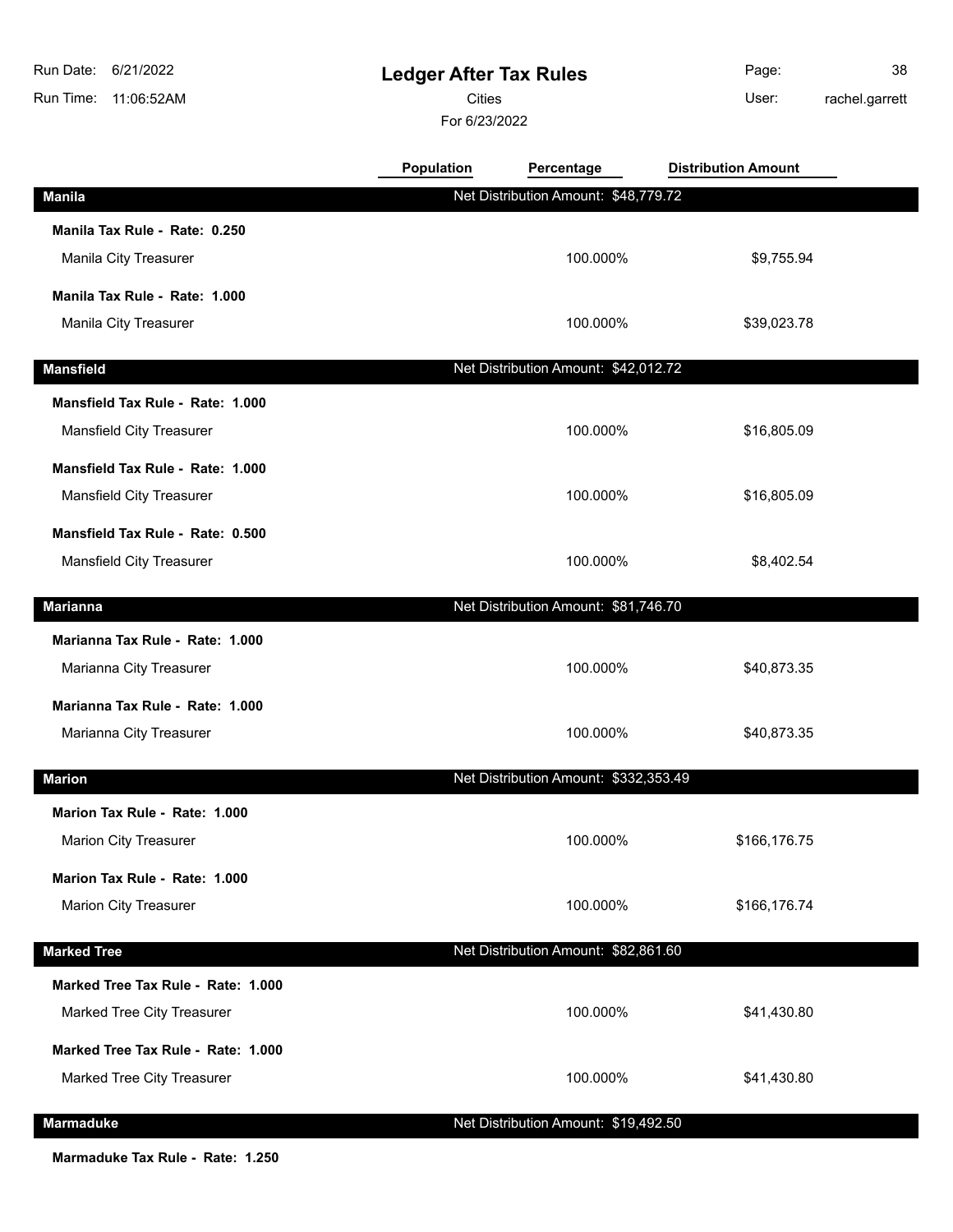| Run Date:<br>6/21/2022<br>Run Time:<br>11:06:52AM            |            | <b>Ledger After Tax Rules</b><br>Cities<br>For 6/23/2022 |                            | 39<br>rachel.garrett |
|--------------------------------------------------------------|------------|----------------------------------------------------------|----------------------------|----------------------|
|                                                              | Population | Percentage                                               | <b>Distribution Amount</b> |                      |
| Marmaduke City Treasurer                                     |            | 100.000%                                                 | \$19,492.50                |                      |
| <b>Marshall</b>                                              |            | Net Distribution Amount: \$19,723.03                     |                            |                      |
| Marshall Tax Rule - Rate: 0.500                              |            |                                                          |                            |                      |
| <b>Marshall City Treasurer</b>                               |            | 100.000%                                                 | \$19,723.03                |                      |
| <b>Marvell</b>                                               |            | Net Distribution Amount: \$22,266.79                     |                            |                      |
| Marvell Tax Rule - Rate: 2.000                               |            |                                                          |                            |                      |
| <b>Marvell City Treasurer</b>                                |            | 100.000%                                                 | \$22,266.79                |                      |
| <b>Maumelle</b>                                              |            | Net Distribution Amount: \$589,891.30                    |                            |                      |
| Maumelle Tax Rule - Rate: 1.000                              |            |                                                          |                            |                      |
| Maumelle City Treasurer                                      |            | 100.000%                                                 | \$294,945.65               |                      |
| Maumelle Tax Rule - Rate: 0.500                              |            |                                                          |                            |                      |
| Maumelle City Treasurer                                      |            | 100.000%                                                 | \$147,472.83               |                      |
| Maumelle Tax Rule - Rate: 0.500                              |            |                                                          |                            |                      |
| Maumelle City Treasurer                                      |            | 100.000%                                                 | \$147,472.82               |                      |
| <b>Mayflower</b>                                             |            | Net Distribution Amount: \$132,940.75                    |                            |                      |
| Mayflower Tax Rule - Rate: 1.000                             |            |                                                          |                            |                      |
| Mayflower City Treasurer                                     |            | 100.000%                                                 | \$53,176.30                |                      |
| Mayflower Tax Rule - Rate: 1.000                             |            |                                                          |                            |                      |
| Mayflower City Treasurer                                     |            | 100.000%                                                 | \$53,176.30                |                      |
| Mayflower Tax Rule - Rate: 0.500<br>Mayflower City Treasurer |            | 100.000%                                                 | \$26,588.15                |                      |
|                                                              |            |                                                          |                            |                      |
| <b>Maynard</b>                                               |            | Net Distribution Amount: \$7,991.63                      |                            |                      |
| Maynard Tax Rule - Rate: 1.500                               |            |                                                          |                            |                      |
| <b>Maynard City Treasurer</b>                                |            | 100.000%                                                 | \$7,991.63                 |                      |
| <b>McCaskill</b>                                             |            | Net Distribution Amount: \$567.01                        |                            |                      |
| McCaskill Tax Rule - Rate: 1.500                             |            |                                                          |                            |                      |
| McCaskill City Treasurer                                     |            | 100.000%                                                 | \$567.01                   |                      |
| <b>McCrory</b>                                               |            | Net Distribution Amount: \$25,717.27                     |                            |                      |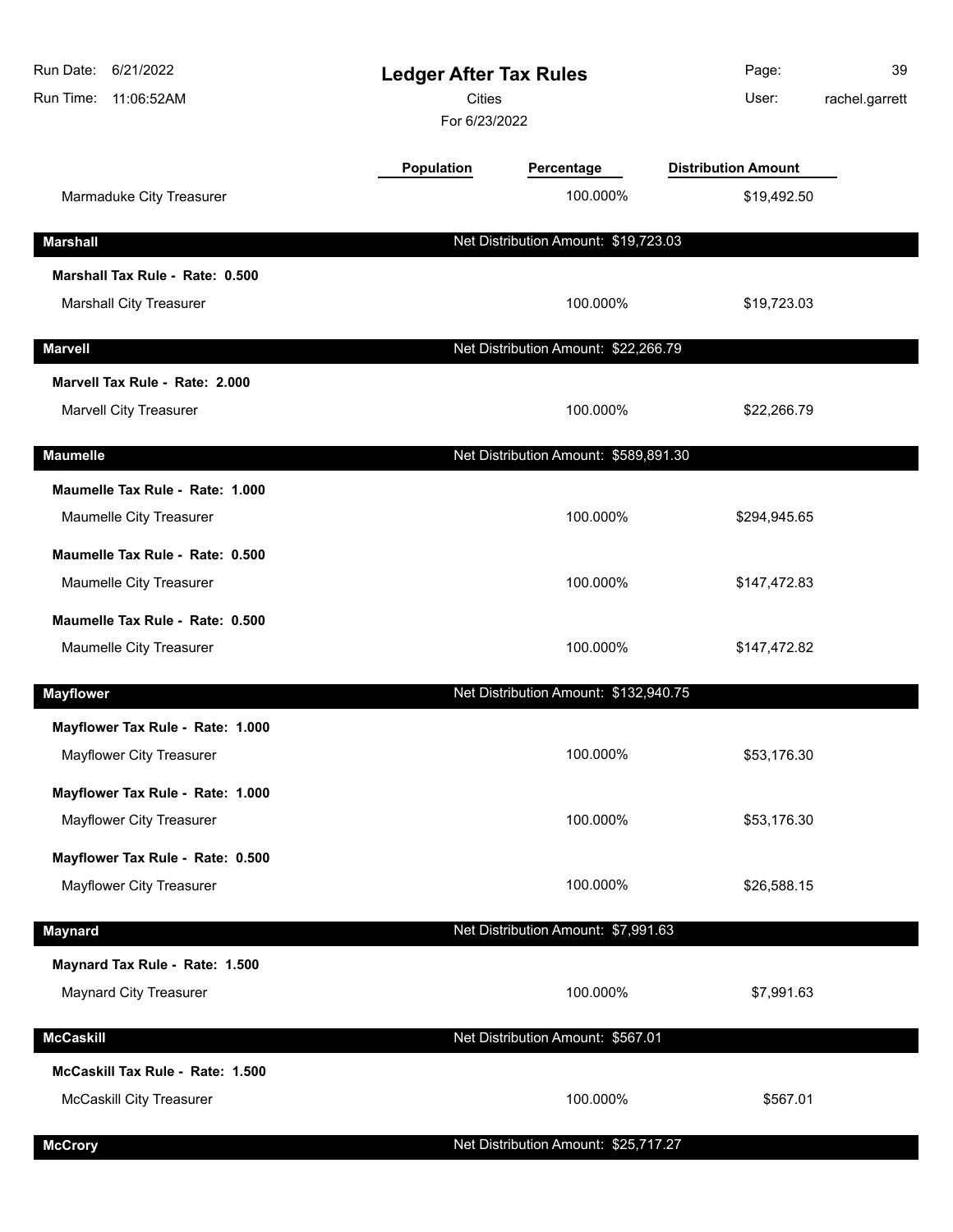| Run Date: 6/21/2022<br>Run Time: 11:06:52AM                      | <b>Ledger After Tax Rules</b><br><b>Cities</b><br>For 6/23/2022 |                                       | Page:<br>User:             | 40<br>rachel.garrett |
|------------------------------------------------------------------|-----------------------------------------------------------------|---------------------------------------|----------------------------|----------------------|
|                                                                  | <b>Population</b>                                               | Percentage                            | <b>Distribution Amount</b> |                      |
| McCrory Tax Rule - Rate: 1.000<br><b>McCrory City Treasurer</b>  |                                                                 | 100.000%                              | \$25,717.27                |                      |
| <b>McGehee</b>                                                   |                                                                 | Net Distribution Amount: \$199,880.25 |                            |                      |
| McGehee Tax Rule - Rate: 1.000                                   |                                                                 |                                       |                            |                      |
| McGehee City Treasurer                                           |                                                                 | 100.000%                              | \$66,626.75                |                      |
| McGehee Tax Rule - Rate: 0.630                                   |                                                                 |                                       |                            |                      |
| McGehee City Treasurer                                           |                                                                 | 100.000%                              | \$41,641.72                |                      |
| McGehee Tax Rule - Rate: 0.380<br>McGehee City Treasurer         |                                                                 | 100.000%                              | \$24,985.03                |                      |
| McGehee Tax Rule - Rate: 1.000<br>McGehee City Treasurer         |                                                                 | 100.000%                              | \$66,626.75                |                      |
| <b>McRae</b>                                                     |                                                                 | Net Distribution Amount: \$5,645.26   |                            |                      |
| McRae Tax Rule - Rate: 1.000                                     |                                                                 |                                       |                            |                      |
| McRae City Treasurer                                             |                                                                 | 100.000%                              | \$5,645.26                 |                      |
| <b>Melbourne</b>                                                 |                                                                 | Net Distribution Amount: \$76,768.16  |                            |                      |
| Melbourne Tax Rule - Rate: 1.000<br>Melbourne City Treasurer     |                                                                 | 100.000%                              | \$38,384.08                |                      |
| Melbourne Tax Rule - Rate: 0.380                                 |                                                                 |                                       |                            |                      |
| Melbourne City Treasurer                                         |                                                                 | 100.000%                              | \$14,394.03                |                      |
| Melbourne Tax Rule - Rate: 0.250<br>Melbourne City Treasurer     |                                                                 | 100.000%                              | \$9,596.02                 |                      |
| Melbourne Tax Rule - Rate: 0.380<br>Melbourne City Treasurer     |                                                                 | 100.000%                              | \$14,394.03                |                      |
|                                                                  |                                                                 |                                       |                            |                      |
| <b>Melbourne AF City</b>                                         |                                                                 | Net Distribution Amount: \$193.12     |                            |                      |
| Melbourne Tax Rule - Rate: 1.000<br>Melbourne Airport Commission |                                                                 | 100.000%                              | \$96.56                    |                      |
| Melbourne Tax Rule - Rate: 0.380                                 |                                                                 |                                       |                            |                      |
| Melbourne Airport Commission                                     |                                                                 | 100.000%                              | \$36.21                    |                      |
| Melbourne Tax Rule - Rate: 0.250                                 |                                                                 |                                       |                            |                      |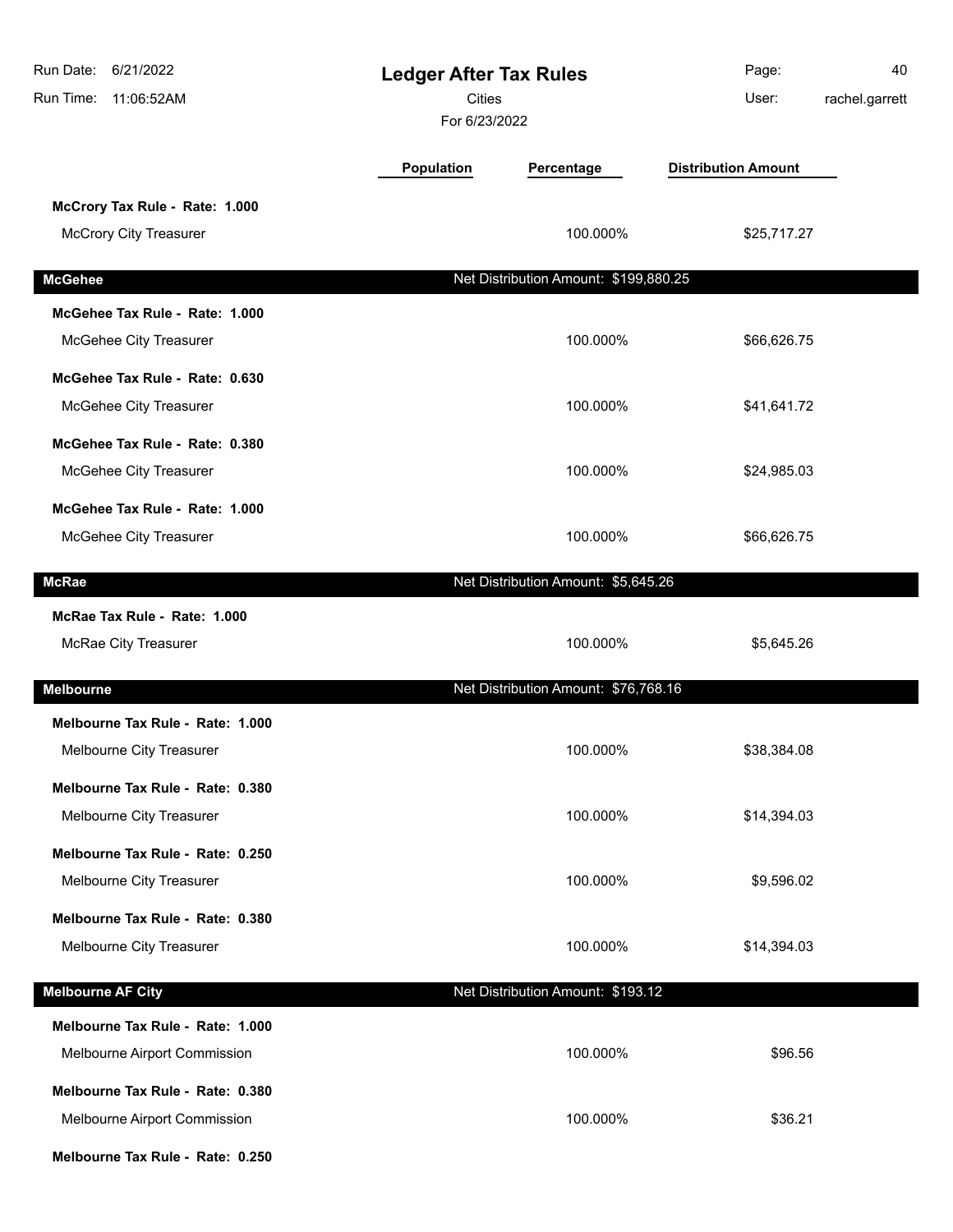| Run Date:<br>6/21/2022<br>Run Time: 11:06:52AM | <b>Ledger After Tax Rules</b><br>Cities<br>For 6/23/2022 |                                       | Page:<br>User:             | 41<br>rachel.garrett |
|------------------------------------------------|----------------------------------------------------------|---------------------------------------|----------------------------|----------------------|
|                                                | <b>Population</b>                                        | Percentage                            | <b>Distribution Amount</b> |                      |
| Melbourne Airport Commission                   |                                                          | 100.000%                              | \$24.14                    |                      |
| Melbourne Tax Rule - Rate: 0.380               |                                                          |                                       |                            |                      |
| Melbourne Airport Commission                   |                                                          | 100.000%                              | \$36.21                    |                      |
| Mena                                           |                                                          | Net Distribution Amount: \$177,391.53 |                            |                      |
| Mena Tax Rule - Rate: 1.000                    |                                                          |                                       |                            |                      |
| Mena City Treasurer                            |                                                          | 100.000%                              | \$177,391.53               |                      |
| <b>Menifee</b>                                 |                                                          | Net Distribution Amount: \$13,929.13  |                            |                      |
| Menifee Tax Rule - Rate: 1.000                 |                                                          |                                       |                            |                      |
| Menifee City Treasurer                         |                                                          | 100.000%                              | \$4,643.04                 |                      |
| Menifee Tax Rule - Rate: 1.000                 |                                                          |                                       |                            |                      |
| Menifee City Treasurer                         |                                                          | 100.000%                              | \$4,643.04                 |                      |
| Menifee Tax Rule - Rate: 1.000                 |                                                          |                                       |                            |                      |
| Menifee City Treasurer                         |                                                          | 100.000%                              | \$4,643.05                 |                      |
| <b>Mineral Springs</b>                         |                                                          | Net Distribution Amount: \$7,457.85   |                            |                      |
| Mineral Springs Tax Rule - Rate: 1.000         |                                                          |                                       |                            |                      |
| Mineral Springs City Treasurer                 |                                                          | 100.000%                              | \$7,457.85                 |                      |
| <b>Monette</b>                                 |                                                          | Net Distribution Amount: \$26,308.57  |                            |                      |
| Monette City Tax - Rate: 1.000                 |                                                          |                                       |                            |                      |
| Monette City Treasurer                         |                                                          | 100.000%                              | \$26,308.57                |                      |
| <b>Monticello</b>                              |                                                          | Net Distribution Amount: \$238,768.57 |                            |                      |
| Monticello Tax Rule - Rate: 1.000              |                                                          |                                       |                            |                      |
| Monticello City Treasurer                      |                                                          | 100.000%                              | \$238,768.57               |                      |
| <b>Monticello AF City</b>                      |                                                          | Net Distribution Amount: \$183.41     |                            |                      |
| Monticello Tax Rule - Rate: 1.000              |                                                          |                                       |                            |                      |
| Monticello City Treasurer                      |                                                          | 100.000%                              | \$183.41                   |                      |
| Moorefield                                     |                                                          | Net Distribution Amount: \$8,792.45   |                            |                      |
| Moorefield Tax Rule - Rate: 2.000              |                                                          |                                       |                            |                      |
| Moorefield City Treasurer                      |                                                          | 100.000%                              | \$8,792.45                 |                      |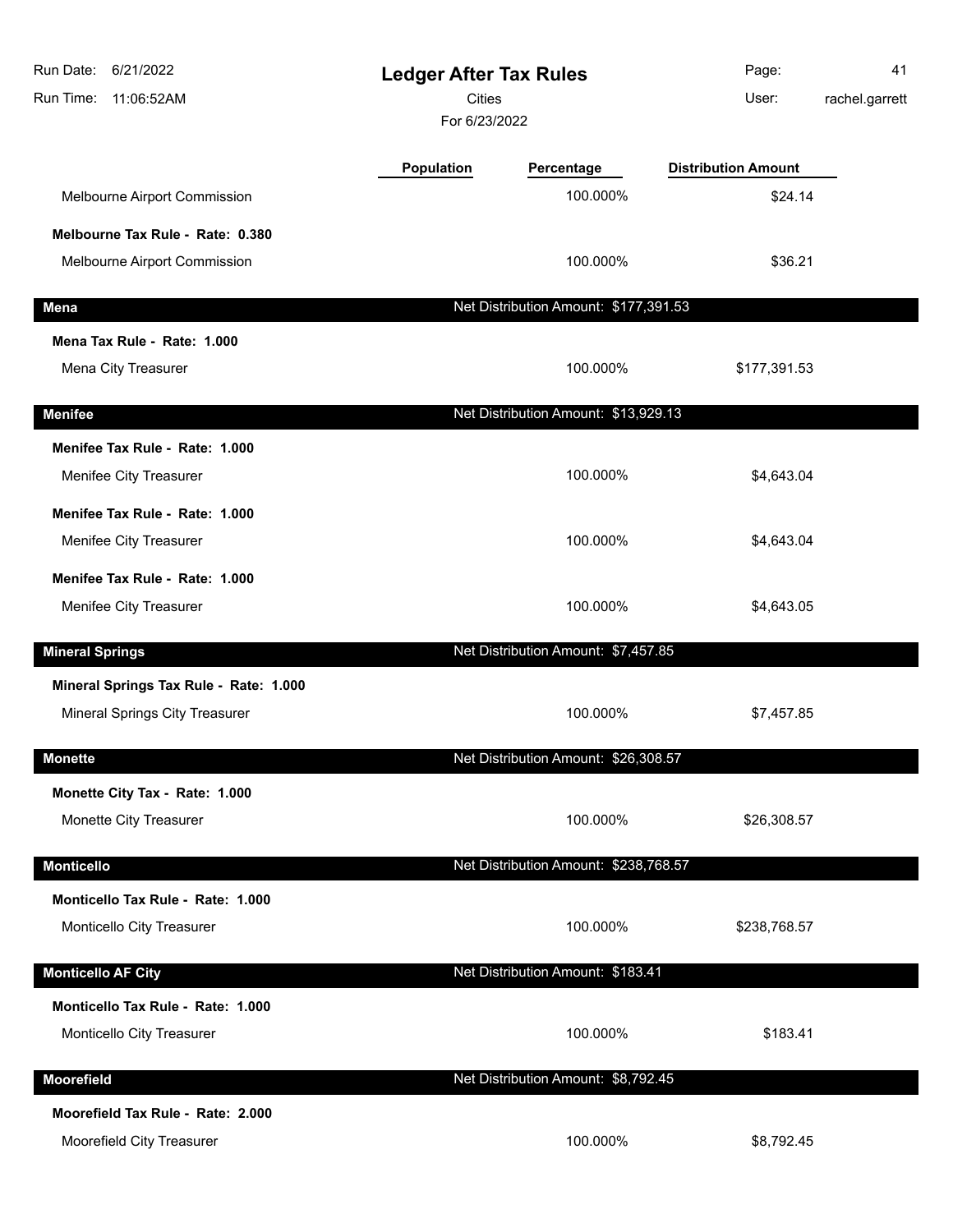| Run Date:<br>6/21/2022<br>Run Time:<br>11:06:52AM | <b>Ledger After Tax Rules</b><br><b>Cities</b><br>For 6/23/2022 |                                         | Page:<br>User:             | 42<br>rachel.garrett |
|---------------------------------------------------|-----------------------------------------------------------------|-----------------------------------------|----------------------------|----------------------|
|                                                   | Population                                                      | Percentage                              | <b>Distribution Amount</b> |                      |
| <b>Moro</b>                                       |                                                                 | Net Distribution Amount: \$5,039.95     |                            |                      |
| Moro Tax Rule - Rate: 1.000                       |                                                                 |                                         |                            |                      |
| Moro City Treasurer                               |                                                                 | 100.000%                                | \$5,039.95                 |                      |
| <b>Morrilton</b>                                  |                                                                 | Net Distribution Amount: \$185,579.96   |                            |                      |
| Morrilton Tax Rule - Rate: 1.000                  |                                                                 |                                         |                            |                      |
| Morrilton City Treasurer                          |                                                                 | 100.000%                                | \$185,579.96               |                      |
| <b>Morrilton AF City</b>                          |                                                                 | Net Distribution Amount: \$57.26        |                            |                      |
| Morrilton Tax Rule - Rate: 1.000                  |                                                                 |                                         |                            |                      |
| Morrilton Municipal Airport                       |                                                                 | 100.000%                                | \$57.26                    |                      |
| <b>Morrison Bluff</b>                             |                                                                 | Net Distribution Amount: \$4,274.75     |                            |                      |
| Morrison Bluff Tax Rule - Rate: 1.000             |                                                                 |                                         |                            |                      |
| Morrison Bluff City Treasurer                     |                                                                 | 100.000%                                | \$4,274.75                 |                      |
| <b>Mount Ida</b>                                  |                                                                 | Net Distribution Amount: \$28,843.10    |                            |                      |
| Mount Ida Tax Rule - Rate: 1,000                  |                                                                 |                                         |                            |                      |
| Mount Ida City Treasurer                          |                                                                 | 100.000%                                | \$28,843.10                |                      |
| <b>Mountain Home</b>                              |                                                                 | Net Distribution Amount: \$1,173,769.83 |                            |                      |
| Mountain Home Tax Rule - Rate: 1.000              |                                                                 |                                         |                            |                      |
| Mountain Home City Treasurer                      |                                                                 | 100.000%                                | \$552,362.27               |                      |
| Mountain Home Tax Rule - Rate: 0.380              |                                                                 |                                         |                            |                      |
| Mountain Home City Treasurer                      |                                                                 | 100.000%                                | \$207,135.85               |                      |
| Mountain Home Tax Rule - Rate: 0.250              |                                                                 |                                         |                            |                      |
| Mountain Home City Treasurer                      |                                                                 | 100.000%                                | \$138,090.57               |                      |
| Mountain Home Tax Rule - Rate: 0.500              |                                                                 |                                         |                            |                      |
| Mountain Home City Treasurer                      |                                                                 | 100.000%                                | \$276,181.14               |                      |
| <b>Mountain View</b>                              |                                                                 | Net Distribution Amount: \$224,010.62   |                            |                      |
| Mountain View Tax Rule - Rate: 1.000              |                                                                 |                                         |                            |                      |
| Mountain View City Treasurer                      |                                                                 | 100.000%                                | \$112,005.31               |                      |
| Mountain View Tax Rule - Rate: 1.000              |                                                                 |                                         |                            |                      |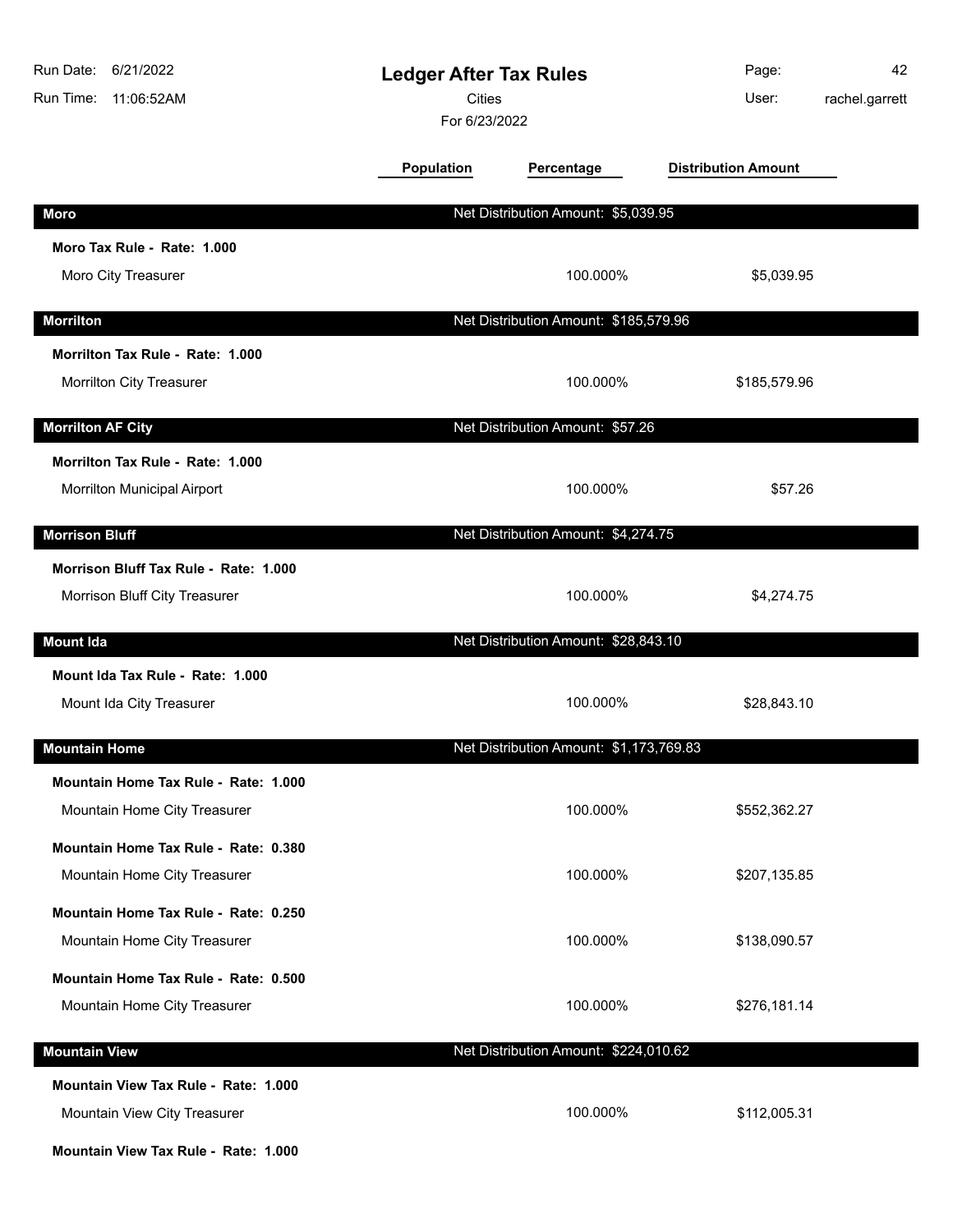| Run Date: 6/21/2022<br>Run Time: 11:06:52AM | <b>Ledger After Tax Rules</b><br><b>Cities</b><br>For 6/23/2022 |                                       | Page:<br>User:             | 43<br>rachel.garrett |
|---------------------------------------------|-----------------------------------------------------------------|---------------------------------------|----------------------------|----------------------|
|                                             | <b>Population</b>                                               | Percentage                            | <b>Distribution Amount</b> |                      |
| Mountain View City Treasurer                |                                                                 | 100.000%                              | \$112,005.31               |                      |
| Mountainburg                                |                                                                 | Net Distribution Amount: \$19,516.43  |                            |                      |
| Mountainburg Tax Rule - Rate: 1.000         |                                                                 |                                       |                            |                      |
| Mountainburg City Treasurer                 |                                                                 | 100.000%                              | \$7,806.57                 |                      |
| Mountainburg Tax Rule - Rate: 1.000         |                                                                 |                                       |                            |                      |
| Mountainburg City Treasurer                 |                                                                 | 100.000%                              | \$7,806.57                 |                      |
| Mountainburg Tax Rule - Rate: 0.500         |                                                                 |                                       |                            |                      |
| Mountainburg City Treasurer                 |                                                                 | 100.000%                              | \$3,903.29                 |                      |
| <b>Mulberry</b>                             |                                                                 | Net Distribution Amount: \$34,271.14  |                            |                      |
| Mulberry Tax Rule - Rate: 1.000             |                                                                 |                                       |                            |                      |
| Mulberry City Treasurer                     |                                                                 | 100.000%                              | \$17,135.57                |                      |
| Mulberry Tax Rule - Rate: 0.500             |                                                                 |                                       |                            |                      |
| Mulberry City Treasurer                     |                                                                 | 100.000%                              | \$8,567.79                 |                      |
| Mulberry Tax Rule - Rate: 0.500             |                                                                 |                                       |                            |                      |
| Mulberry City Treasurer                     |                                                                 | 100.000%                              | \$8,567.78                 |                      |
| Murfreesboro                                |                                                                 | Net Distribution Amount: \$36,238.84  |                            |                      |
| Murfreesboro Tax Rule - Rate: 0.500         |                                                                 |                                       |                            |                      |
| Murfreesboro City Treasurer                 |                                                                 | 100.000%                              | \$12,079.61                |                      |
| Murfreesboro Tax Rule - Rate: 1.000         |                                                                 |                                       |                            |                      |
| Murfreesboro City Treasurer                 |                                                                 | 100.000%                              | \$24,159.23                |                      |
| <b>Nashville</b>                            |                                                                 | Net Distribution Amount: \$135,057.25 |                            |                      |
| Nashville Tax Rule - Rate: 1.000            |                                                                 |                                       |                            |                      |
| Nashville City Treasurer                    |                                                                 | 100.000%                              | \$135,057.25               |                      |
| <b>Newport</b>                              |                                                                 | Net Distribution Amount: \$247,674.36 |                            |                      |
| Newport Tax Rule - Rate: 0.500              |                                                                 |                                       |                            |                      |
| Newport City Treasurer                      |                                                                 | 100.000%                              | \$82,558.12                |                      |
| Newport Tax Rule - Rate: 1.000              |                                                                 |                                       |                            |                      |
| Newport City Treasurer                      |                                                                 | 100.000%                              | \$165,116.24               |                      |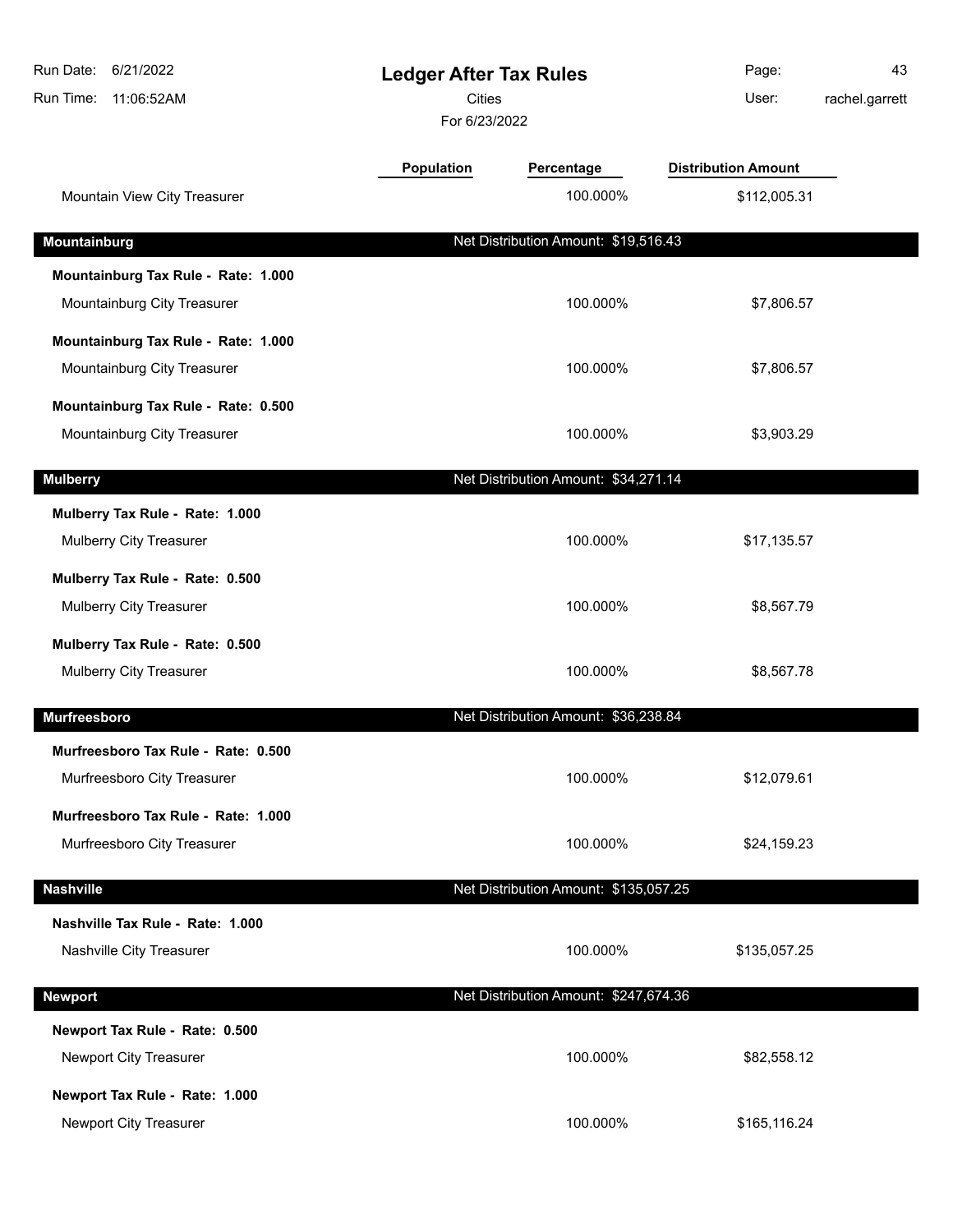**Ledger After Tax Rules** Run Time: 11:06:52AM 6/21/2022 Run Date: For 6/23/2022 Cities **User: Newport AF City** Net Distribution Amount: \$138.77

Page: 44 rachel.garrett

|                                          | <b>Population</b> | Percentage                              | <b>Distribution Amount</b> |  |
|------------------------------------------|-------------------|-----------------------------------------|----------------------------|--|
| <b>Newport AF City</b>                   |                   | Net Distribution Amount: \$138.77       |                            |  |
| Newport Tax Rule - Rate: 0.500           |                   |                                         |                            |  |
| Newport Municipal Airport                |                   | 100.000%                                | \$46.26                    |  |
| Newport Tax Rule - Rate: 1.000           |                   |                                         |                            |  |
| Newport Municipal Airport                |                   | 100.000%                                | \$92.51                    |  |
| <b>Norfork</b>                           |                   | Net Distribution Amount: \$8,293.22     |                            |  |
| Norfork Tax Rule - Rate: 1.000           |                   |                                         |                            |  |
| Norfork City Treasurer                   |                   | 100.000%                                | \$8,293.22                 |  |
| Norman                                   |                   | Net Distribution Amount: \$4,227.43     |                            |  |
|                                          |                   |                                         |                            |  |
| Norman Tax Rule - Rate: 1.000            |                   |                                         |                            |  |
| Norman City Treasurer                    |                   | 100.000%                                | \$4,227.43                 |  |
| <b>North Little Rock</b>                 |                   | Net Distribution Amount: \$3,522,475.44 |                            |  |
| North Little Rock Tax Rule - Rate: 1.000 |                   |                                         |                            |  |
| North Little Rock City Treasurer         |                   | 100.000%                                | \$1,761,237.72             |  |
| North Little Rock Tax Rule - Rate: 0.500 |                   |                                         |                            |  |
| North Little Rock City Treasurer         |                   | 100.000%                                | \$880,618.86               |  |
| North Little Rock Tax Rule - Rate: 0.500 |                   |                                         |                            |  |
| North Little Rock City Treasurer         |                   | 100.000%                                | \$880,618.86               |  |
| <b>North Little Rock AF City</b>         |                   | Net Distribution Amount: \$1,623.54     |                            |  |
| North Little Rock Tax Rule - Rate: 0.750 |                   |                                         |                            |  |
| North Little Rock Municipal Airport      |                   | 100.000%                                | \$608.83                   |  |
| North Little Rock Tax Rule - Rate: 0.250 |                   |                                         |                            |  |
| North Little Rock Municipal Airport      |                   | 100.000%                                | \$202.94                   |  |
| North Little Rock Tax Rule - Rate: 0.500 |                   |                                         |                            |  |
| North Little Rock Municipal Airport      |                   | 100.000%                                | \$405.89                   |  |
| North Little Rock Tax Rule - Rate: 0.500 |                   |                                         |                            |  |
| North Little Rock Municipal Airport      |                   | 100.000%                                | \$405.88                   |  |
|                                          |                   |                                         |                            |  |

### **Oak Grove Oak Grove Net Distribution Amount: \$1,193.13**

**Oak Grove Tax Rule - Rate: 1.000**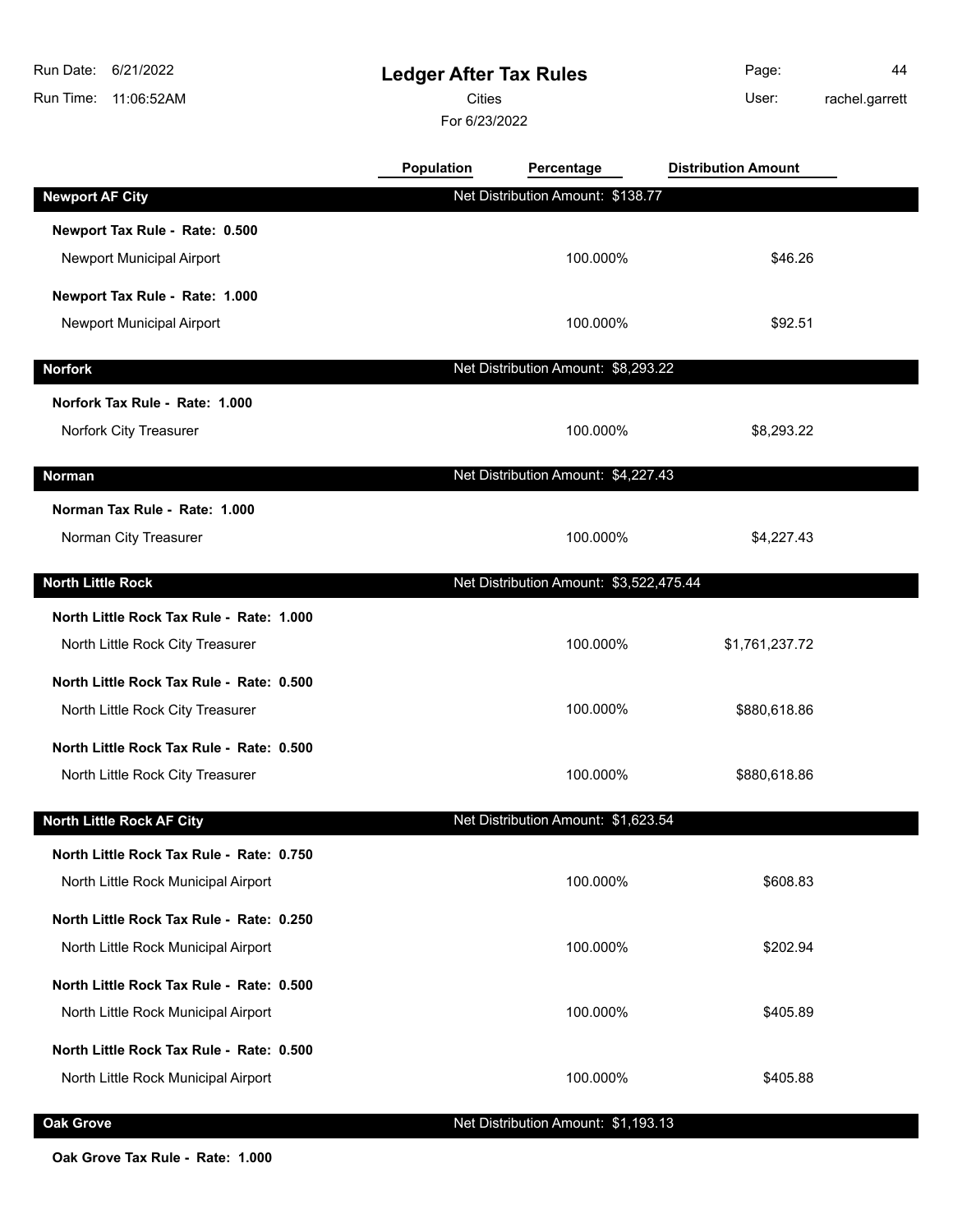| <b>Distribution Amount</b><br><b>Population</b><br>Percentage<br>100.000%<br>Oak Grove City Treasurer<br>\$1,193.13<br>Net Distribution Amount: \$8,844.55<br><b>Oak Grove Heights</b><br>Oak Grove Heights Tax Rule - Rate: 1.000<br>Oak Grove Heights City Treasurer<br>100.000%<br>\$8,844.55<br>Net Distribution Amount: \$25,885.71<br>Ola<br>Ola Tax Rule - Rate: 1.000<br>100.000%<br>Ola City Treasurer<br>\$12,942.86<br>Ola Tax Rule - Rate: 1.000<br>100.000%<br>Ola City Treasurer<br>\$12,942.85<br>Net Distribution Amount: \$3,458.69<br>Oppelo<br>Oppelo Tax Rule - Rate: 1.000<br>Oppelo City Treasurer<br>100.000%<br>\$3,458.69<br>Net Distribution Amount: \$110,168.51<br>Osceola<br>Osceola Tax Rule - Rate: 1.000<br>Osceola City Treasurer<br>100.000%<br>\$110,168.51<br>Oxford<br>Net Distribution Amount: \$3,516.76<br>Oxford Tax Rule - Rate: 1.000<br><b>Oxford City Treasurer</b><br>100.000%<br>\$3,516.76<br>Net Distribution Amount: \$213,509.08<br><b>Ozark</b><br>Ozark Tax Rule - Rate: 1.000<br><b>Ozark City Treasurer</b><br>100.000%<br>\$106,754.54<br>Ozark Tax Rule - Rate: 1.000<br><b>Ozark City Treasurer</b><br>100.000%<br>\$106,754.54<br><b>Ozark-Franklin AF Ozark</b><br>Net Distribution Amount: \$73.17<br>Ozark Tax Rule - Rate: 1.000<br>100.000%<br>\$36.59<br>Ozark/Franklin County Airport<br>Ozark Tax Rule - Rate: 1.000<br>100.000%<br>\$36.58<br>Ozark/Franklin County Airport | Run Date:<br>6/21/2022<br>Run Time:<br>11:06:52AM | <b>Ledger After Tax Rules</b><br><b>Cities</b><br>For 6/23/2022 | Page:<br>User: | 45<br>rachel.garrett |
|-------------------------------------------------------------------------------------------------------------------------------------------------------------------------------------------------------------------------------------------------------------------------------------------------------------------------------------------------------------------------------------------------------------------------------------------------------------------------------------------------------------------------------------------------------------------------------------------------------------------------------------------------------------------------------------------------------------------------------------------------------------------------------------------------------------------------------------------------------------------------------------------------------------------------------------------------------------------------------------------------------------------------------------------------------------------------------------------------------------------------------------------------------------------------------------------------------------------------------------------------------------------------------------------------------------------------------------------------------------------------------------------------------------------------------------------------|---------------------------------------------------|-----------------------------------------------------------------|----------------|----------------------|
|                                                                                                                                                                                                                                                                                                                                                                                                                                                                                                                                                                                                                                                                                                                                                                                                                                                                                                                                                                                                                                                                                                                                                                                                                                                                                                                                                                                                                                                 |                                                   |                                                                 |                |                      |
|                                                                                                                                                                                                                                                                                                                                                                                                                                                                                                                                                                                                                                                                                                                                                                                                                                                                                                                                                                                                                                                                                                                                                                                                                                                                                                                                                                                                                                                 |                                                   |                                                                 |                |                      |
|                                                                                                                                                                                                                                                                                                                                                                                                                                                                                                                                                                                                                                                                                                                                                                                                                                                                                                                                                                                                                                                                                                                                                                                                                                                                                                                                                                                                                                                 |                                                   |                                                                 |                |                      |
|                                                                                                                                                                                                                                                                                                                                                                                                                                                                                                                                                                                                                                                                                                                                                                                                                                                                                                                                                                                                                                                                                                                                                                                                                                                                                                                                                                                                                                                 |                                                   |                                                                 |                |                      |
|                                                                                                                                                                                                                                                                                                                                                                                                                                                                                                                                                                                                                                                                                                                                                                                                                                                                                                                                                                                                                                                                                                                                                                                                                                                                                                                                                                                                                                                 |                                                   |                                                                 |                |                      |
|                                                                                                                                                                                                                                                                                                                                                                                                                                                                                                                                                                                                                                                                                                                                                                                                                                                                                                                                                                                                                                                                                                                                                                                                                                                                                                                                                                                                                                                 |                                                   |                                                                 |                |                      |
|                                                                                                                                                                                                                                                                                                                                                                                                                                                                                                                                                                                                                                                                                                                                                                                                                                                                                                                                                                                                                                                                                                                                                                                                                                                                                                                                                                                                                                                 |                                                   |                                                                 |                |                      |
|                                                                                                                                                                                                                                                                                                                                                                                                                                                                                                                                                                                                                                                                                                                                                                                                                                                                                                                                                                                                                                                                                                                                                                                                                                                                                                                                                                                                                                                 |                                                   |                                                                 |                |                      |
|                                                                                                                                                                                                                                                                                                                                                                                                                                                                                                                                                                                                                                                                                                                                                                                                                                                                                                                                                                                                                                                                                                                                                                                                                                                                                                                                                                                                                                                 |                                                   |                                                                 |                |                      |
|                                                                                                                                                                                                                                                                                                                                                                                                                                                                                                                                                                                                                                                                                                                                                                                                                                                                                                                                                                                                                                                                                                                                                                                                                                                                                                                                                                                                                                                 |                                                   |                                                                 |                |                      |
|                                                                                                                                                                                                                                                                                                                                                                                                                                                                                                                                                                                                                                                                                                                                                                                                                                                                                                                                                                                                                                                                                                                                                                                                                                                                                                                                                                                                                                                 |                                                   |                                                                 |                |                      |
|                                                                                                                                                                                                                                                                                                                                                                                                                                                                                                                                                                                                                                                                                                                                                                                                                                                                                                                                                                                                                                                                                                                                                                                                                                                                                                                                                                                                                                                 |                                                   |                                                                 |                |                      |
|                                                                                                                                                                                                                                                                                                                                                                                                                                                                                                                                                                                                                                                                                                                                                                                                                                                                                                                                                                                                                                                                                                                                                                                                                                                                                                                                                                                                                                                 |                                                   |                                                                 |                |                      |
|                                                                                                                                                                                                                                                                                                                                                                                                                                                                                                                                                                                                                                                                                                                                                                                                                                                                                                                                                                                                                                                                                                                                                                                                                                                                                                                                                                                                                                                 |                                                   |                                                                 |                |                      |
|                                                                                                                                                                                                                                                                                                                                                                                                                                                                                                                                                                                                                                                                                                                                                                                                                                                                                                                                                                                                                                                                                                                                                                                                                                                                                                                                                                                                                                                 |                                                   |                                                                 |                |                      |
|                                                                                                                                                                                                                                                                                                                                                                                                                                                                                                                                                                                                                                                                                                                                                                                                                                                                                                                                                                                                                                                                                                                                                                                                                                                                                                                                                                                                                                                 |                                                   |                                                                 |                |                      |
|                                                                                                                                                                                                                                                                                                                                                                                                                                                                                                                                                                                                                                                                                                                                                                                                                                                                                                                                                                                                                                                                                                                                                                                                                                                                                                                                                                                                                                                 |                                                   |                                                                 |                |                      |
|                                                                                                                                                                                                                                                                                                                                                                                                                                                                                                                                                                                                                                                                                                                                                                                                                                                                                                                                                                                                                                                                                                                                                                                                                                                                                                                                                                                                                                                 |                                                   |                                                                 |                |                      |
|                                                                                                                                                                                                                                                                                                                                                                                                                                                                                                                                                                                                                                                                                                                                                                                                                                                                                                                                                                                                                                                                                                                                                                                                                                                                                                                                                                                                                                                 |                                                   |                                                                 |                |                      |
|                                                                                                                                                                                                                                                                                                                                                                                                                                                                                                                                                                                                                                                                                                                                                                                                                                                                                                                                                                                                                                                                                                                                                                                                                                                                                                                                                                                                                                                 |                                                   |                                                                 |                |                      |
|                                                                                                                                                                                                                                                                                                                                                                                                                                                                                                                                                                                                                                                                                                                                                                                                                                                                                                                                                                                                                                                                                                                                                                                                                                                                                                                                                                                                                                                 |                                                   |                                                                 |                |                      |
|                                                                                                                                                                                                                                                                                                                                                                                                                                                                                                                                                                                                                                                                                                                                                                                                                                                                                                                                                                                                                                                                                                                                                                                                                                                                                                                                                                                                                                                 |                                                   |                                                                 |                |                      |
|                                                                                                                                                                                                                                                                                                                                                                                                                                                                                                                                                                                                                                                                                                                                                                                                                                                                                                                                                                                                                                                                                                                                                                                                                                                                                                                                                                                                                                                 |                                                   |                                                                 |                |                      |
|                                                                                                                                                                                                                                                                                                                                                                                                                                                                                                                                                                                                                                                                                                                                                                                                                                                                                                                                                                                                                                                                                                                                                                                                                                                                                                                                                                                                                                                 |                                                   |                                                                 |                |                      |
|                                                                                                                                                                                                                                                                                                                                                                                                                                                                                                                                                                                                                                                                                                                                                                                                                                                                                                                                                                                                                                                                                                                                                                                                                                                                                                                                                                                                                                                 |                                                   |                                                                 |                |                      |
|                                                                                                                                                                                                                                                                                                                                                                                                                                                                                                                                                                                                                                                                                                                                                                                                                                                                                                                                                                                                                                                                                                                                                                                                                                                                                                                                                                                                                                                 |                                                   |                                                                 |                |                      |
|                                                                                                                                                                                                                                                                                                                                                                                                                                                                                                                                                                                                                                                                                                                                                                                                                                                                                                                                                                                                                                                                                                                                                                                                                                                                                                                                                                                                                                                 |                                                   |                                                                 |                |                      |
|                                                                                                                                                                                                                                                                                                                                                                                                                                                                                                                                                                                                                                                                                                                                                                                                                                                                                                                                                                                                                                                                                                                                                                                                                                                                                                                                                                                                                                                 |                                                   |                                                                 |                |                      |
|                                                                                                                                                                                                                                                                                                                                                                                                                                                                                                                                                                                                                                                                                                                                                                                                                                                                                                                                                                                                                                                                                                                                                                                                                                                                                                                                                                                                                                                 |                                                   |                                                                 |                |                      |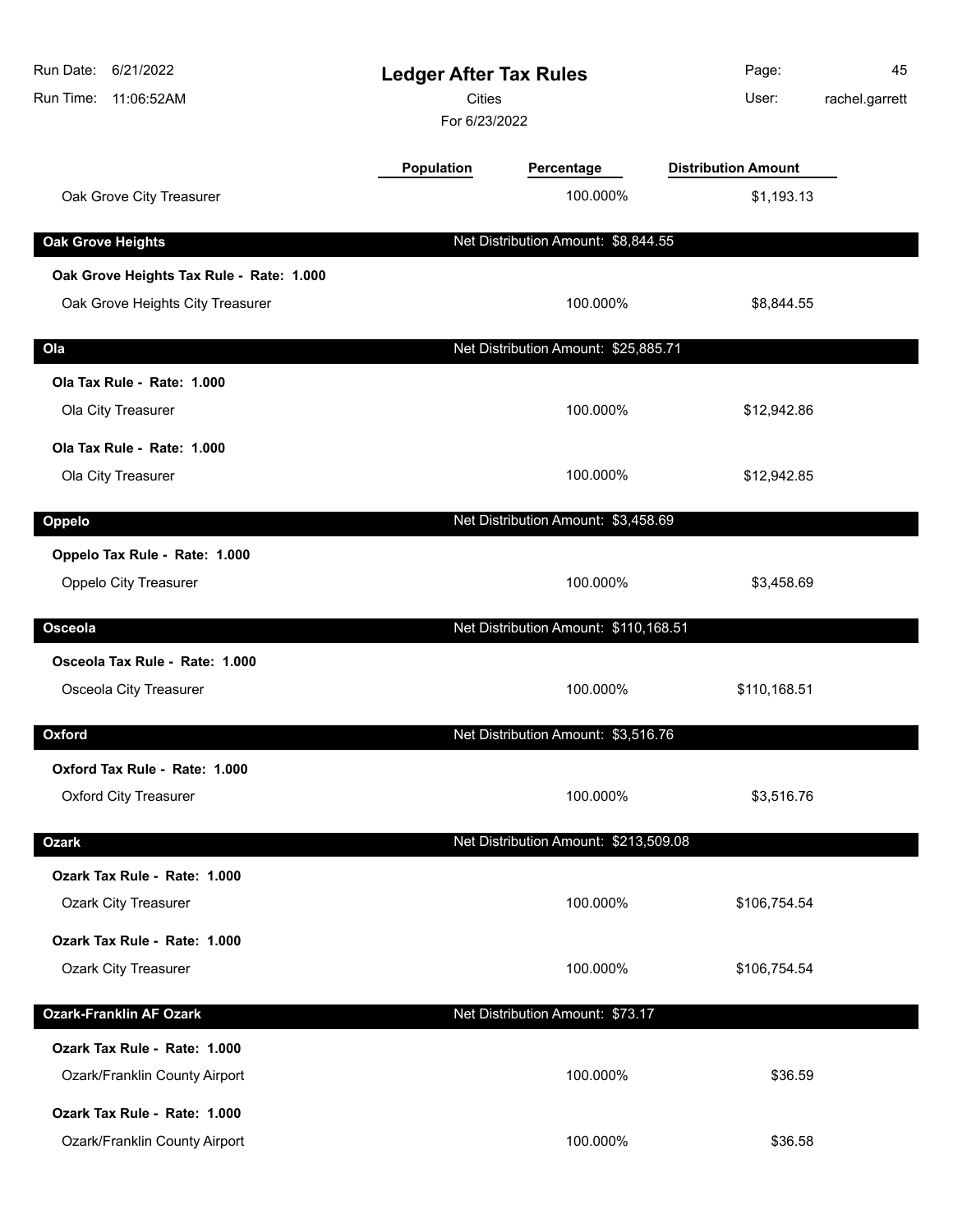| Run Date:<br>6/21/2022<br>Run Time: 11:06:52AM | <b>Ledger After Tax Rules</b><br><b>Cities</b><br>For 6/23/2022 |                                       | Page:<br>User:             | 46<br>rachel.garrett |
|------------------------------------------------|-----------------------------------------------------------------|---------------------------------------|----------------------------|----------------------|
|                                                | <b>Population</b>                                               | Percentage                            | <b>Distribution Amount</b> |                      |
| <b>Palestine</b>                               |                                                                 | Net Distribution Amount: \$32,096.17  |                            |                      |
| Palestine Tax Rule - Rate: 1.000               |                                                                 |                                       |                            |                      |
| Palestine City Treasurer                       |                                                                 | 100.000%                              | \$16,048.09                |                      |
| Palestine Tax Rule - Rate: 1.000               |                                                                 |                                       |                            |                      |
| Palestine City Treasurer                       |                                                                 | 100.000%                              | \$16,048.08                |                      |
| Pangburn                                       |                                                                 | Net Distribution Amount: \$10,217.43  |                            |                      |
| Pangburn Tax Rule - Rate: 0.750                |                                                                 |                                       |                            |                      |
| Pangburn City Treasurer                        |                                                                 | 100.000%                              | \$7,663.07                 |                      |
| Pangburn Tax Rule - Rate: 0.130                |                                                                 |                                       |                            |                      |
| Pangburn City Treasurer                        |                                                                 | 100.000%                              | \$1,277.18                 |                      |
| Pangburn Tax Rule - Rate: 0.130                |                                                                 |                                       |                            |                      |
| Pangburn City Treasurer                        |                                                                 | 100.000%                              | \$1,277.18                 |                      |
| Paragould                                      |                                                                 | Net Distribution Amount: \$434,525.86 |                            |                      |
| Paragould Tax Rule - Rate: 0.500               |                                                                 |                                       |                            |                      |
| Paragould City Treasurer                       |                                                                 | 100.000%                              | \$289,683.91               |                      |
| Paragould Tax Rule - Rate: 0.250               |                                                                 |                                       |                            |                      |
| Paragould City Treasurer                       |                                                                 | 100.000%                              | \$144,841.95               |                      |
| <b>Paris</b>                                   |                                                                 | Net Distribution Amount: \$88,807.36  |                            |                      |
| Paris Tax Rule - Rate: 0.500                   |                                                                 |                                       |                            |                      |
| Paris City Treasurer                           |                                                                 | 100.000%                              | \$29,602.45                |                      |
| Paris Tax Rule - Rate: 1.000                   |                                                                 |                                       |                            |                      |
| Paris City Treasurer                           |                                                                 | 100.000%                              | \$59,204.91                |                      |
| Parkdale                                       |                                                                 | Net Distribution Amount: \$490.77     |                            |                      |
| Parkdale Tax Rule - Rate: 1.000                |                                                                 |                                       |                            |                      |
| Parkdale City Treasurer                        |                                                                 | 100.000%                              | \$490.77                   |                      |
| Parkin                                         |                                                                 | Net Distribution Amount: \$5,956.58   |                            |                      |
| Parkin Tax Rule - Rate: 1.000                  |                                                                 |                                       |                            |                      |
| Parkin City Treasurer                          |                                                                 | 100.000%                              | \$5,956.58                 |                      |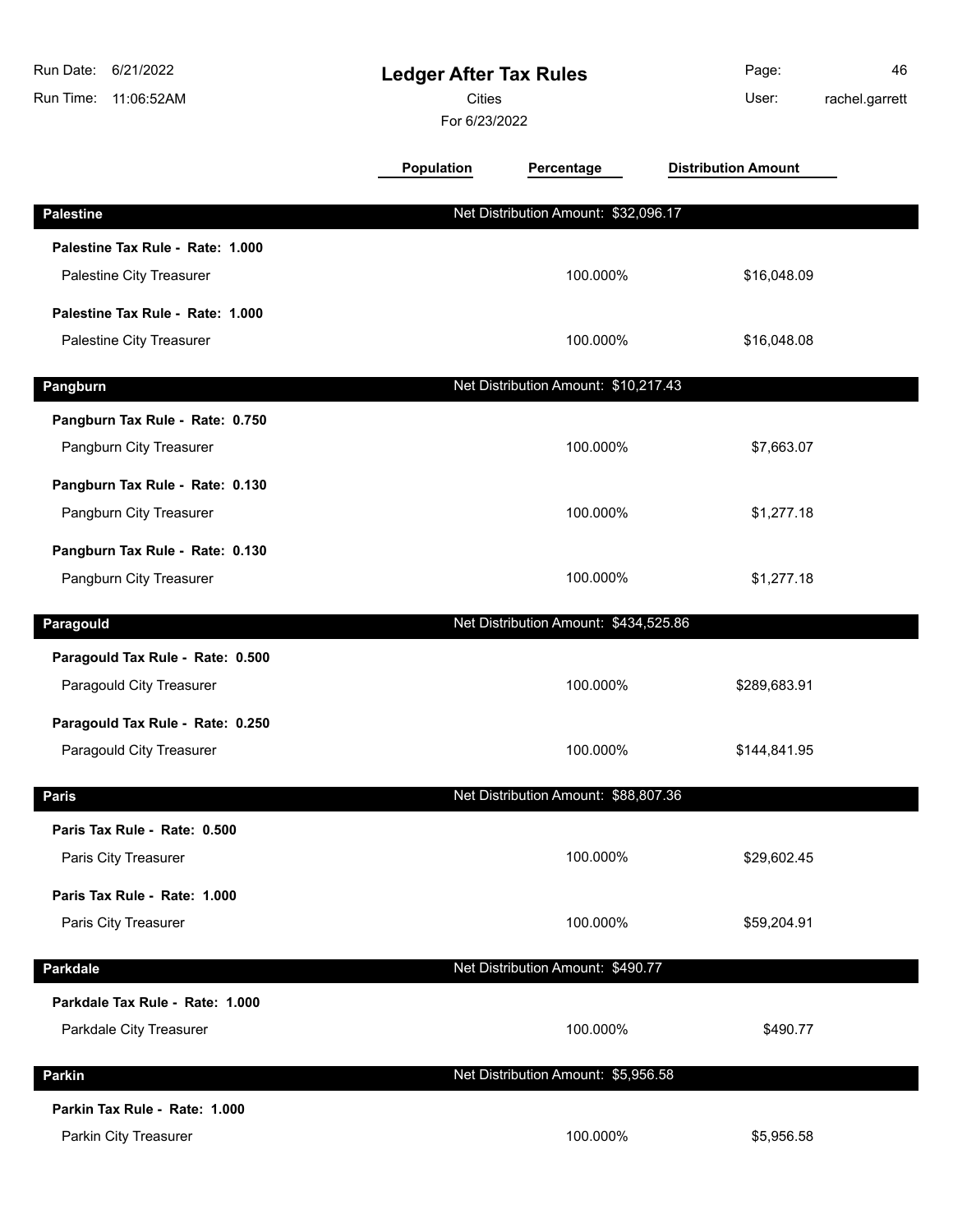| Run Date:<br>6/21/2022<br>Run Time:<br>11:06:52AM | <b>Ledger After Tax Rules</b><br><b>Cities</b><br>For 6/23/2022 |                                         | Page:<br>User:             | 47<br>rachel.garrett |
|---------------------------------------------------|-----------------------------------------------------------------|-----------------------------------------|----------------------------|----------------------|
|                                                   | Population                                                      | Percentage                              | <b>Distribution Amount</b> |                      |
| <b>Patmos</b>                                     |                                                                 | Net Distribution Amount: \$117.19       |                            |                      |
| Patmos Tax Rule - Rate: 1.000                     |                                                                 |                                         |                            |                      |
| Patmos City Treasurer                             |                                                                 | 100.000%                                | \$117.19                   |                      |
| <b>Patterson</b>                                  |                                                                 | Net Distribution Amount: \$792.33       |                            |                      |
| Patterson Tax Rule - Rate: 1.000                  |                                                                 |                                         |                            |                      |
| Patterson City Treasurer                          |                                                                 | 100.000%                                | \$792.33                   |                      |
| Pea Ridge                                         |                                                                 | Net Distribution Amount: \$256,037.50   |                            |                      |
| Pea Ridge Tax Rule - Rate: 1.000                  |                                                                 |                                         |                            |                      |
| Pea Ridge City Treasurer                          |                                                                 | 100.000%                                | \$128,018.75               |                      |
| Pea Ridge Tax Rule - Rate: 1.000                  |                                                                 |                                         |                            |                      |
| Pea Ridge Ciy Treasurer                           |                                                                 | 100.000%                                | \$128,018.75               |                      |
| Perla                                             |                                                                 | Net Distribution Amount: \$2,983.31     |                            |                      |
| Perla Tax Rule - Rate: 1.000                      |                                                                 |                                         |                            |                      |
| Perla City Treasurer                              |                                                                 | 100.000%                                | \$2,983.31                 |                      |
| <b>Perryville</b>                                 |                                                                 | Net Distribution Amount: \$25,124.37    |                            |                      |
| Perryville Tax Rule - Rate: 1.000                 |                                                                 |                                         |                            |                      |
| Perryville City Treasurer                         |                                                                 | 100.000%                                | \$25,124.37                |                      |
| <b>Piggott</b>                                    |                                                                 | Net Distribution Amount: \$79,275.64    |                            |                      |
| Piggott Tax Rule - Rate: 1.000                    |                                                                 |                                         |                            |                      |
| <b>Piggott City Treasurer</b>                     |                                                                 | 100.000%                                | \$39,637.82                |                      |
| Piggott Tax Rule - Rate: 1.000                    |                                                                 |                                         |                            |                      |
| <b>Piggott City Treasurer</b>                     |                                                                 | 100.000%                                | \$39,637.82                |                      |
| <b>Pine Bluff</b>                                 |                                                                 | Net Distribution Amount: \$1,522,180.18 |                            |                      |
| Pine Bluff Tax Rule - Rate: 1.000                 |                                                                 |                                         |                            |                      |
| Pine Bluff City Treasurer                         |                                                                 | 100.000%                                | \$676,524.52               |                      |
| Pine Bluff Tax Rule - Rate: 0.630                 |                                                                 |                                         |                            |                      |
| Pine Bluff City Treasurer                         |                                                                 | 100.000%                                | \$422,827.83               |                      |
| Pine Bluff Tax Rule - Rate: 0.630                 |                                                                 |                                         |                            |                      |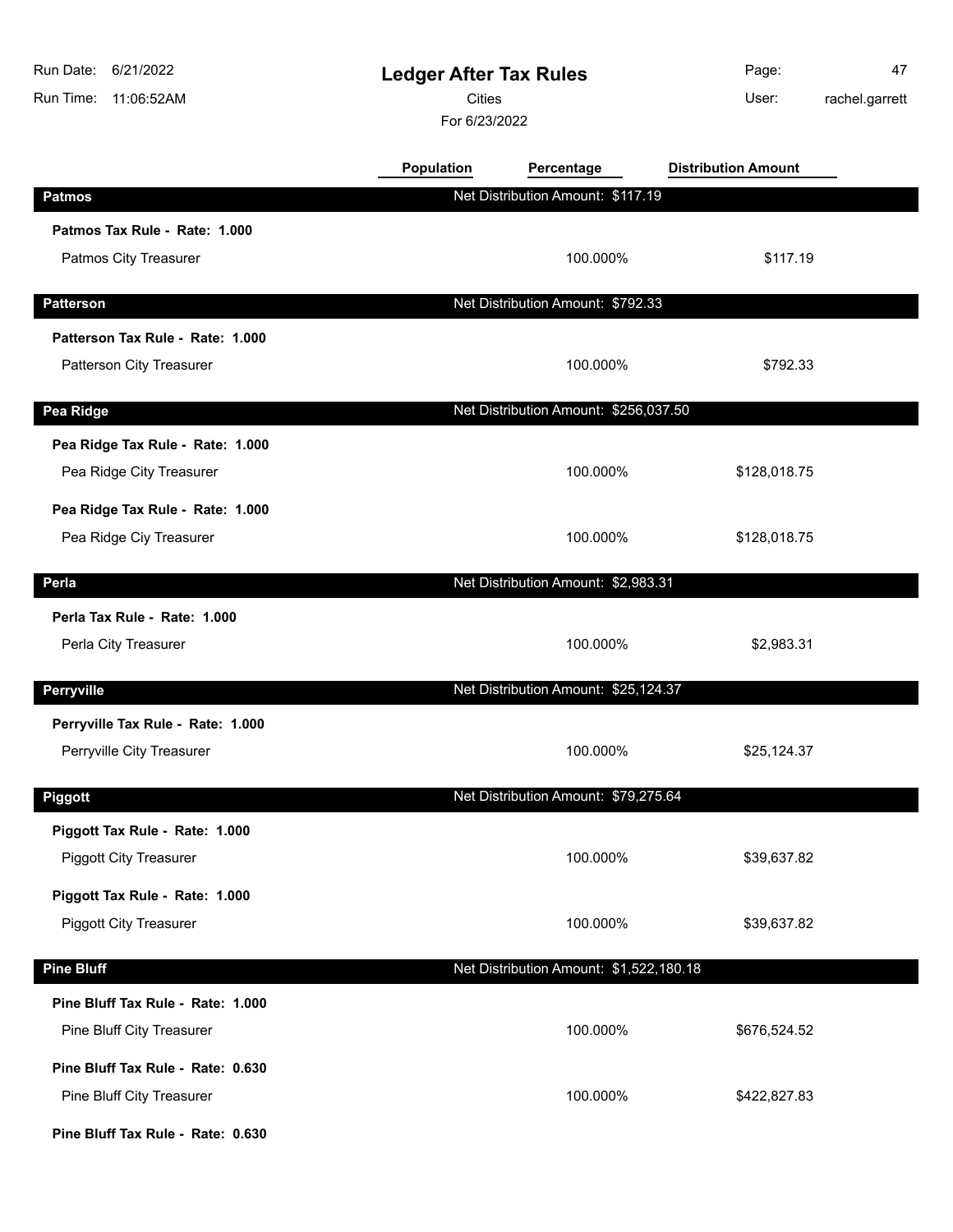| 6/21/2022<br>Run Date:<br>Run Time:<br>11:06:52AM | <b>Ledger After Tax Rules</b><br>Cities<br>For 6/23/2022 |                                       | Page:<br>User:             | 48<br>rachel.garrett |
|---------------------------------------------------|----------------------------------------------------------|---------------------------------------|----------------------------|----------------------|
|                                                   | Population                                               | Percentage                            | <b>Distribution Amount</b> |                      |
| Pine Bluff City Treasurer                         |                                                          | 100.000%                              | \$422,827.83               |                      |
| <b>Pineville</b>                                  |                                                          | Net Distribution Amount: \$2,996.08   |                            |                      |
| Pineville Tax Rule - Rate: 1.000                  |                                                          |                                       |                            |                      |
| Pineville City Treasurer                          |                                                          | 100.000%                              | \$2,996.08                 |                      |
| <b>Plainview</b>                                  |                                                          | Net Distribution Amount: \$5,287.50   |                            |                      |
| Plainview Tax Rule - Rate: 1.000                  |                                                          |                                       |                            |                      |
| Plainview City Treasurer                          |                                                          | 100.000%                              | \$3,525.00                 |                      |
| Plainview Tax Rule - Rate: 0.500                  |                                                          |                                       |                            |                      |
| Plainview City Treasurer                          |                                                          | 100.000%                              | \$1,762.50                 |                      |
| <b>Pleasant Plains</b>                            |                                                          | Net Distribution Amount: \$11,883.98  |                            |                      |
| Pleasant Plains Tax Rule - Rate: 2.000            |                                                          |                                       |                            |                      |
| Pleasant Plains City Treasurer                    |                                                          | 100.000%                              | \$11,883.98                |                      |
| Plumerville                                       |                                                          | Net Distribution Amount: \$12,454.74  |                            |                      |
| Plumerville Tax Rule - Rate: 1.000                |                                                          |                                       |                            |                      |
| Plumerville City Treasurer                        |                                                          | 100.000%                              | \$6,227.37                 |                      |
| Plumerville Tax Rule - Rate: 1.000                |                                                          |                                       |                            |                      |
| <b>Plumerville City Treasurer</b>                 |                                                          | 100.000%                              | \$6,227.37                 |                      |
| <b>Pocahontas</b>                                 |                                                          | Net Distribution Amount: \$362,840.88 |                            |                      |
| Pocahontas Tax Rule - Rate: 1.000                 |                                                          |                                       |                            |                      |
| Pocahontas City Treasurer                         |                                                          | 100.000%                              | \$181,420.44               |                      |
| Pocahontas Tax Rule - Rate: 0.500                 |                                                          |                                       |                            |                      |
| Pocahontas City Treasurer                         |                                                          | 100.000%                              | \$90,710.22                |                      |
| Pocahontas Tax Rule - Rate: 0.500                 |                                                          |                                       |                            |                      |
| Pocahontas City Treasurer                         |                                                          | 100.000%                              | \$90,710.22                |                      |
| <b>Pocahontas AF City</b>                         |                                                          | Net Distribution Amount: \$285.31     |                            |                      |
| Pocahontas Tax Rule - Rate: 1.000                 |                                                          |                                       |                            |                      |
| Pocahontas Municipal Airport                      |                                                          | 100.000%                              | \$142.66                   |                      |
| Pocahontas Tax Rule - Rate: 0.500                 |                                                          |                                       |                            |                      |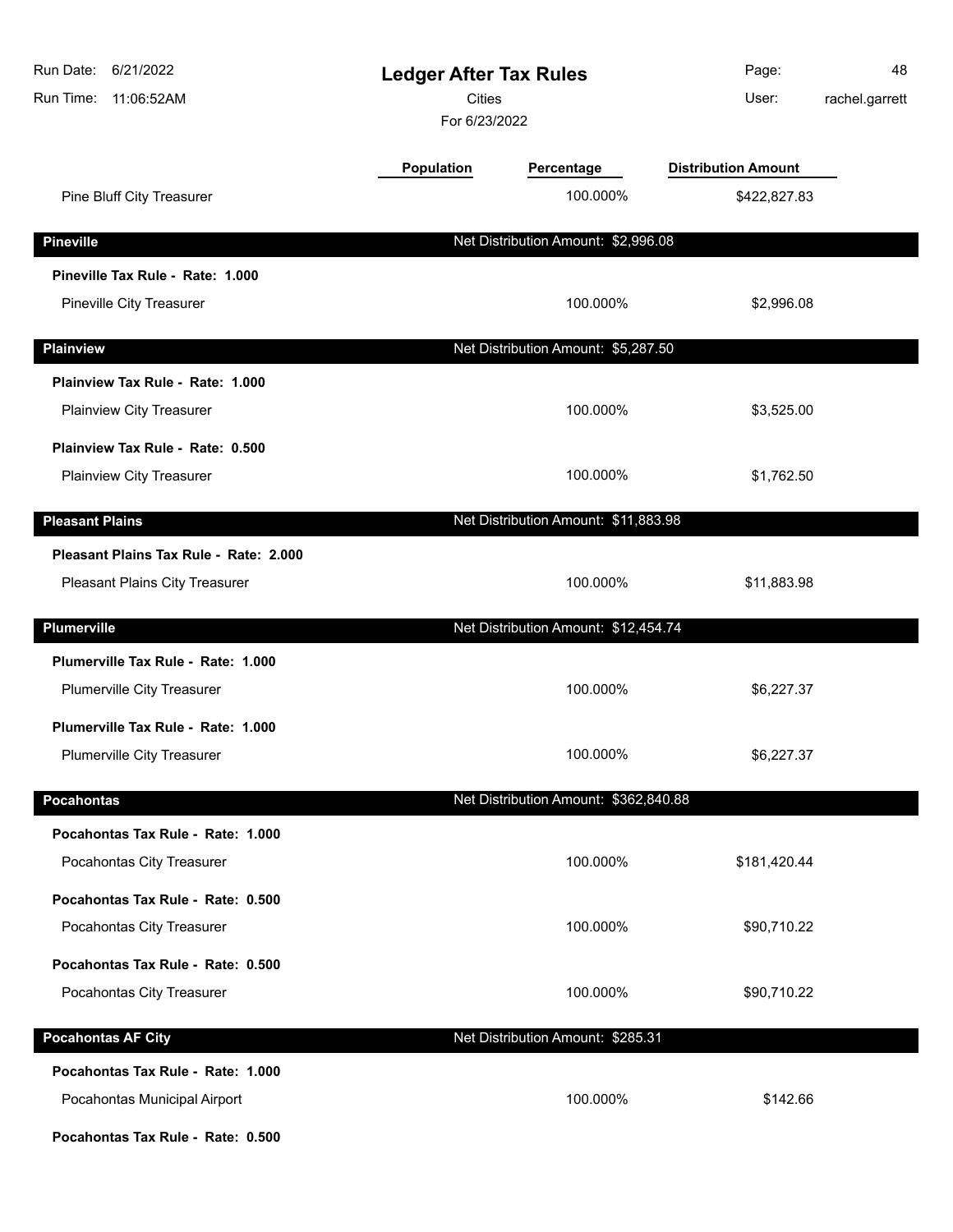| Run Date:<br>6/21/2022<br>Run Time:<br>11:06:52AM |                   | <b>Ledger After Tax Rules</b><br><b>Cities</b><br>For 6/23/2022 |                            | 49<br>rachel.garrett |
|---------------------------------------------------|-------------------|-----------------------------------------------------------------|----------------------------|----------------------|
|                                                   | <b>Population</b> | Percentage                                                      | <b>Distribution Amount</b> |                      |
| Pocahontas Municipal Airport                      |                   | 100.000%                                                        | \$71.33                    |                      |
| Pocahontas Tax Rule - Rate: 0.500                 |                   |                                                                 |                            |                      |
| Pocahontas Municipal Airport                      |                   | 100.000%                                                        | \$71.32                    |                      |
| <b>Portia</b>                                     |                   | Net Distribution Amount: \$4,244.87                             |                            |                      |
| Portia Tax Rule - Rate: 1.000                     |                   |                                                                 |                            |                      |
| Portia City Treasurer                             |                   | 100.000%                                                        | \$4,244.87                 |                      |
| <b>Portland</b>                                   |                   | Net Distribution Amount: \$7,683.79                             |                            |                      |
| Portland Tax Rule - Rate: 1.000                   |                   |                                                                 |                            |                      |
| Portland City Treasurer                           |                   | 100.000%                                                        | \$7,683.79                 |                      |
| <b>Pottsville</b>                                 |                   | Net Distribution Amount: \$29,760.26                            |                            |                      |
| Pottsville Tax Rule - Rate: 1.000                 |                   |                                                                 |                            |                      |
| Pottsville City Treasurer                         |                   | 100.000%                                                        | \$19,840.17                |                      |
| Pottsville Tax Rule - Rate: 0.500                 |                   |                                                                 |                            |                      |
| Pottsville City Treasurer                         |                   | 100.000%                                                        | \$9,920.09                 |                      |
| <b>Prairie Grove</b>                              |                   | Net Distribution Amount: \$190,274.26                           |                            |                      |
| Prairie Grove Tax Rule - Rate: 0.250              |                   |                                                                 |                            |                      |
| Prairie Grove City Treasurer                      |                   | 100.000%                                                        | \$17,297.66                |                      |
| Prairie Grove Tax Rule - Rate: 1.000              |                   |                                                                 |                            |                      |
| Prairie Grove City Treasurer                      |                   | 100.000%                                                        | \$69,190.64                |                      |
| Prairie Grove Tax Rule - Rate: 0.250              |                   |                                                                 |                            |                      |
| Prairie Grove City Treasurer                      |                   | 100.000%                                                        | \$17,297.66                |                      |
| Prairie Grove Tax Rule - Rate: 0.250              |                   |                                                                 |                            |                      |
| Prairie Grove City Treasurer                      |                   | 100.000%                                                        | \$17,297.66                |                      |
| Prairie Grove Tax Rule - Rate: 0.500              |                   |                                                                 |                            |                      |
| Prairie Grove City Treasurer                      |                   | 100.000%                                                        | \$34,595.32                |                      |
| Prairie Grove Tax Rule - Rate: 0.500              |                   |                                                                 |                            |                      |
| Prairie Grove City Treasurer                      |                   | 100.000%                                                        | \$34,595.32                |                      |
|                                                   |                   |                                                                 |                            |                      |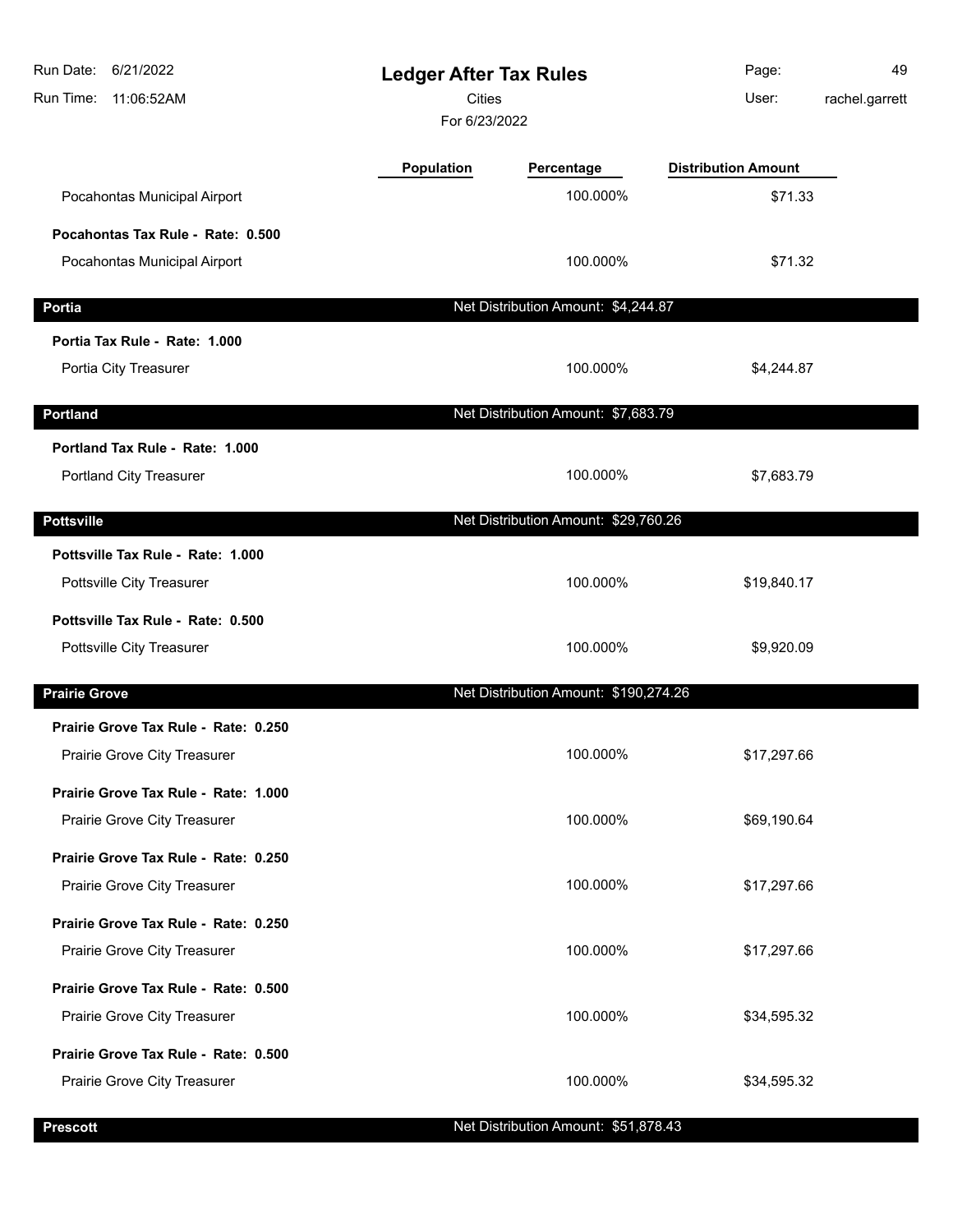| 6/21/2022<br>Run Date:<br>Run Time:<br>11:06:52AM                 | <b>Ledger After Tax Rules</b><br><b>Cities</b><br>For 6/23/2022 |                                      | Page:<br>User:             | 50<br>rachel.garrett |
|-------------------------------------------------------------------|-----------------------------------------------------------------|--------------------------------------|----------------------------|----------------------|
|                                                                   | <b>Population</b>                                               | Percentage                           | <b>Distribution Amount</b> |                      |
| Prescott Tax Rule - Rate: 1.000<br><b>Prescott City Treasurer</b> |                                                                 | 100.000%                             | \$51,878.43                |                      |
| <b>Pyatt</b>                                                      |                                                                 | Net Distribution Amount: \$2,362.53  |                            |                      |
| Pyatt Tax Rule - Rate: 0.500<br><b>Pyatt City Treasurer</b>       |                                                                 | 100.000%                             | \$2,362.53                 |                      |
| Quitman                                                           |                                                                 | Net Distribution Amount: \$29,466.33 |                            |                      |
| Quitman Tax Rule - Rate: 1.000<br>Quitman City Treasurer          |                                                                 | 100.000%                             | \$19,644.22                |                      |
| Quitman Tax Rule - Rate: 0.500<br>Quitman City Treasurer          |                                                                 | 100.000%                             | \$9,822.11                 |                      |
| Ravenden                                                          |                                                                 | Net Distribution Amount: \$4,190.68  |                            |                      |
| Ravenden Tax Rule - Rate: 1.000<br>Ravenden City Treasurer        |                                                                 | 100.000%                             | \$4,190.68                 |                      |
| <b>Rector</b>                                                     |                                                                 | Net Distribution Amount: \$33,547.11 |                            |                      |
| Rector Tax Rule - Rate: 1.000<br>Rector City Treasurer            |                                                                 | 100.000%                             | \$16,773.56                |                      |
| Rector Tax Rule - Rate: 0.500<br><b>Rector City Treasurer</b>     |                                                                 | 100.000%                             | \$8,386.78                 |                      |
| Rector Tax Rule - Rate: 0.500<br><b>Rector City Treasurer</b>     |                                                                 | 100.000%                             | \$8,386.77                 |                      |
| <b>Redfield</b>                                                   |                                                                 | Net Distribution Amount: \$52,422.61 |                            |                      |
| Redfield Tax Rule - Rate: 1.000<br>Redfield City Treasurer        |                                                                 | 100.000%                             | \$26,211.31                |                      |
| Redfield Tax Rule - Rate: 1.000<br>Redfield City Treasurer        |                                                                 | 100.000%                             | \$26,211.30                |                      |
| <b>Rison</b>                                                      |                                                                 | Net Distribution Amount: \$21,163.56 |                            |                      |
| Rison Tax Rule - Rate: 1.000<br>Rison City Treasurer              |                                                                 | 100.000%                             | \$21,163.56                |                      |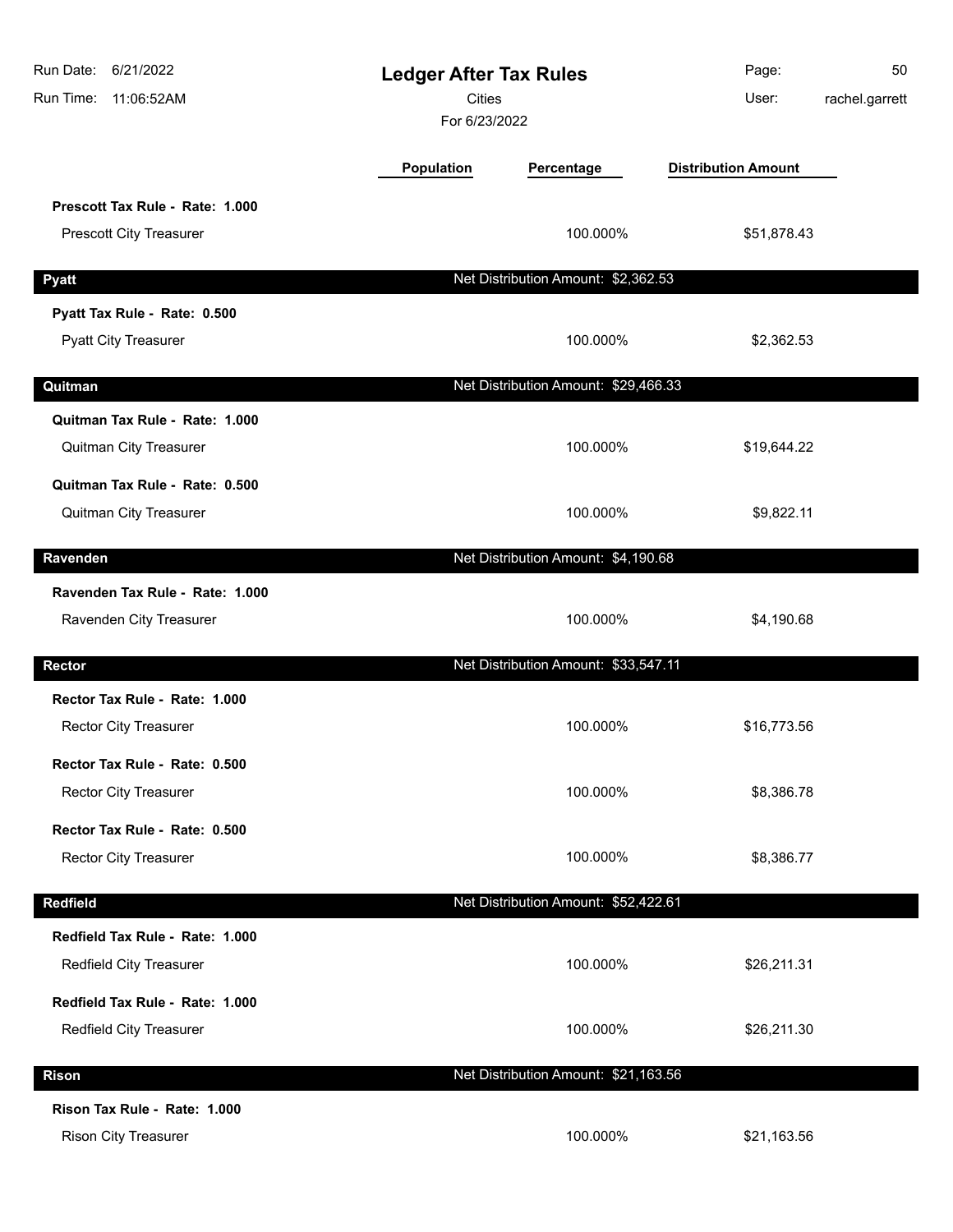# **Ledger After Tax Rules**

Cities User:

For 6/23/2022

Page: 51 rachel.garrett

|                                 | <b>Population</b> | Percentage                              | <b>Distribution Amount</b> |  |
|---------------------------------|-------------------|-----------------------------------------|----------------------------|--|
| <b>Rockport</b>                 |                   | Net Distribution Amount: \$26,190.38    |                            |  |
| Rockport Tax Rule - Rate: 1.000 |                   |                                         |                            |  |
| Rockport City Treasurer         |                   | 100.000%                                | \$8,730.13                 |  |
| Rockport Tax Rule - Rate: 1.000 |                   |                                         |                            |  |
| Rockport City Treasurer         |                   | 100.000%                                | \$8,730.13                 |  |
| Rockport Tax Rule - Rate: 1.000 |                   |                                         |                            |  |
| Rockport City Treasurer         |                   | 100.000%                                | \$8,730.12                 |  |
| Roe                             |                   | Net Distribution Amount: \$599.92       |                            |  |
| Roe Tax Rule - Rate: 1.000      |                   |                                         |                            |  |
| Roe City Treasurer              |                   | 100.000%                                | \$599.92                   |  |
| <b>Rogers</b>                   |                   | Net Distribution Amount: \$4,412,191.13 |                            |  |
| Rogers Tax Rule - Rate: 1.000   |                   |                                         |                            |  |
| Rogers City Treasurer           |                   | 100.000%                                | \$2,206,095.57             |  |
| Rogers Tax Rule - Rate: 1.000   |                   |                                         |                            |  |
| Rogers City Treasurer           |                   | 100.000%                                | \$2,206,095.56             |  |
| <b>Rogers AF City</b>           |                   | Net Distribution Amount: \$35,060.95    |                            |  |
| Rogers Tax Rule - Rate: 1.000   |                   |                                         |                            |  |
| Rogers Municipal Airport        |                   | 100.000%                                | \$17,530.48                |  |
| Rogers Tax Rule - Rate: 1.000   |                   |                                         |                            |  |
| Rogers Municipal Airport        |                   | 100.000%                                | \$17,530.47                |  |
| <b>Rose Bud</b>                 |                   | Net Distribution Amount: \$22,921.25    |                            |  |
| Rose Bud Tax Rule - Rate: 1.000 |                   |                                         |                            |  |
| Rose Bud City Treasurer         |                   | 100.000%                                | \$11,460.63                |  |
| Rose Bud Tax Rule - Rate: 1.000 |                   |                                         |                            |  |
| Rose Bud City Treasurer         |                   | 100.000%                                | \$11,460.62                |  |
| <b>Rosston</b>                  |                   | Net Distribution Amount: \$2,549.18     |                            |  |
| Rosston Tax Rule - Rate: 1.000  |                   |                                         |                            |  |
| Rosston City Treasurer          |                   | 100.000%                                | \$2,549.18                 |  |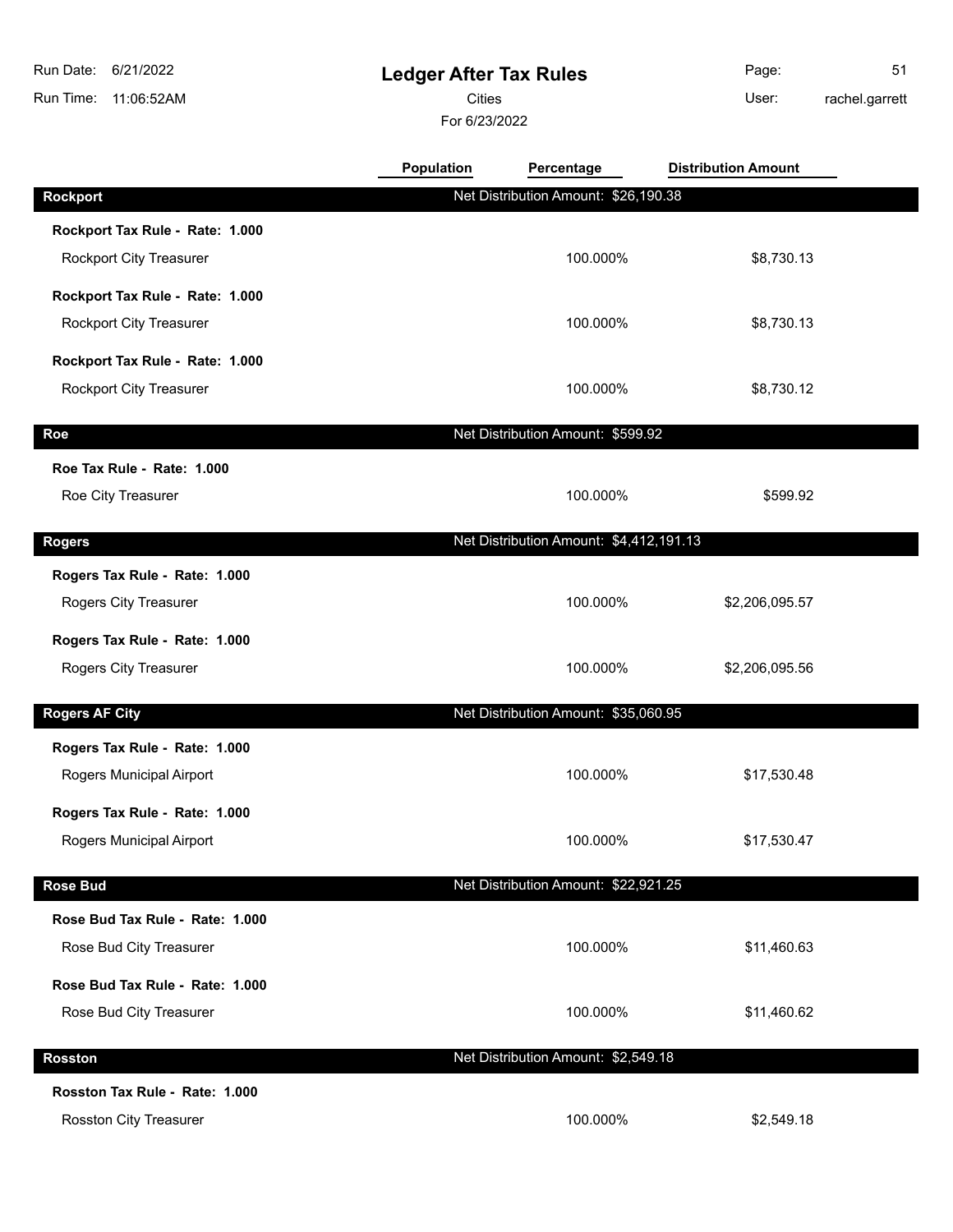| Run Date:<br>6/21/2022<br>Run Time:<br>11:06:52AM |                   | <b>Ledger After Tax Rules</b><br><b>Cities</b><br>For 6/23/2022 |                            | 52<br>rachel.garrett |
|---------------------------------------------------|-------------------|-----------------------------------------------------------------|----------------------------|----------------------|
|                                                   | <b>Population</b> | Percentage                                                      | <b>Distribution Amount</b> |                      |
| <b>Rudy</b>                                       |                   | Net Distribution Amount: \$14,861.37                            |                            |                      |
| Rudy Tax Rule - Rate: 0.500                       |                   |                                                                 |                            |                      |
| Rudy City Treasurer                               |                   | 100.000%                                                        | \$14,861.37                |                      |
| <b>Russellville</b>                               |                   | Net Distribution Amount: \$1,491,524.37                         |                            |                      |
| Russellville Tax Rule - Rate: 1.000               |                   |                                                                 |                            |                      |
| Russellville City Treasurer                       |                   | 100.000%                                                        | \$994,349.58               |                      |
| Russellville Tax Rule - Rate: 0.500               |                   |                                                                 |                            |                      |
| Russellville City Treasurer                       |                   | 100.000%                                                        | \$497,174.79               |                      |
|                                                   |                   |                                                                 |                            |                      |
| <b>Russellville AF City</b>                       |                   | Net Distribution Amount: \$696.77                               |                            |                      |
| Russellville Tax Rule - Rate: 1.000               |                   |                                                                 |                            |                      |
| Russellville Municipal Airport                    |                   | 100.000%                                                        | \$464.51                   |                      |
| Russellville Tax Rule - Rate: 0.500               |                   |                                                                 |                            |                      |
| Russellville Municipal Airport                    |                   | 100.000%                                                        | \$232.26                   |                      |
| <b>Salem</b>                                      |                   | Net Distribution Amount: \$26,800.39                            |                            |                      |
| Salem Tax Rule - Rate: 1.000                      |                   |                                                                 |                            |                      |
| Salem City Treasurer                              |                   | 100.000%                                                        | \$26,800.39                |                      |
| <b>Salesville</b>                                 |                   | Net Distribution Amount: \$4,863.36                             |                            |                      |
| Salesville Tax Rule - Rate: 1.000                 |                   |                                                                 |                            |                      |
| Salesville City Treasurer                         |                   | 100.000%                                                        | \$4,863.36                 |                      |
| <b>Saline County AF Bryant</b>                    |                   | Net Distribution Amount: \$1,114.06                             |                            |                      |
| Bryant Tax Rule - Rate: 1.000                     |                   |                                                                 |                            |                      |
| Saline County Airport Commission                  |                   | 100.000%                                                        | \$371.35                   |                      |
| Bryant Tax Rule - Rate: 0.500                     |                   |                                                                 |                            |                      |
| Saline County Airport Commission                  |                   | 100.000%                                                        | \$185.68                   |                      |
| Bryant Tax Rule - Rate: 0.130                     |                   |                                                                 |                            |                      |
| Saline County Airport Commission                  |                   | 100.000%                                                        | \$46.42                    |                      |
| Bryant Tax Rule - Rate: 1.000                     |                   |                                                                 |                            |                      |
| Saline County Airport Commission                  |                   | 100.000%                                                        | \$371.35                   |                      |
| Bryant Tax Rule - Rate: 0.380                     |                   |                                                                 |                            |                      |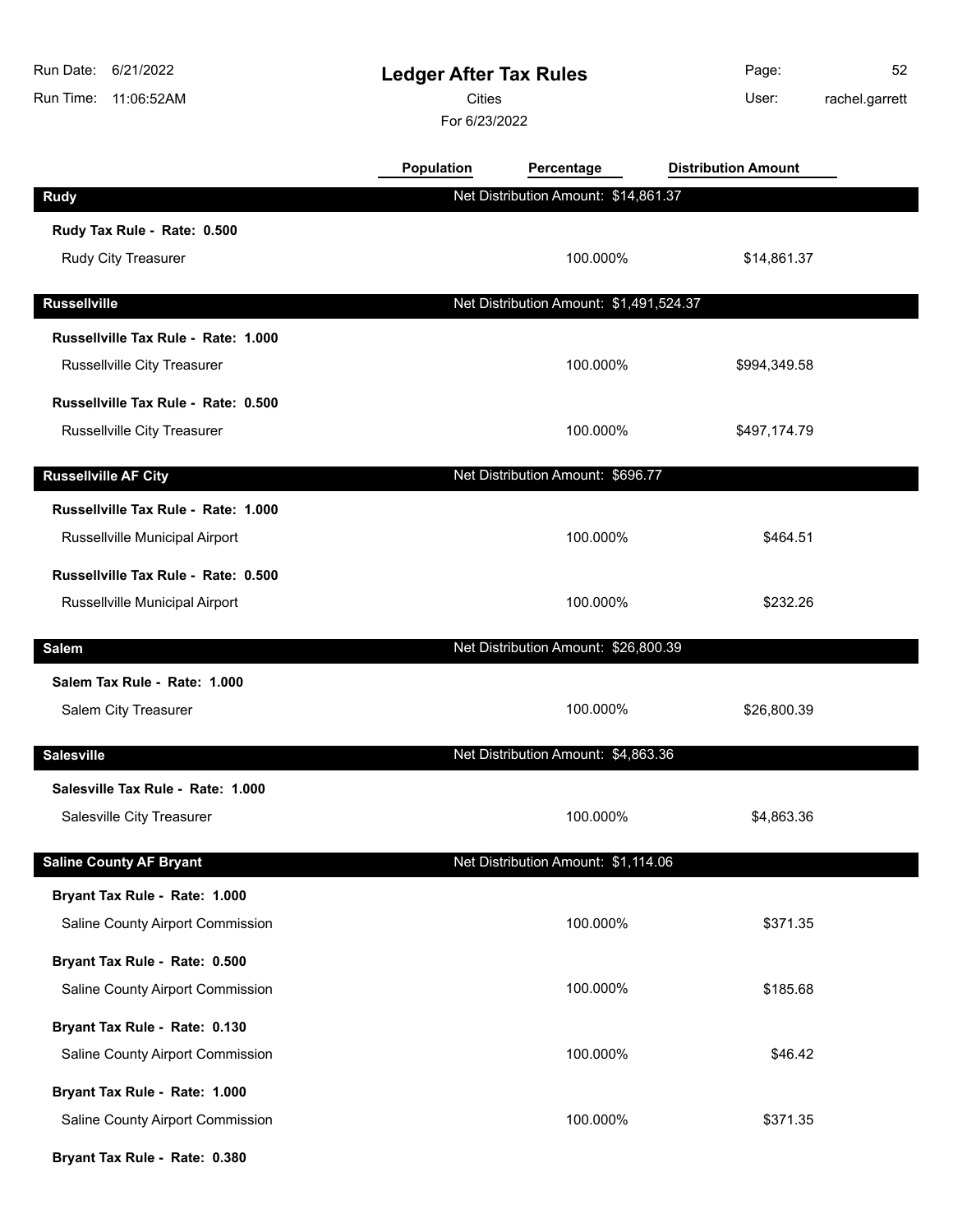| Run Date:<br>6/21/2022<br>Run Time:<br>11:06:52AM | <b>Ledger After Tax Rules</b><br><b>Cities</b><br>For 6/23/2022 |                                         | Page:<br>User:             | 53<br>rachel.garrett |
|---------------------------------------------------|-----------------------------------------------------------------|-----------------------------------------|----------------------------|----------------------|
|                                                   | <b>Population</b>                                               | Percentage                              | <b>Distribution Amount</b> |                      |
| Saline County Airport Commission                  |                                                                 | 100.000%                                | \$139.26                   |                      |
| <b>Scranton</b>                                   |                                                                 | Net Distribution Amount: \$6,981.90     |                            |                      |
| Scranton Tax Rule - Rate: 1.000                   |                                                                 |                                         |                            |                      |
| <b>Scranton City Treasurer</b>                    |                                                                 | 100.000%                                | \$6,981.90                 |                      |
| <b>Searcy</b>                                     |                                                                 | Net Distribution Amount: \$1,034,435.57 |                            |                      |
| Searcy Tax Rule - Rate: 0.500                     |                                                                 |                                         |                            |                      |
| Searcy City Treasurer                             |                                                                 | 100.000%                                | \$344,811.86               |                      |
| Searcy Tax Rule - Rate: 1.000                     |                                                                 |                                         |                            |                      |
| Searcy City Treasurer                             |                                                                 | 100.000%                                | \$689,623.71               |                      |
| <b>Searcy City AF City</b>                        |                                                                 | Net Distribution Amount: \$875.33       |                            |                      |
| Searcy Tax Rule - Rate: 0.500                     |                                                                 |                                         |                            |                      |
| Searcy Municipal Airport                          |                                                                 | 100.000%                                | \$291.78                   |                      |
| Searcy Tax Rule - Rate: 1.000                     |                                                                 |                                         |                            |                      |
| Searcy Municipal Airport                          |                                                                 | 100.000%                                | \$583.55                   |                      |
| <b>Shannon Hills</b>                              |                                                                 | Net Distribution Amount: \$16,318.91    |                            |                      |
| Shannon Hills Tax Rule - Rate: 1.000              |                                                                 |                                         |                            |                      |
| Shannon Hills City Treasurer                      |                                                                 | 100.000%                                | \$16,318.91                |                      |
| <b>Sharp County AF Cherokee Village</b>           |                                                                 | Net Distribution Amount: \$26.20        |                            |                      |
| Cherokee Village Tax Rule - Rate: 1.000           |                                                                 |                                         |                            |                      |
| Sharp County Regional Airport                     |                                                                 | 100.000%                                | \$26.20                    |                      |
| <b>Sheridan</b>                                   |                                                                 | Net Distribution Amount: \$289,715.54   |                            |                      |
| Sheridan Tax Rule - Rate: 1.000                   |                                                                 |                                         |                            |                      |
| Sheridan City Treasurer                           |                                                                 | 100.000%                                | \$144,857.77               |                      |
| Sheridan Tax Rule - Rate: 1.000                   |                                                                 |                                         |                            |                      |
| Sheridan City Treasurer                           |                                                                 | 100.000%                                | \$144,857.77               |                      |
| <b>Sherrill</b>                                   |                                                                 | Net Distribution Amount: \$867.61       |                            |                      |
| Sherrill Tax Rule - Rate: 1.000                   |                                                                 |                                         |                            |                      |
| Sherrill City Treasurer                           |                                                                 | 100.000%                                | \$867.61                   |                      |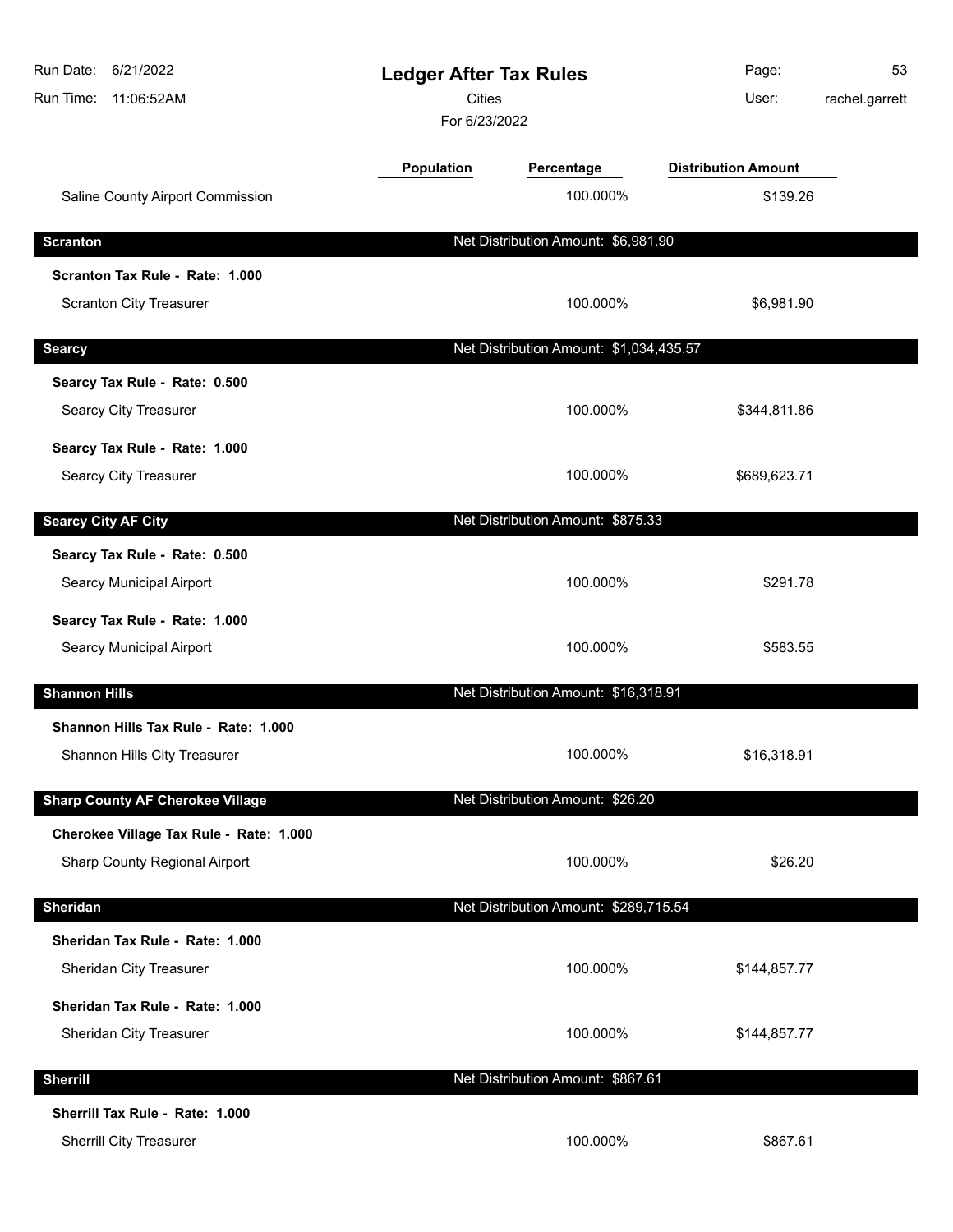| Run Date:<br>6/21/2022<br>Run Time:<br>11:06:52AM                      | <b>Ledger After Tax Rules</b><br><b>Cities</b><br>For 6/23/2022 |                                         | Page:<br>User:             | 54<br>rachel.garrett |
|------------------------------------------------------------------------|-----------------------------------------------------------------|-----------------------------------------|----------------------------|----------------------|
|                                                                        | Population                                                      | Percentage                              | <b>Distribution Amount</b> |                      |
| Sherwood                                                               |                                                                 | Net Distribution Amount: \$1,201,708.85 |                            |                      |
| Sherwood Tax Rule - Rate: 1.000<br>Sherwood City Treasurer             |                                                                 | 100.000%                                | \$600,854.43               |                      |
| Sherwood Tax Rule - Rate: 0.250<br>Sherwood City Treasurer             |                                                                 | 100.000%                                | \$150,213.61               |                      |
| Sherwood Tax Rule - Rate: 0.750<br>Sherwood City Treasurer             |                                                                 | 100.000%                                | \$450,640.81               |                      |
| <b>Shirley</b>                                                         |                                                                 | Net Distribution Amount: \$4,057.35     |                            |                      |
| Shirley Tax Rule - Rate: 1.000<br>Shirley City Treasurer               |                                                                 | 100.000%                                | \$4,057.35                 |                      |
| <b>Siloam Springs</b>                                                  |                                                                 | Net Distribution Amount: \$950,556.32   |                            |                      |
| Siloam Springs Tax Rule - Rate: 1.000                                  |                                                                 |                                         |                            |                      |
| Siloam Springs City Treasurer                                          |                                                                 | 100.000%                                | \$475,278.16               |                      |
| Siloam Springs Tax Rule - Rate: 0.380<br>Siloam Springs City Treasurer |                                                                 | 100.000%                                | \$178,229.31               |                      |
| Siloam Springs Tax Rule - Rate: 0.630<br>Siloam Springs City Treasurer |                                                                 | 100.000%                                | \$297,048.85               |                      |
| <b>Sparkman</b>                                                        |                                                                 | Net Distribution Amount: \$4,775.09     |                            |                      |
| Sparkman Tax Rule - Rate: 1.000<br>Sparkman City Treasurer             |                                                                 | 100.000%                                | \$4,775.09                 |                      |
| Springdale                                                             |                                                                 | Net Distribution Amount: \$3,708,833.95 |                            |                      |
| Springdale Tax Rule - Rate: 1.000<br>Springdale City Treasurer         |                                                                 | 100.000%                                | \$1,854,416.98             |                      |
| Springdale Tax Rule - Rate: 1.000<br>Springdale City Treasurer         |                                                                 | 100.000%                                | \$1,854,416.97             |                      |
| <b>Springdale AF City</b>                                              |                                                                 | Net Distribution Amount: \$4,213.64     |                            |                      |
| Springdale Tax Rule - Rate: 1.000<br>Springdale Municipal Airport      |                                                                 | 100.000%                                | \$2,106.82                 |                      |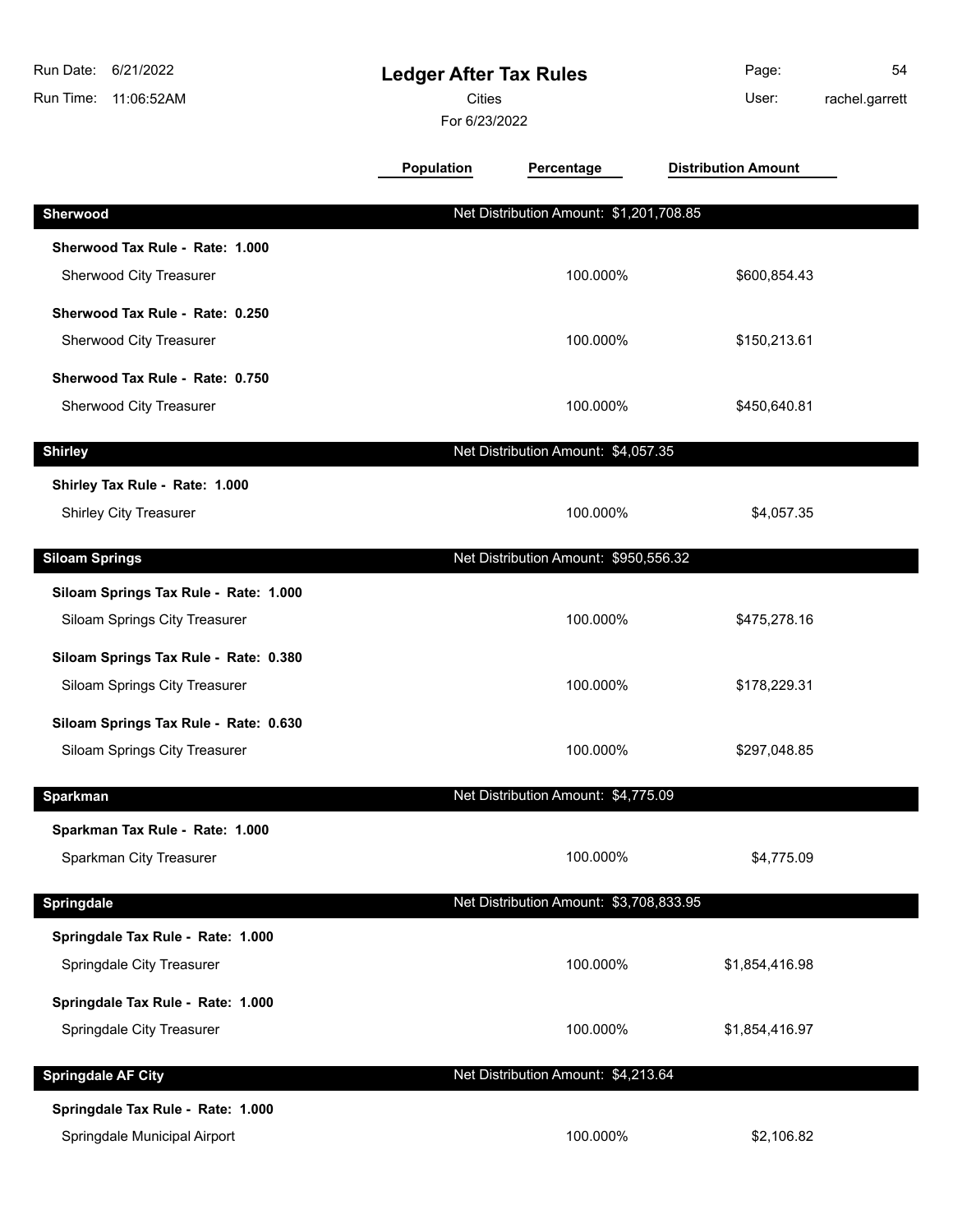| Run Date: 6/21/2022<br>Run Time: 11:06:52AM                         | <b>Ledger After Tax Rules</b><br><b>Cities</b><br>For 6/23/2022 |                                       | Page:<br>User:             | 55<br>rachel.garrett |
|---------------------------------------------------------------------|-----------------------------------------------------------------|---------------------------------------|----------------------------|----------------------|
|                                                                     | Population                                                      | Percentage                            | <b>Distribution Amount</b> |                      |
| Springdale Tax Rule - Rate: 1.000<br>Springdale Municipal Airport   |                                                                 | 100.000%                              | \$2,106.82                 |                      |
| Springtown                                                          |                                                                 | Net Distribution Amount: \$615.62     |                            |                      |
| Springtown Tax Rule - Rate: 1.000<br>Springtown City Treasurer      |                                                                 | 100.000%                              | \$615.62                   |                      |
| <b>St. Charles</b>                                                  |                                                                 | Net Distribution Amount: \$1,698.91   |                            |                      |
| St. Charles Tax Rule - Rate: 2.000<br>St. Charles City Treasurer    |                                                                 | 100.000%                              | \$1,698.91                 |                      |
| St. Paul                                                            |                                                                 | Net Distribution Amount: \$3,725.25   |                            |                      |
| St. Paul Tax Rule - Rate: 2.000<br>St. Paul City Treasurer          |                                                                 | 100.000%                              | \$3,725.25                 |                      |
| <b>Stamps</b>                                                       |                                                                 | Net Distribution Amount: \$15,022.98  |                            |                      |
| Stamps Tax Rule - Rate: 1.000<br><b>Stamps City Treasurer</b>       |                                                                 | 100.000%                              | \$15,022.98                |                      |
| <b>Star City</b>                                                    |                                                                 | Net Distribution Amount: \$61,041.83  |                            |                      |
| Star City Tax Rule - Rate: 1.000<br><b>Star City Treasurer</b>      |                                                                 | 100.000%                              | \$48,833.46                |                      |
| Star City Tax Rule - Rate: 0.250<br><b>Star City Treasurer</b>      |                                                                 | 100.000%                              | \$12,208.37                |                      |
| <b>Stephens</b>                                                     |                                                                 | Net Distribution Amount: \$6,445.75   |                            |                      |
| Stephens Tax Rule - Rate: 1.000<br><b>Stephens City Treasurer</b>   |                                                                 | 100.000%                              | \$6,445.75                 |                      |
| <b>Strong</b>                                                       |                                                                 | Net Distribution Amount: \$10,376.15  |                            |                      |
| Strong Tax Rule - Rate: 1.000<br><b>Strong City Treasurer</b>       |                                                                 | 100.000%                              | \$10,376.15                |                      |
| <b>Stuttgart</b>                                                    |                                                                 | Net Distribution Amount: \$593,325.01 |                            |                      |
| Stuttgart Tax Rule - Rate: 1.000<br><b>Stuttgart City Treasurer</b> |                                                                 | 100.000%                              | \$197,775.00               |                      |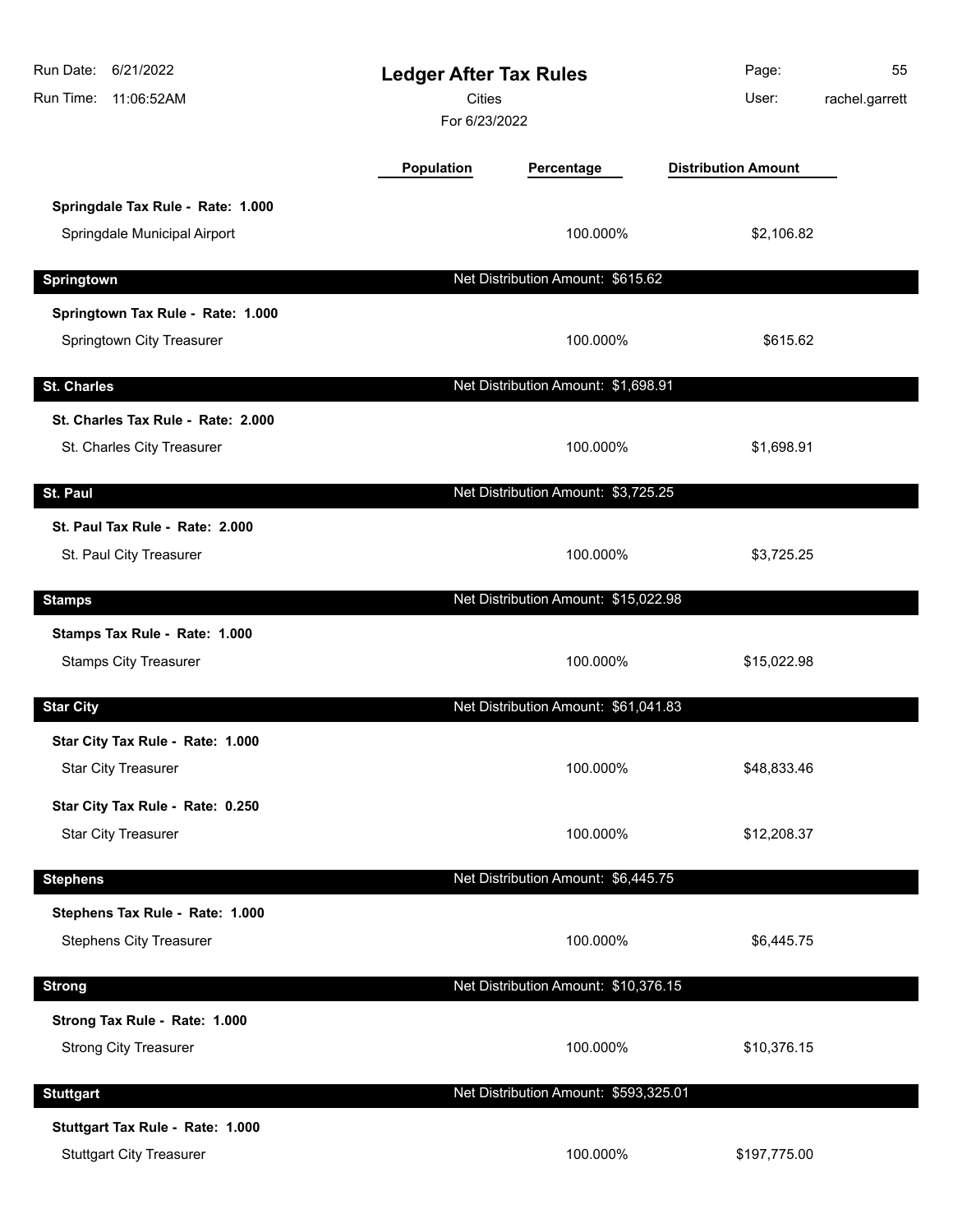| Run Date:<br>6/21/2022<br>Run Time:<br>11:06:52AM                        | <b>Ledger After Tax Rules</b><br><b>Cities</b><br>For 6/23/2022 |                                       | Page:<br>User:             | 56<br>rachel.garrett |
|--------------------------------------------------------------------------|-----------------------------------------------------------------|---------------------------------------|----------------------------|----------------------|
|                                                                          | Population                                                      | Percentage                            | <b>Distribution Amount</b> |                      |
| Stuttgart Tax Rule - Rate: 1.000<br><b>Stuttgart City Treasurer</b>      |                                                                 | 100.000%                              | \$197,775.00               |                      |
| Stuttgart Tax Rule - Rate: 1.000<br><b>Stuttgart City Treasurer</b>      |                                                                 | 100.000%                              | \$197,775.01               |                      |
| <b>Subiaco</b>                                                           |                                                                 | Net Distribution Amount: \$10,765.94  |                            |                      |
| Subiaco Tax Rule - Rate: 1.000<br>Subiaco City Treasurer                 |                                                                 | 100.000%                              | \$10,765.94                |                      |
| <b>Sulphur Springs</b>                                                   |                                                                 | Net Distribution Amount: \$3,938.67   |                            |                      |
| Sulphur Springs Tax Rule - Rate: 1.000<br>Sulphur Springs City Treasurer |                                                                 | 100.000%                              | \$3,938.67                 |                      |
| <b>Summit</b>                                                            |                                                                 | Net Distribution Amount: \$5,981.11   |                            |                      |
| Summit Tax Rule - Rate: 1.000<br>Summit City Treasurer                   |                                                                 | 100.000%                              | \$5,981.11                 |                      |
| <b>Sunset</b>                                                            |                                                                 | Net Distribution Amount: \$6,334.14   |                            |                      |
| Sunset Tax Rule - Rate: 3.000<br><b>Sunset City Treasurer</b>            |                                                                 | 100.000%                              | \$6,334.14                 |                      |
| <b>Swifton</b>                                                           |                                                                 | Net Distribution Amount: \$6,184.69   |                            |                      |
| Swifton Tax Rule - Rate: 1.000<br><b>Swifton City Treasurer</b>          |                                                                 | 100.000%                              | \$6,184.69                 |                      |
| <b>Taylor</b>                                                            |                                                                 | Net Distribution Amount: \$18,329.76  |                            |                      |
| Taylor Tax Rule - Rate: 1.000<br><b>Taylor City Treasurer</b>            |                                                                 | 100.000%                              | \$9,164.88                 |                      |
| Taylor Tax Rule - Rate: 1.000<br><b>Taylor City Treasurer</b>            |                                                                 | 100.000%                              | \$9,164.88                 |                      |
| <b>Texarkana</b>                                                         |                                                                 | Net Distribution Amount: \$550,617.71 |                            |                      |
| Texarkana Tax Rule - Rate: 1.000<br>Texarkana City Treasurer             |                                                                 | 100.000%                              | \$550,617.71               |                      |
| <b>Texarkana AF City</b>                                                 |                                                                 | Net Distribution Amount: \$4,452.55   |                            |                      |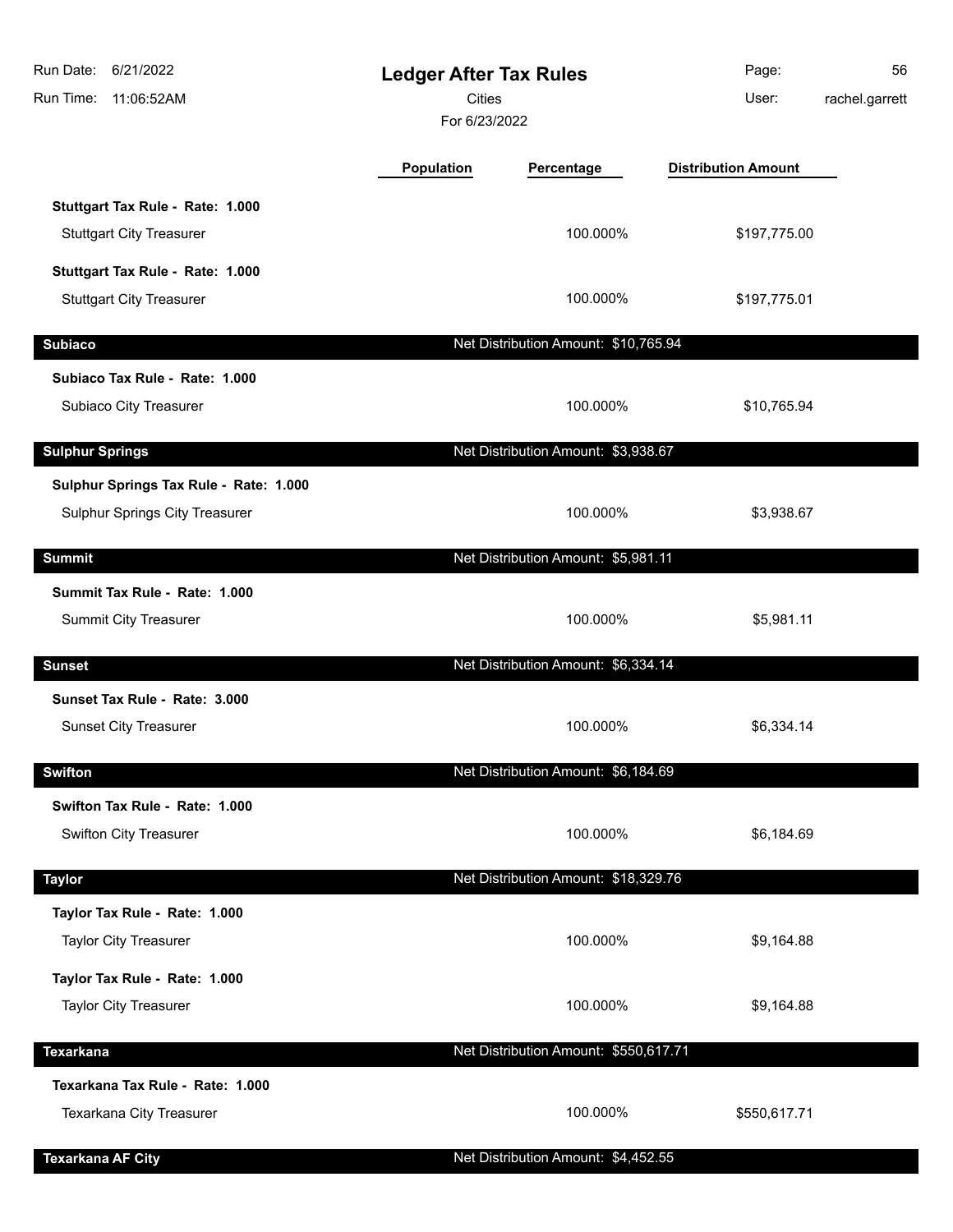| Run Date: 6/21/2022<br>Run Time: 11:06:52AM | <b>Ledger After Tax Rules</b><br><b>Cities</b><br>For 6/23/2022 |                                       | Page:<br>User:             | 57<br>rachel.garrett |
|---------------------------------------------|-----------------------------------------------------------------|---------------------------------------|----------------------------|----------------------|
|                                             | <b>Population</b>                                               | Percentage                            | <b>Distribution Amount</b> |                      |
| Texarkana Tax Rule - Rate: 1.000            |                                                                 |                                       |                            |                      |
| Texarkana City Treasurer                    |                                                                 | 100.000%                              | \$2,968.37                 |                      |
| Texarkana Tax Rule - Rate: 0.250            |                                                                 |                                       |                            |                      |
| Texarkana Regional Airport                  |                                                                 | 100.000%                              | \$742.09                   |                      |
| Texarkana Tax Rule - Rate: 0.250            |                                                                 |                                       |                            |                      |
| Texarkana Regional Airport                  |                                                                 | 100.000%                              | \$742.09                   |                      |
| <b>Texarkana Special</b>                    |                                                                 | Net Distribution Amount: \$247,975.03 |                            |                      |
| Texarkana Special Tax Rule - Rate: 0.250    |                                                                 |                                       |                            |                      |
| Texarkana City Treasurer                    |                                                                 | 100.000%                              | \$123,987.52               |                      |
| Texarkana Special Tax Rule - Rate: 0.250    |                                                                 |                                       |                            |                      |
| Texarkana City Treasurer                    |                                                                 | 100.000%                              | \$123,987.51               |                      |
| <b>Thornton</b>                             |                                                                 | Net Distribution Amount: \$1,501.13   |                            |                      |
| Thornton Tax Rule - Rate: 1.000             |                                                                 |                                       |                            |                      |
| Thornton City Treasurer                     |                                                                 | 100.000%                              | \$1,501.13                 |                      |
| <b>Tontitown</b>                            |                                                                 | Net Distribution Amount: \$449,051.42 |                            |                      |
| Tontitown Tax Rule - Rate: 1.000            |                                                                 |                                       |                            |                      |
| <b>Tontitown City Treasurer</b>             |                                                                 | 100.000%                              | \$163,291.43               |                      |
| Tontitown Tax Rule - Rate: 1.000            |                                                                 |                                       |                            |                      |
| Tontitown City Treasurer                    |                                                                 | 100.000%                              | \$163,291.43               |                      |
| Tontitown Tax Rule - Rate: 0.750            |                                                                 |                                       |                            |                      |
| Tontitown City Treasurer                    |                                                                 | 100.000%                              | \$122,468.56               |                      |
| <b>Trumann</b>                              |                                                                 | Net Distribution Amount: \$214,126.77 |                            |                      |
| Trumann Tax Rule - Rate: 1.000              |                                                                 |                                       |                            |                      |
| Trumann City Treasurer                      |                                                                 | 100.000%                              | \$107,063.39               |                      |
| Truman Tax Rule - Rate: 1.000               |                                                                 |                                       |                            |                      |
| Trumann City Treasurer                      |                                                                 | 100.000%                              | \$107,063.38               |                      |
| <b>Tuckerman</b>                            |                                                                 | Net Distribution Amount: \$12,104.64  |                            |                      |

**Tuckerman Tax Rule - Rate: 1.000**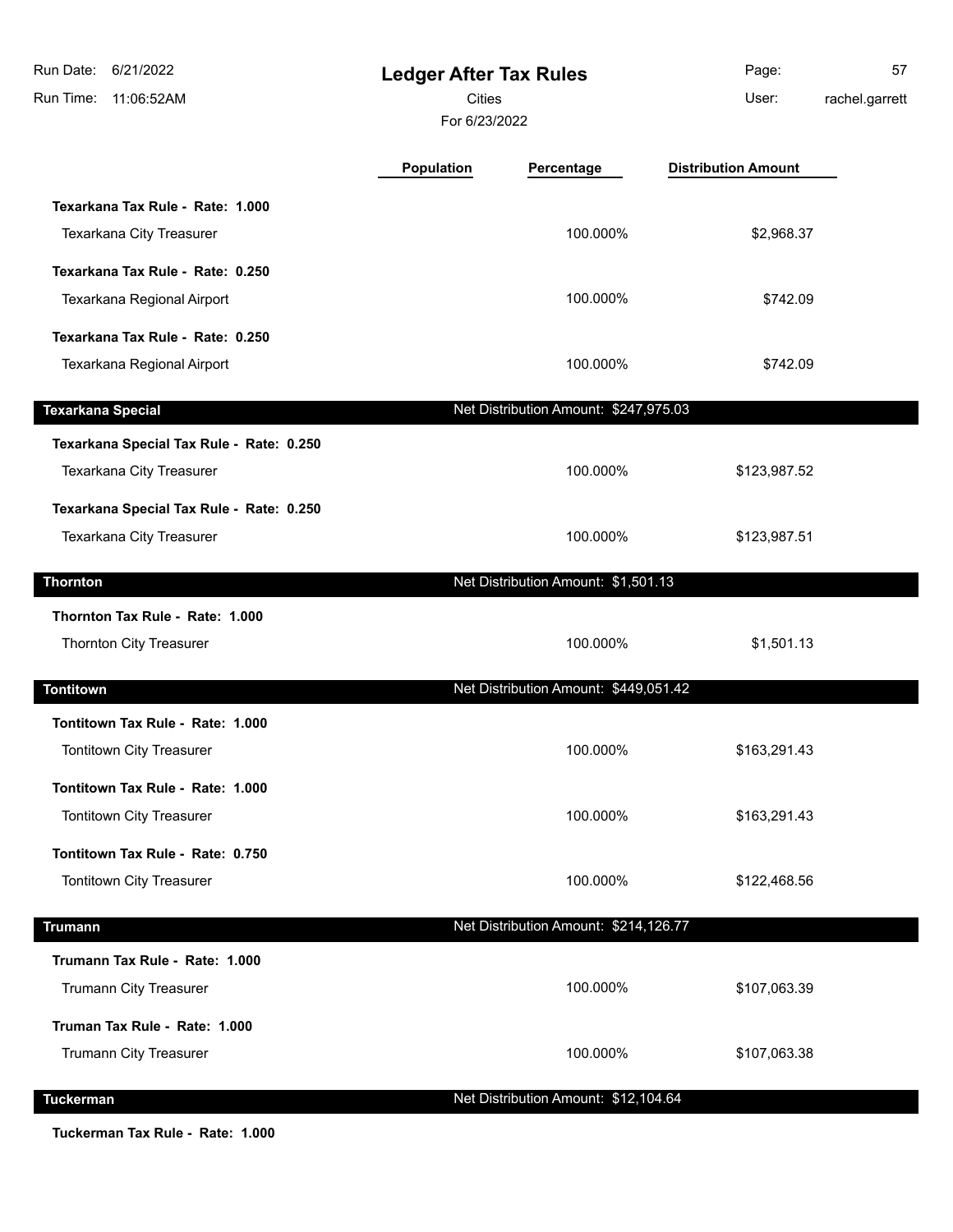| 6/21/2022<br>Run Date:<br>Run Time:<br>11:06:52AM |                   | <b>Ledger After Tax Rules</b><br><b>Cities</b><br>For 6/23/2022 |                            | 58<br>rachel.garrett |
|---------------------------------------------------|-------------------|-----------------------------------------------------------------|----------------------------|----------------------|
|                                                   | <b>Population</b> | Percentage                                                      | <b>Distribution Amount</b> |                      |
| Tuckerman City Treasurer                          |                   | 100.000%                                                        | \$9,683.71                 |                      |
| Tuckerman Tax Rule - Rate: 0.250                  |                   |                                                                 |                            |                      |
| <b>Tuckerman City Treasurer</b>                   |                   | 100.000%                                                        | \$2,420.93                 |                      |
| <b>Turrell</b>                                    |                   | Net Distribution Amount: \$15,369.15                            |                            |                      |
| Turrell Tax Rule - Rate: 2.000                    |                   |                                                                 |                            |                      |
| <b>Turrell City Treasurer</b>                     |                   | 100.000%                                                        | \$15,369.15                |                      |
| <b>Tyronza</b>                                    |                   | Net Distribution Amount: \$3,317.80                             |                            |                      |
| Tyronza Tax Rule - Rate: 1.000                    |                   |                                                                 |                            |                      |
| Tyronza City Treasurer                            |                   | 100.000%                                                        | \$3,317.80                 |                      |
| Van Buren                                         |                   | Net Distribution Amount: \$676,409.67                           |                            |                      |
| Van Buren Tax Rule - Rate: 1.000                  |                   |                                                                 |                            |                      |
| Van Buren City Treasurer                          |                   | 100.000%                                                        | \$450,939.78               |                      |
| Van Buren Tax Rule - Rate: 0.500                  |                   |                                                                 |                            |                      |
| Van Buren City Treasurer                          |                   | 100.000%                                                        | \$225,469.89               |                      |
| Vandervoort                                       |                   | Net Distribution Amount: \$604.03                               |                            |                      |
| Vandervoort Tax Rule - Rate: 1.000                |                   |                                                                 |                            |                      |
| Vandervoort City Treasurer                        |                   | 100.000%                                                        | \$604.03                   |                      |
| Vilonia                                           |                   | Net Distribution Amount: \$162,681.87                           |                            |                      |
| Vilonia Tax Rule - Rate: 0.500                    |                   |                                                                 |                            |                      |
| Vilonia City Treasurer                            |                   | 100.000%                                                        | \$29,578.52                |                      |
| Vilonia Tax Rule - Rate: 1.000                    |                   |                                                                 |                            |                      |
| Vilonia City Treasurer                            |                   | 100.000%                                                        | \$59,157.04                |                      |
| Vilonia Tax Rule - Rate: 0.500                    |                   |                                                                 |                            |                      |
| Vilonia City Treasurer                            |                   | 100.000%                                                        | \$29,578.52                |                      |
| Vilonia Tax Rule - Rate: 0.500                    |                   |                                                                 |                            |                      |
| Vilonia City Treasurer                            |                   | 100.000%                                                        | \$29,578.52                |                      |
| Vilonia Tax Rule - Rate: 0.250                    |                   |                                                                 |                            |                      |
| Vilonia City Treasurer                            |                   | 100.000%                                                        | \$14,789.27                |                      |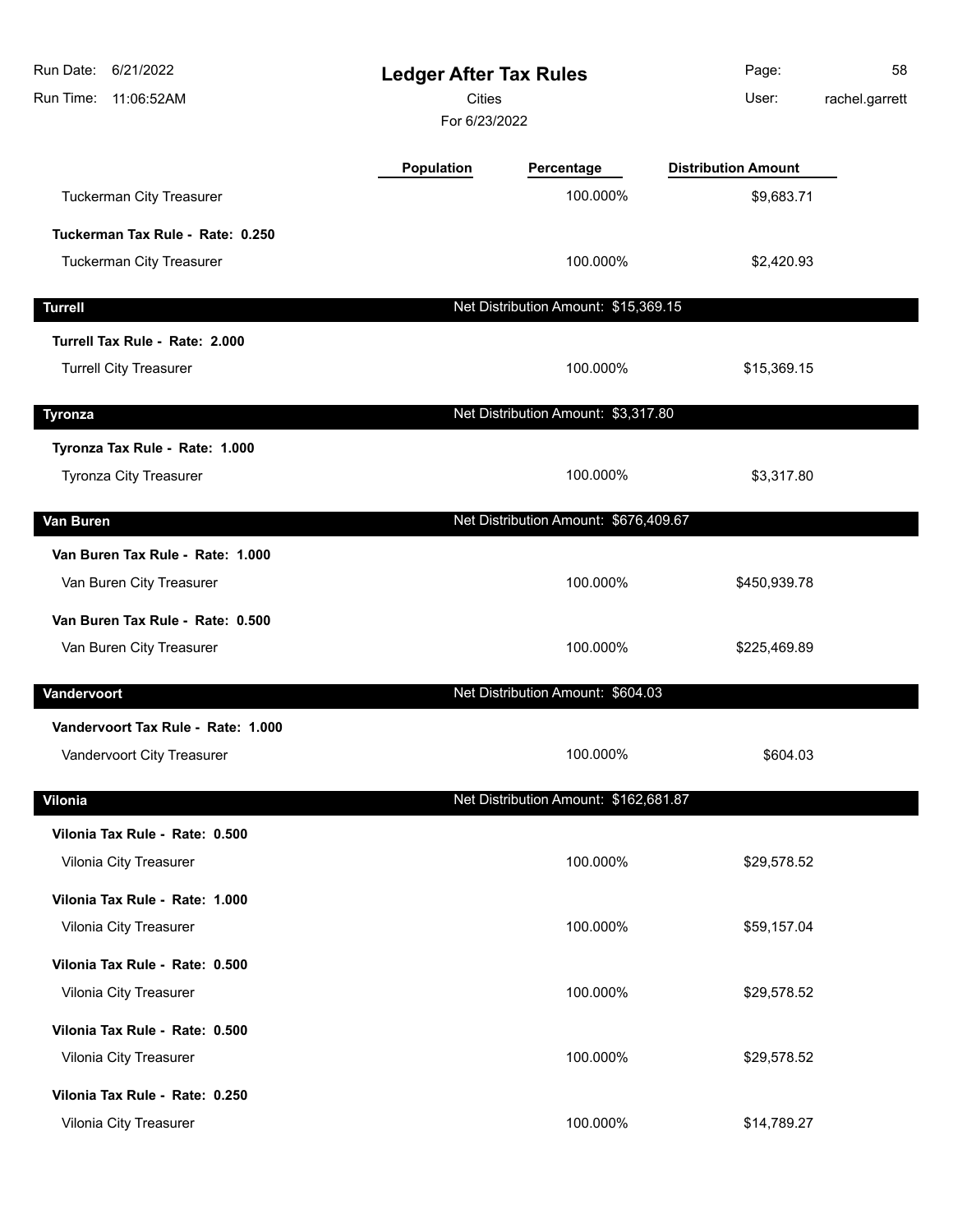# **Ledger After Tax Rules**

Cities User:

For 6/23/2022

Page: 59 rachel.garrett

|                                     | Population | Percentage                            | <b>Distribution Amount</b> |  |
|-------------------------------------|------------|---------------------------------------|----------------------------|--|
| <b>Viola</b>                        |            | Net Distribution Amount: \$11,469.95  |                            |  |
| Viola Tax Rule - Rate: 1.000        |            |                                       |                            |  |
| Viola City Treasurer                |            | 100.000%                              | \$5,734.98                 |  |
| Viola Tax Rule - Rate: 1.000        |            |                                       |                            |  |
| Viola City Treasurer                |            | 100.000%                              | \$5,734.97                 |  |
| Wabbaseka                           |            | Net Distribution Amount: \$1,525.95   |                            |  |
| Wabbaseka Tax Rule - Rate: 1.000    |            |                                       |                            |  |
| Wabbaseka City Treasurer            |            | 100.000%                              | \$762.98                   |  |
|                                     |            |                                       |                            |  |
| Wabbaseka Tax Rule - Rate: 1.000    |            |                                       |                            |  |
| Wabbaseka City Treasurer            |            | 100.000%                              | \$762.97                   |  |
| Waldenburg                          |            | Net Distribution Amount: \$9,061.61   |                            |  |
| Waldenburg Tax Rule - Rate: 1.000   |            |                                       |                            |  |
| <b>Waldenburg City Treasurer</b>    |            | 100.000%                              | \$6,041.07                 |  |
| Waldenburg Tax Rule - Rate: 0.500   |            |                                       |                            |  |
| <b>Waldenburg City Treasurer</b>    |            | 100.000%                              | \$3,020.54                 |  |
|                                     |            |                                       |                            |  |
| Waldron                             |            | Net Distribution Amount: \$102,652.46 |                            |  |
| Waldron Tax Rule - Rate: 0.500      |            |                                       |                            |  |
| <b>Waldron City Treasurer</b>       |            | 100.000%                              | \$25,663.12                |  |
| Waldron Tax Rule - Rate: 0.500      |            |                                       |                            |  |
| <b>Waldron City Treasurer</b>       |            | 100.000%                              | \$25,663.12                |  |
| Waldron Tax Rule - Rate: 1.000      |            |                                       |                            |  |
| <b>Waldron City Treasurer</b>       |            | 100.000%                              | \$51,326.22                |  |
|                                     |            |                                       |                            |  |
| <b>Walnut Ridge</b>                 |            | Net Distribution Amount: \$192,152.20 |                            |  |
| Walnut Ridge Tax Rule - Rate: 1.000 |            |                                       |                            |  |
| <b>Walnut Ridge City Treasurer</b>  |            | 100.000%                              | \$96,076.10                |  |
| Walnut Ridge Tax Rule - Rate: 0.630 |            |                                       |                            |  |
|                                     |            | 100.000%                              | \$60,047.56                |  |
| Walnut Ridge City Treasurer         |            | 20.000%                               | \$12,009.51                |  |
| Walnut Ridge City Treasurer         |            | 80.000%                               | \$48,038.05                |  |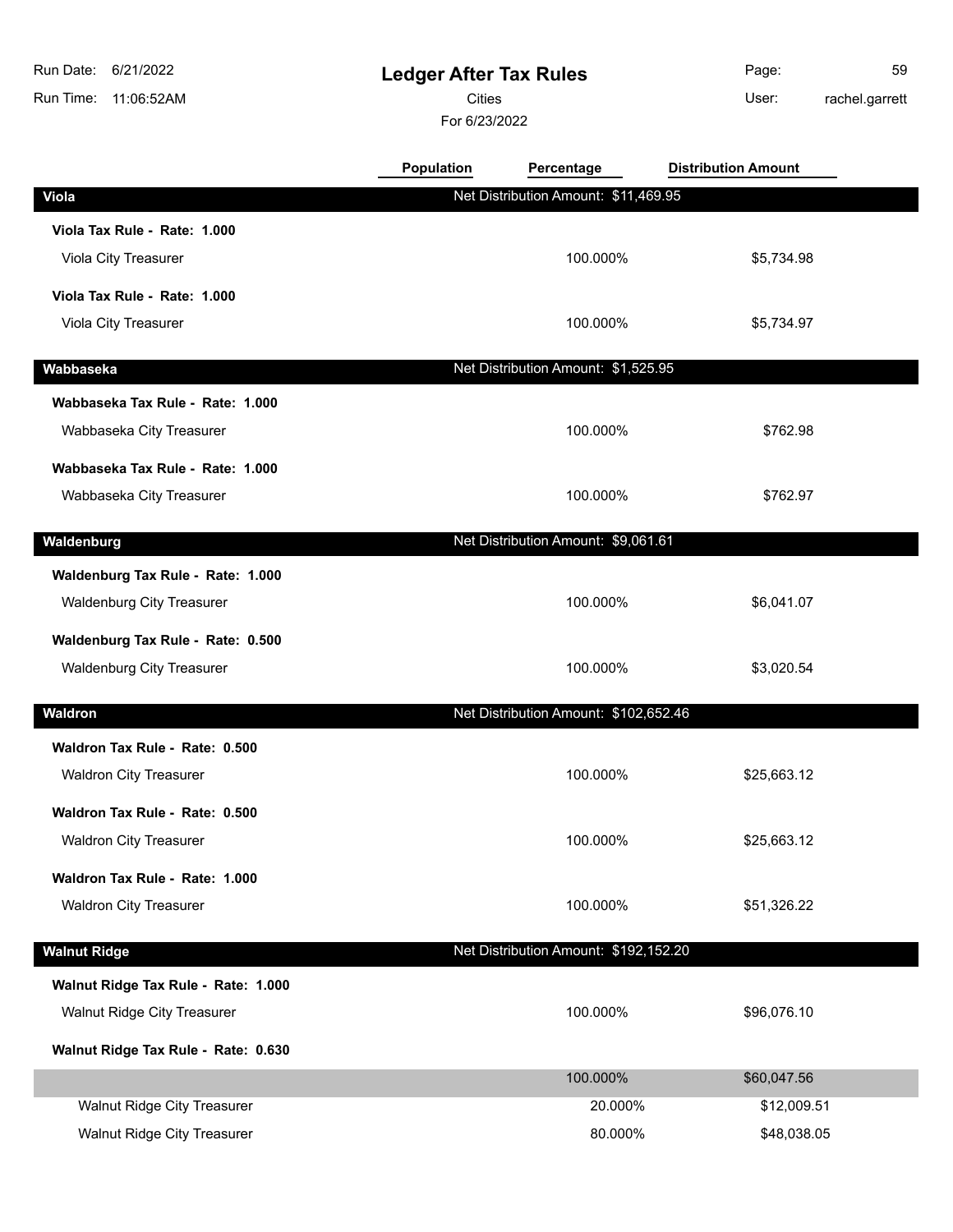| Run Date:<br>6/21/2022<br>Run Time:<br>11:06:52AM                         | <b>Ledger After Tax Rules</b><br><b>Cities</b><br>For 6/23/2022 |                                      | Page:<br>60<br>User:<br>rachel.garrett |
|---------------------------------------------------------------------------|-----------------------------------------------------------------|--------------------------------------|----------------------------------------|
|                                                                           | <b>Population</b>                                               | Percentage                           | <b>Distribution Amount</b>             |
| Walnut Ridge Tax Rule - Rate: 0.380<br><b>Walnut Ridge City Treasurer</b> |                                                                 | 100.000%                             | \$36,028.54                            |
| <b>Walnut Ridge AF City</b>                                               |                                                                 | Net Distribution Amount: \$517.24    |                                        |
| Walnut Ridge Tax Rule - Rate: 1.000<br>Walnut Ridge Regional Airport      |                                                                 | 100.000%                             | \$258.62                               |
| Walnut Ridge Tax Rule - Rate: 0.630                                       |                                                                 |                                      |                                        |
|                                                                           |                                                                 | 100.000%                             | \$161.64                               |
| Walnut Ridge Regional Airport<br>Walnut Ridge Regional Airport            |                                                                 | 20.000%<br>80.000%                   | \$32.33<br>\$129.31                    |
| Walnut Ridge Tax Rule - Rate: 0.380<br>Walnut Ridge Regional Airport      |                                                                 | 100.000%                             | \$96.98                                |
| <b>Ward</b>                                                               |                                                                 | Net Distribution Amount: \$65,420.44 |                                        |
| Ward Tax Rule - Rate: 1.000<br>Ward City Treasurer                        |                                                                 | 100.000%                             | \$32,710.22                            |
| Ward Tax Rule - Rate: 1.000<br>Ward City Treasurer                        |                                                                 | 100.000%                             | \$32,710.22                            |
| <b>Warren</b>                                                             |                                                                 | Net Distribution Amount: \$86,383.79 |                                        |
| Warren Tax Rule - Rate: 1.000<br>Warren City Treasurer                    |                                                                 | 100.000%                             | \$86,383.79                            |
| Washington                                                                |                                                                 | Net Distribution Amount: \$3,643.52  |                                        |
| Washington Tax Rule - Rate: 1.000<br><b>Washington City Treasurer</b>     |                                                                 | 100.000%                             | \$3,643.52                             |
| Weiner                                                                    |                                                                 | Net Distribution Amount: \$17,526.88 |                                        |
| Weiner Tax Rule - Rate: 1.000<br>Weiner City Treasurer                    |                                                                 | 100.000%                             | \$17,526.88                            |
| <b>West Fork</b>                                                          |                                                                 | Net Distribution Amount: \$81,672.31 |                                        |
| West Fork Tax Rule - Rate: 1.000<br>West Fork City Treasurer              |                                                                 | 100.000%                             | \$27,224.10                            |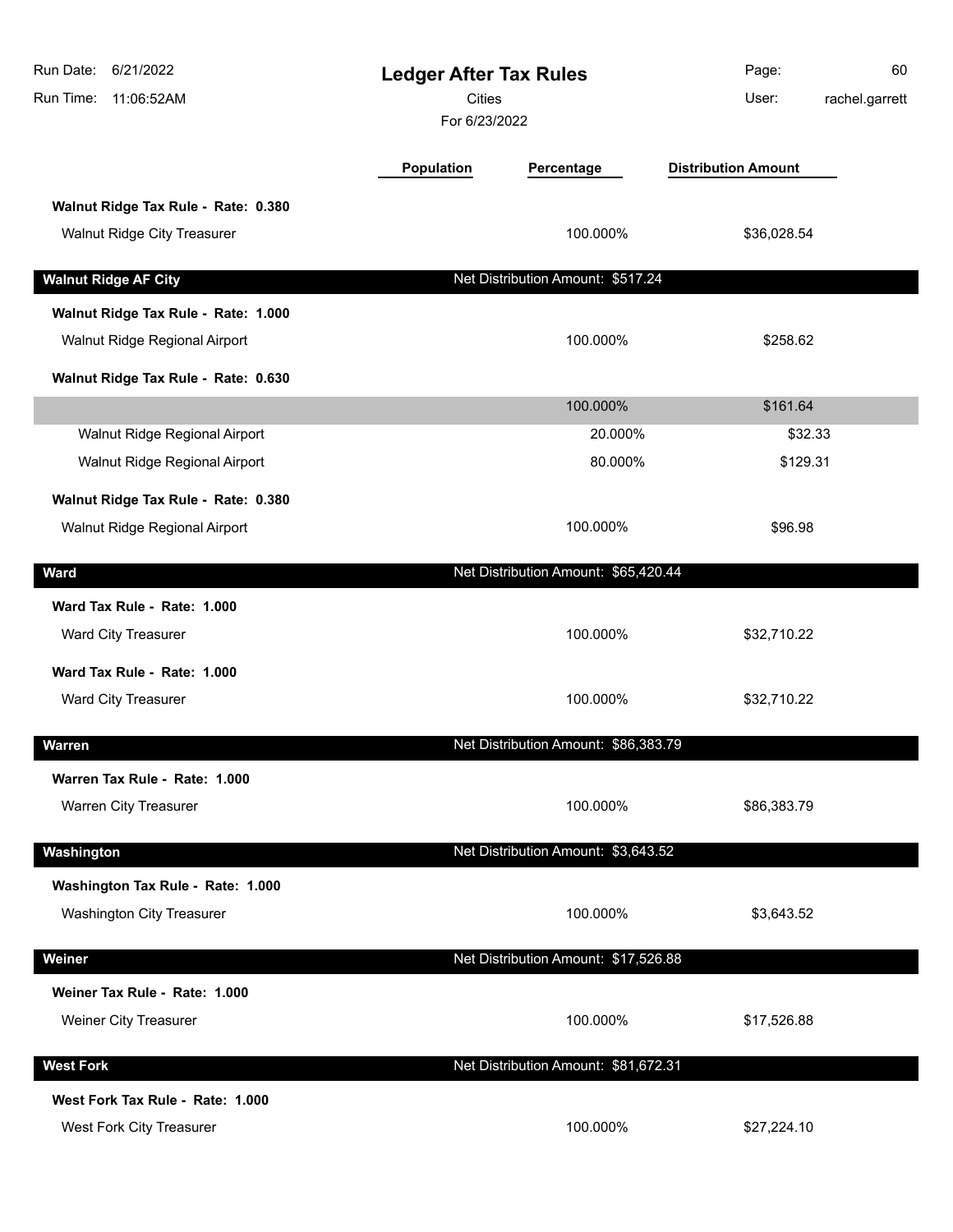| Run Date:<br>6/21/2022<br>Run Time:<br>11:06:52AM | <b>Ledger After Tax Rules</b><br>Cities<br>For 6/23/2022 |                                       | Page:<br>User:             | 61<br>rachel.garrett |
|---------------------------------------------------|----------------------------------------------------------|---------------------------------------|----------------------------|----------------------|
|                                                   | Population                                               | Percentage                            | <b>Distribution Amount</b> |                      |
| West Fork Tax Rule - Rate: 1.000                  |                                                          |                                       |                            |                      |
| West Fork City Treasurer                          |                                                          | 100.000%                              | \$27,224.10                |                      |
| West Fork Tax Rule - Rate: 0.630                  |                                                          |                                       |                            |                      |
| West Fork City Treasurer                          |                                                          | 100.000%                              | \$17,015.06                |                      |
| West Fork Tax Rule - Rate: 0.380                  |                                                          |                                       |                            |                      |
| West Fork City Treasurer                          |                                                          | 100.000%                              | \$10,209.05                |                      |
| <b>West Memphis</b>                               |                                                          | Net Distribution Amount: \$679,487.53 |                            |                      |
| West Memphis Tax Rule - Rate: 1.000               |                                                          |                                       |                            |                      |
| West Memphis City Treasurer                       |                                                          | 100.000%                              | \$452,991.69               |                      |
| West Memphis Tax Rule - Rate: 0.500               |                                                          |                                       |                            |                      |
| West Memphis City Treasurer                       |                                                          | 100.000%                              | \$226,495.84               |                      |
| <b>West Memphis AF City</b>                       |                                                          | Net Distribution Amount: \$785.08     |                            |                      |
| West Memphis Tax Rule - Rate: 1.000               |                                                          |                                       |                            |                      |
| West Memphis City Treasurer                       |                                                          | 100.000%                              | \$523.39                   |                      |
| West Memphis Tax Rule - Rate: 0.500               |                                                          |                                       |                            |                      |
| West Memphis Municipal Airport                    |                                                          | 100.000%                              | \$261.69                   |                      |
| <b>Western Grove</b>                              |                                                          | Net Distribution Amount: \$5,307.74   |                            |                      |
| Western Grove Tax Rule - Rate: 1.000              |                                                          |                                       |                            |                      |
| Western Grove City Treasurer                      |                                                          | 25.000%                               | \$1,326.94                 |                      |
| Western Grove City Treasurer                      |                                                          | 25.000%                               | \$1,326.94                 |                      |
| Western Grove City Treasurer                      |                                                          | 50.000%                               | \$2,653.86                 |                      |
| Wheatley                                          |                                                          | Net Distribution Amount: \$4,132.77   |                            |                      |
| Wheatley Tax Rule - Rate: 1.000                   |                                                          |                                       |                            |                      |
| <b>Wheatley City Treasurer</b>                    |                                                          | 100.000%                              | \$4,132.77                 |                      |
| <b>White Hall</b>                                 |                                                          | Net Distribution Amount: \$81,408.65  |                            |                      |
| White Hall Tax Rule - Rate: 1.000                 |                                                          |                                       |                            |                      |
| White Hall City Treasurer                         |                                                          | 100.000%                              | \$81,408.65                |                      |
| <b>Wickes</b>                                     |                                                          | Net Distribution Amount: \$10,081.39  |                            |                      |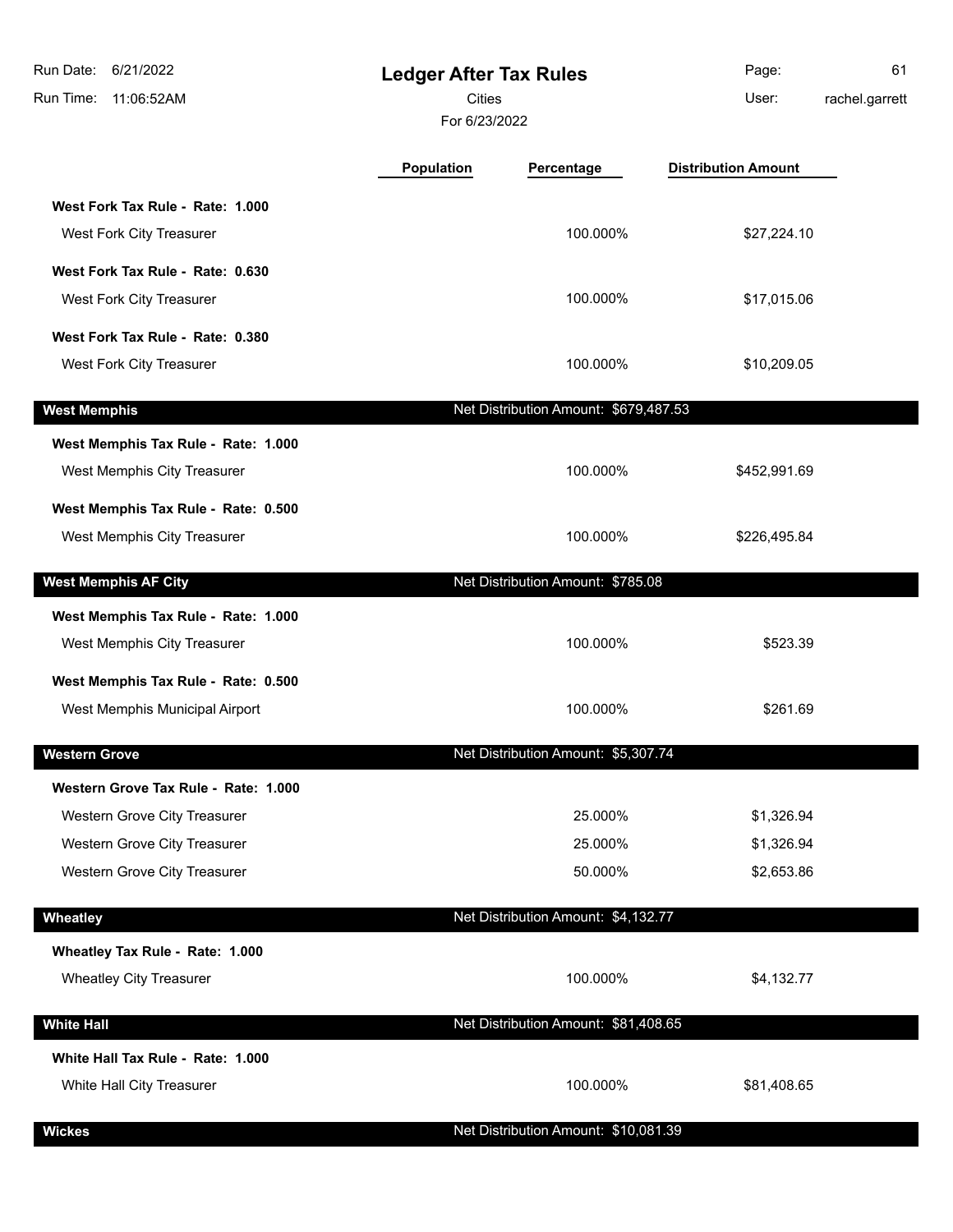| Run Date: 6/21/2022<br>Run Time:<br>11:06:52AM                                 | <b>Ledger After Tax Rules</b><br><b>Cities</b><br>For 6/23/2022 |                                       | Page:<br>User:             | 62<br>rachel.garrett |
|--------------------------------------------------------------------------------|-----------------------------------------------------------------|---------------------------------------|----------------------------|----------------------|
|                                                                                | Population                                                      | Percentage                            | <b>Distribution Amount</b> |                      |
| Wickes Tax Rule - Rate: 1.000<br><b>Wickes City Treasurer</b>                  |                                                                 | 100.000%                              | \$10,081.39                |                      |
|                                                                                |                                                                 |                                       |                            |                      |
| Widener                                                                        |                                                                 | Net Distribution Amount: \$2,840.34   |                            |                      |
| Widener Tax Rule - Rate: 1.750<br><b>Widener City Treasurer</b>                |                                                                 | 100.000%                              | \$2,840.34                 |                      |
| Wiederkehr Village                                                             |                                                                 | Net Distribution Amount: \$3,205.58   |                            |                      |
| Wiederkehr Village Tax Rule - Rate: 1.000<br>Wiederkehr Village City Treasurer |                                                                 | 100.000%                              | \$3,205.58                 |                      |
| Wilmot                                                                         |                                                                 | Net Distribution Amount: \$4,808.92   |                            |                      |
| Wilmot Tax Rule - Rate: 1.000<br>Wilmot City Treasurer                         |                                                                 | 100.000%                              | \$2,404.46                 |                      |
| Wilmot Tax Rule - Rate: 1.000<br>Wilmot City Treasurer                         |                                                                 | 100.000%                              | \$2,404.46                 |                      |
| Wilson                                                                         |                                                                 | Net Distribution Amount: \$11,176.69  |                            |                      |
| Wilson Tax Rule - Rate: 1.000<br><b>Wilson City Treasurer</b>                  |                                                                 | 100.000%                              | \$11,176.69                |                      |
| Wilton                                                                         |                                                                 | Net Distribution Amount: \$1,292.24   |                            |                      |
| Wilton Tax Rule - Rate: 1.000                                                  |                                                                 |                                       |                            |                      |
| <b>Wilton City Treasurer</b>                                                   |                                                                 | 100.000%                              | \$1,292.24                 |                      |
| Winslow                                                                        |                                                                 | Net Distribution Amount: \$9,303.32   |                            |                      |
| Winslow Tax Rule - Rate: 2.000<br><b>Winslow City Treasurer</b>                |                                                                 | 100.000%                              | \$9,303.32                 |                      |
| Wynne                                                                          |                                                                 | Net Distribution Amount: \$186,950.73 |                            |                      |
| Wynne Tax Rule - Rate: 1.000<br>Wynne City Treasurer                           |                                                                 | 100.000%                              | \$186,950.73               |                      |
| Yellville                                                                      |                                                                 | Net Distribution Amount: \$55,536.09  |                            |                      |
| Yellville Tax Rule - Rate: 1.000<br>Yellville City Treasurer                   |                                                                 | 100.000%                              | \$27,768.05                |                      |